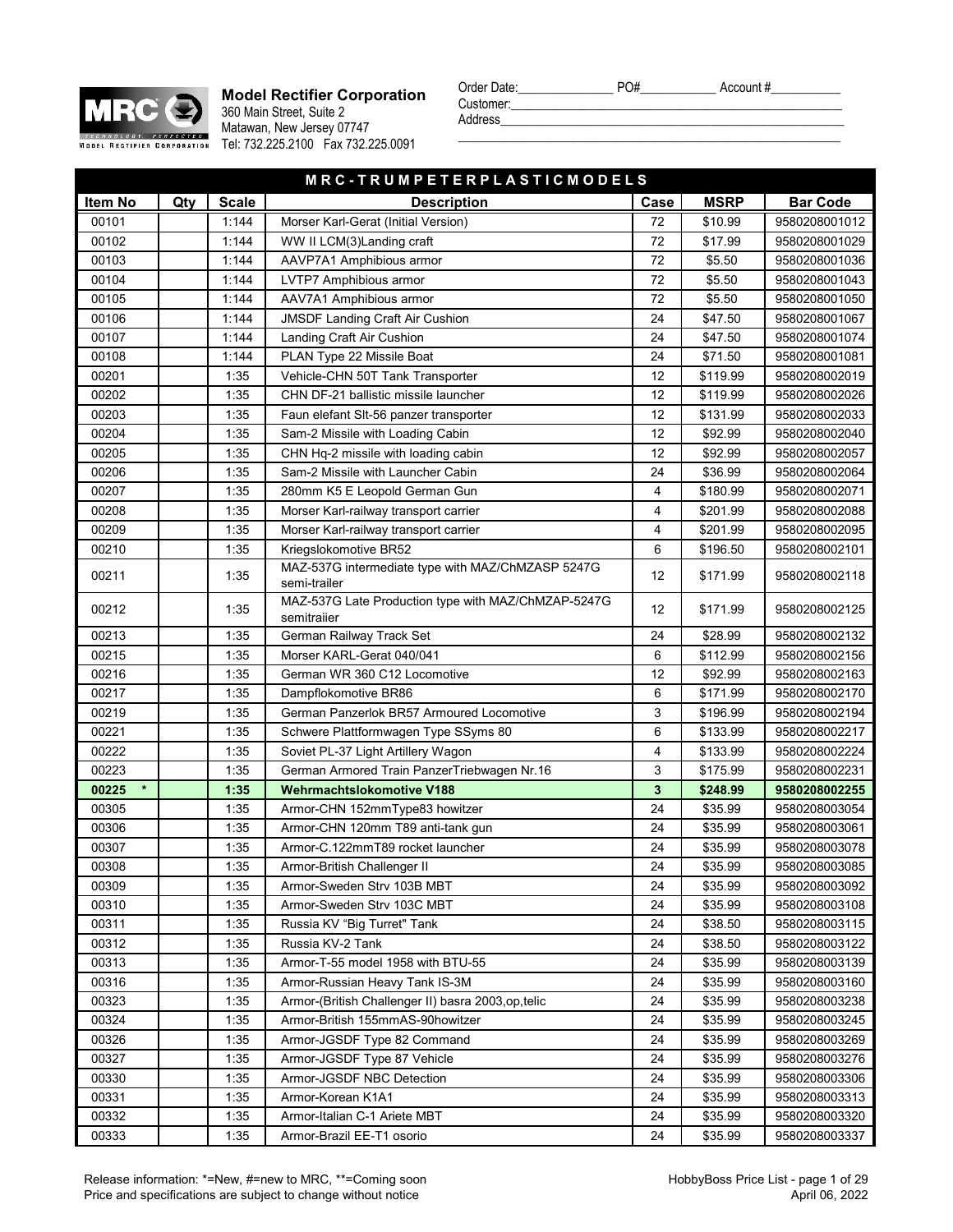| MRC-TRUMPETERPLASTICMODELS |     |              |                                                           |      |             |                 |
|----------------------------|-----|--------------|-----------------------------------------------------------|------|-------------|-----------------|
| Item No                    | Qty | <b>Scale</b> | <b>Description</b>                                        | Case | <b>MSRP</b> | <b>Bar Code</b> |
| 00338                      |     | 1:35         | Armor-Russian T-54B                                       | 24   | \$35.99     | 9580208003382   |
| 00339                      |     | 1:35         | Armor-Israeli Ti-67                                       | 24   | \$35.99     | 9580208003399   |
| 00340                      |     | 1:35         | Armor-Russian T-54A                                       | 24   | \$35.99     | 9580208003405   |
| 00341                      |     | 1:35         | Armor-Finnish Army T-55 w/KMT-5                           | 24   | \$35.99     | 9580208003412   |
| 00342                      |     | 1:35         | Armor-Russia T-55 Model 1958                              | 24   | \$35.99     | 9580208003429   |
| 00343                      |     | 1:35         | Armor-Korea Type 88 K1 Tank                               | 24   | \$35.99     | 9580208003436   |
| 00345                      |     | 1:35         | Armor-British Challenger II-kfor in action at kosovo      | 24   | \$35.99     | 9580208003450   |
| 00346                      |     | 1:35         | Armor-M1 Panther II Mineclearing                          | 24   | \$35.99     | 9580208003467   |
| 00347                      |     | 1:35         | WW II LCM(3)Landing craft                                 | 12   | \$95.99     | 9580208003474   |
| 00348                      |     | 1:35         | German Pz.Sfl. IVa "Dicker Max"                           | 24   | \$58.50     | 9580208003481   |
| 00349                      |     | 1:35         | LAV-25"PIRANHA"                                           | 24   | \$35.99     | 9580208003498   |
| 00350                      |     | 1:35         | German12.8cm selbstfahrlafetteL/61                        | 24   | \$35.99     | 9580208003504   |
| 00351                      |     | 1:35         | France 35/38(H) sa18 37mm gun                             | 24   | \$35.99     | 9580208003511   |
| 00352                      |     | 1:35         | Armor-france 39(H) sa18 37mm gun                          | 24   | \$35.99     | 9580208003528   |
| 00353                      |     | 1:35         | 39(H)105mm auf Geschutzwagen                              | 9    | \$35.99     | 9580208003535   |
| 00354                      |     | 1:35         | Panzerjager39(H)75mm Marder II                            | 24   | \$35.99     | 9580208003542   |
| 00356                      |     | 1:35         | KV-1 (model 1941) Small Turret Tank                       | 24   | \$38.50     | 9580208003566   |
| 00357                      |     | 1:35         | Russia KV-1's Ehkranami                                   | 24   | \$38.50     | 9580208003573   |
| 00358                      |     | 1:35         | KV-1 1942 Simplified Turret Tank                          | 9    | \$38.50     | 9580208003580   |
| 00359                      |     | 1:35         | KV-1 1942 Heavy Cast Turret Tank                          | 24   | \$38.50     | 9580208003597   |
| 00360                      |     | 1:35         | KV-1 1942 Lightweight Cast Tank                           | 24   | \$38.50     | 9580208003603   |
| 00361                      |     | 1:35         | Russia SAM-6 antiaircraft missile                         | 24   | \$38.50     | 9580208003610   |
| 00362                      |     | 1:35         | Pz.Kpfw IV Ausf D/E Fahrgestell                           | 24   | \$86.50     | 9580208003627   |
| 00363                      |     | 1:35         | Pz.Kpfw IV Ausf F Fahrgestell                             | 24   | \$86.50     | 9580208003634   |
| 00364                      |     | 1:35         | BMP-3 MICV early version                                  | 12   | \$59.50     | 9580208003641   |
| 00365                      |     | 1:35         | BMP-3 w/ERA tiles                                         | 12   | \$59.50     | 9580208003658   |
| 00366                      |     | 1:35         | German Pz.Kpfm KV-1 756(r) Tank                           | 24   | \$38.50     | 9580208003665   |
| 00367                      |     | 1:35         | German Pz.Kpfm KV-2 754(r) Tank                           | 24   | \$38.50     | 9580208003672   |
| 00368                      |     | 1:35         | German Panzerjagerwagen vol. 1                            | 18   | \$71.99     | 9580208003689   |
| 00369                      |     | 1:35         | German Panzerjagerwagen vol. 2                            | 18   | \$71.99     | 9580208003696   |
| 00370                      |     | 1:35         | LAV-R Light Armored Vehicle Recovery                      | 24   | \$48.50     | 9580208003702   |
| 00371                      |     | 1:35         | LAV-C2 Command and Control Vehicle                        | 24   | \$48.50     | 9580208003719   |
| 00372                      |     | 1:35         | <b>LAV-AT Light Armored Vehicle Antitank</b>              | 24   | \$48.50     | 9580208003726   |
| 00373                      |     | 1:35         | Heuschrecke IVb "Grasshopper" 10.5cm le FH 18/1 L/28 auf  | 24   | \$58.50     | 9580208003733   |
|                            |     |              | Waffentrager IVb                                          |      |             |                 |
| 00374                      |     | 1:35         | German Geschützwagen IVb für 10.5cm leFH 18/1(Sf) (Sd.Kfz | 24   | \$58.50     | 9580208003740   |
|                            |     |              | 165/1)                                                    |      |             |                 |
| 00375                      |     | 1:35         | "Stryker" Light Armored Vehicle ICV                       | 24   | \$56.50     | 9580208003757   |
| 00376                      |     | 1:35         | T-62 Main Battle Tank Mod.1962                            | 24   | \$59.50     | 9580208003764   |
| 00377                      |     | 1:35         | Russian T-62 Mod 1972                                     | 24   | \$59.50     | 9580208003771   |
| 00378                      |     | 1:35         | German Geschützwagen Tiger für 17cm K72                   | 8    | \$119.99    | 9580208003788   |
| 00381                      |     | 1:35         | Russian PT-76B Light Amphibious Tank                      | 24   | \$58.50     | 9580208003818   |
| 00382                      |     | 1:35         | Polish PT-76B Amphibious Tank                             | 24   | \$58.50     | 9580208003825   |
| 00383                      |     | 1:35         | German E-25 Tank                                          | 24   | \$58.50     | 9580208003832   |
| 00384                      |     | 1:35         | German Entwicklungsfahrzeug E 100 Super Heavy Tank        | 24   | \$84.50     | 9580208003849   |
| 00385                      |     | 1:35         | German E-10 tank                                          | 24   | \$58.50     | 9580208003856   |
| 00386                      |     | 1:35         | Italian B1 Centauro Tank Destroyer                        | 24   | \$52.50     | 9580208003863   |
| 00387                      |     | 1:35         | Italian B1 Centauro Late Version                          | 24   | \$52.50     | 9580208003870   |
| 00388                      |     | 1:35         | Spanish Army VRC-105 Centauro RCV                         | 24   | \$52.50     | 9580208003887   |
| 00389                      |     | 1:35         | German Bergepanzer IV Recovery Vehicle                    | 24   | \$77.99     | 9580208003894   |
| 00390                      |     | 1:35         | German Bruckenleger IV b                                  | 24   | \$77.99     | 9580208003900   |
| 00391                      |     | 1:35         | LAV-M (Mortar Carrier Vehicle)                            | 24   | \$51.50     | 9580208003917   |
| 00392                      |     | 1:35         | ASLAV-25(Reconnaissance)                                  | 24   | \$53.99     | 9580208003924   |
| 00394                      |     | 1:35         | Italian C1 Ariete MBT with uparmored                      | 24   | \$58.50     | 9580208003948   |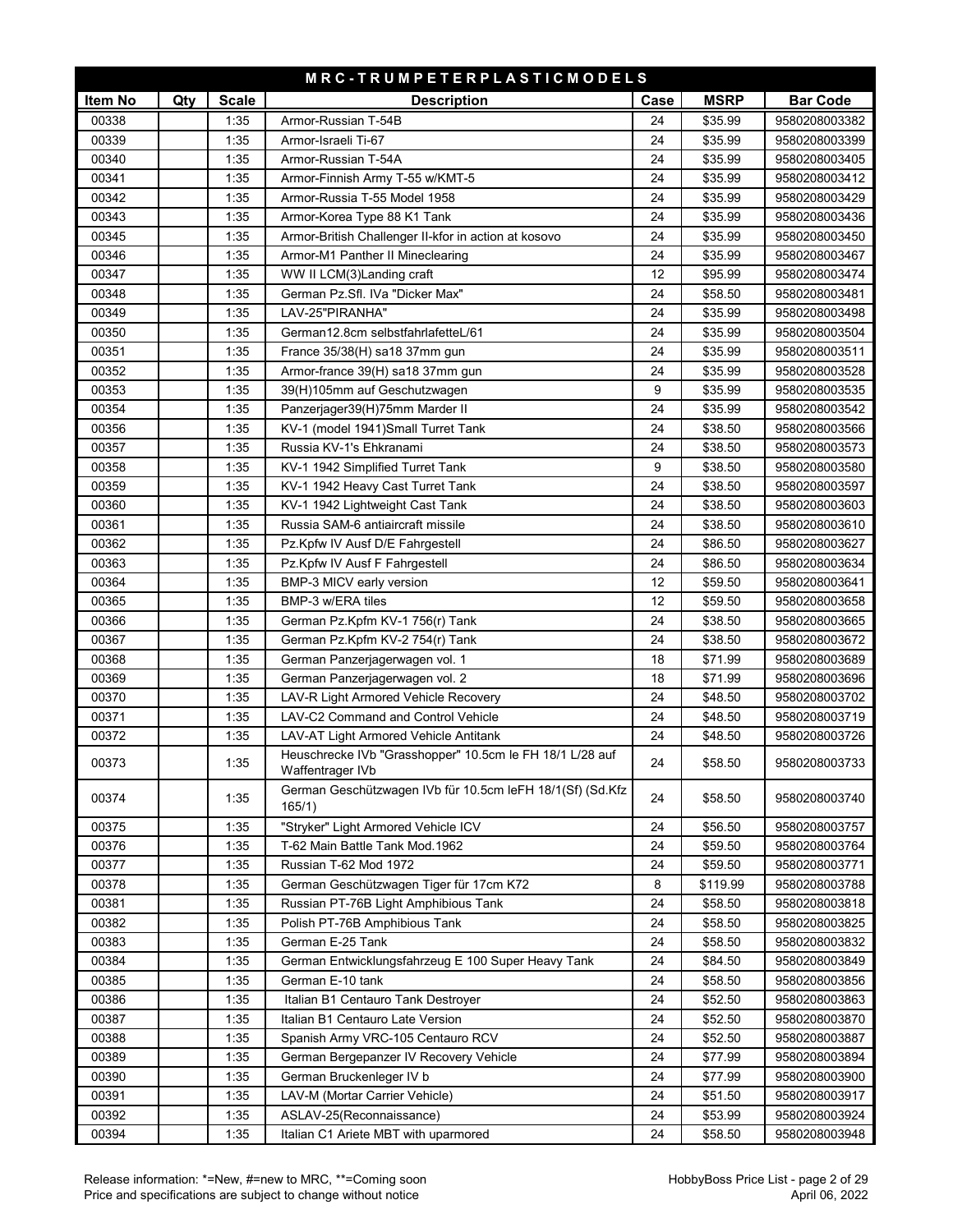| MRC-TRUMPETERPLASTICMODELS |     |              |                                                              |              |                    |                                |
|----------------------------|-----|--------------|--------------------------------------------------------------|--------------|--------------------|--------------------------------|
| Item No                    | Qty | <b>Scale</b> | <b>Description</b>                                           | Case         | <b>MSRP</b>        | <b>Bar Code</b>                |
| 00395                      |     | 1:35         | M1127 Stryker Reconnaissance Vehicle (RV)                    | 24           | \$58.50            | 9580208003955                  |
| 00397                      |     | 1:35         | M1130 Stryker Command Vehicle                                | 24           | \$58.50            | 9580208003979                  |
| 00398                      |     | 1:35         | M1131 Stryker FSV                                            | 24           | \$58.50            | 9580208003986                  |
| 00399                      |     | 1:35         | M1134 Stryker Anti- Tank Guided Missile (ATGM)               | 24           | \$58.50            | 9580208003993                  |
| 00402                      |     | 1:35         | Figures-panzer division (PL1939)-1-                          | 72           | \$14.99            | 9580208004020                  |
| 00403                      |     | 1:35         | Figures-motorized rgt-belgrade1941                           | 72           | \$14.99            | 9580208004037                  |
| 00404                      |     | 1:35         | Figures-panzer division (poland)193                          | 72           | \$14.99            | 9580208004044                  |
| 00405                      |     | 1:35         | WAFFEN SS Assault team                                       | 72           | \$14.99            | 9580208004051                  |
| 00406                      |     | 1:35         | Figures- for K5(E) 'Leopold'                                 | 72           | \$23.50            | 9580208004068                  |
| 00407                      |     | 1:35         | Figures-US Marine Corps Iraq 2003                            | 72           | \$14.99            | 9580208004075                  |
| 00408                      |     | 1:35         | Figures-WW2 USN LCM crew                                     | 72           | \$14.99            | 9580208004082                  |
| 00409                      |     | 1:35         | Figures-German"Karl" gun Artillery                           | 72           | \$23.50            | 9580208004099                  |
| 00410                      |     | 1:35         | US 101st Airborne Division Crew                              | 72           | \$14.99            | 9580208004105                  |
| 00411                      |     | 1:35         | WW II Soviet Ammo Supplied Team                              | 72           | \$14.99            | 9580208004112                  |
| 00413                      |     | 1:35         | WW II Soviets tank soldier                                   | 72           | \$14.99            | 9580208004136                  |
| 00414                      |     | 1:35         | <b>WW II Soviet Red Army</b>                                 | 72           | \$14.99            | 9580208004143                  |
| 00415                      |     | 1:35         | Figures-CH-47D Crew & Infantry                               | 36           | \$37.99            | 9580208004150                  |
| 00417                      |     | 1:35         | CH-47 Crew in Vietnam                                        | 36           | \$37.99            | 9580208004174                  |
| 00418                      |     | 1:35         | U.S.ARMY IN IRAQ (2005)                                      | 72           | \$19.50            | 9580208004181                  |
| 00419                      |     | 1:35         | PMC in Iraq 2005--Armed Assault Team                         | 72           | \$21.50            | 9580208004198                  |
| 00420                      |     | 1:35         | PMC in Iraq 2005--VIP Security Guards                        | 72           | \$21.50            | 9580208004204                  |
| 00421                      |     | 1:35         | Modern German ISAF Soldiers in Afghanistan                   | 72           | \$23.99            | 9580208004211                  |
| 00422                      |     | 1:35         | Modern German KSK Commandos                                  | 72           | \$23.99            | 9580208004228                  |
| 00423                      |     | 1:35         | Modern U.S.Marine M252 Team                                  | 36           | \$23.99            | 9580208004235                  |
| 00424                      |     | 1:35         | Modern U.S.Army Armor Crewman & Infantry                     | 36           | \$23.99            | 9580208004242                  |
| 00425                      |     | 1:35         | German s.FH 18 Field Howitzer Gun Crew                       | 72           | \$23.99            | 9580208004259                  |
| 00426                      |     | 1:35         | German s.FH 18 Field Howitzer Gun Crew Ammo Supplied<br>Team | 72           | \$23.99            | 9580208004266                  |
| 00427                      |     | 1:35         | Soviet B-4 Howitzer Artillery Crew                           | 72           | \$25.50            | 9580208004273                  |
| 00428                      |     | 1:35         | Soviet Artillery - Commander Inspection                      | 72           | \$21.50            | 9580208004280                  |
| 00429                      |     | 1:35         | Modern U.S. soldiers - Logistics Supply Team                 | 72           | \$21.50            | 9580208004297                  |
| 00431                      |     | 1:35         | <b>PLA Tank Crew</b>                                         | 72           | \$21.50            | 9580208004310                  |
| 00432                      |     | 1:35         | German Anti-Aircraft Gun Crew                                | 72           | \$21.50            | 9580208004327                  |
| 00433                      |     | 1:35         | Soviet Soldier - Afghan War                                  | 72           | \$21.50            | 9580208004334                  |
| 00434                      |     | 1:35         | Soviet Soldier - Scud B Crew                                 | 36           | \$56.50            | 9580208004341                  |
| 00435                      |     | 1:35         | Soviet Tank Crew                                             | 72           | \$21.50            | 9580208004358                  |
| 00436                      |     | 1:35         | Afghan Rebels                                                | 72           | \$21.50            | 9580208004365                  |
| 00437                      |     | 1:35         | Russian Special Operation Force                              | 72<br>$72\,$ | \$21.50            | 9580208004372                  |
| 00438<br>00439             |     | 1:35<br>1:35 | African Freedom Fighters<br>Iraqi Tank Crew                  | 72           | \$21.50<br>\$21.50 | 9580208004389<br>9580208004396 |
| $\#$<br>00510              |     | 1:35         | AR-15/M16/M4 FAMILY-M4S.I.R&CQBR                             | 96           | \$4.50             | 9580208005102                  |
| 00701                      |     | 1:16         | WWII Soviet Army Tank Crewman in 1942                        | 48           | \$20.50            | 9580208007014                  |
| 00702                      |     | 1:16         | WWII SOVIET TANK CREW Vol.2                                  | 48           | \$20.50            | 9580208007021                  |
| 00703                      |     | 1:16         | WWII Soviet Officer Vol.1                                    | 48           | \$20.50            | 9580208007038                  |
| 00704                      |     | 1:16         | WWII Soviet Officer Vol.2                                    | 48           | \$20.50            | 9580208007045                  |
| 00902                      |     | 1:16         | Armor-T-34/85 model 1944 Fty.183                             | 4            | \$214.50           | 9580208009025                  |
| 00903                      |     | 1:16         | Armor-T-34/76 Model 1943                                     | 4            | \$214.50           | 9580208009032                  |
| 00904                      |     | 1:16         | Armor-T-34/85 model 1944 Fty.174                             | 4            | \$214.99           | 9580208009049                  |
| 00905                      |     | 1:16         | Armor-T-34/76 Model 1942                                     | 4            | \$214.50           | 9580208009056                  |
| 00910                      |     | 1:16         | German Kingtiger 2 in 1 (Henschel Turret & Porsche Turret)   | 1            | \$477.99           | 9580208009100                  |
| 00911                      |     | 1:16         | M16 Multiple-Gun Motor Carriage                              | 3            | \$289.99           | 9580208009117                  |
| 00915                      |     | 1:16         | Soviet SU-100 Tank Destroyer                                 | 4            | \$344.99           | 9580208009155                  |
| 00919                      |     | 1:16         | German Pzkpfw IV Ausf.F2 Medium Tank                         | 1            | \$409.99           | 9580208009193                  |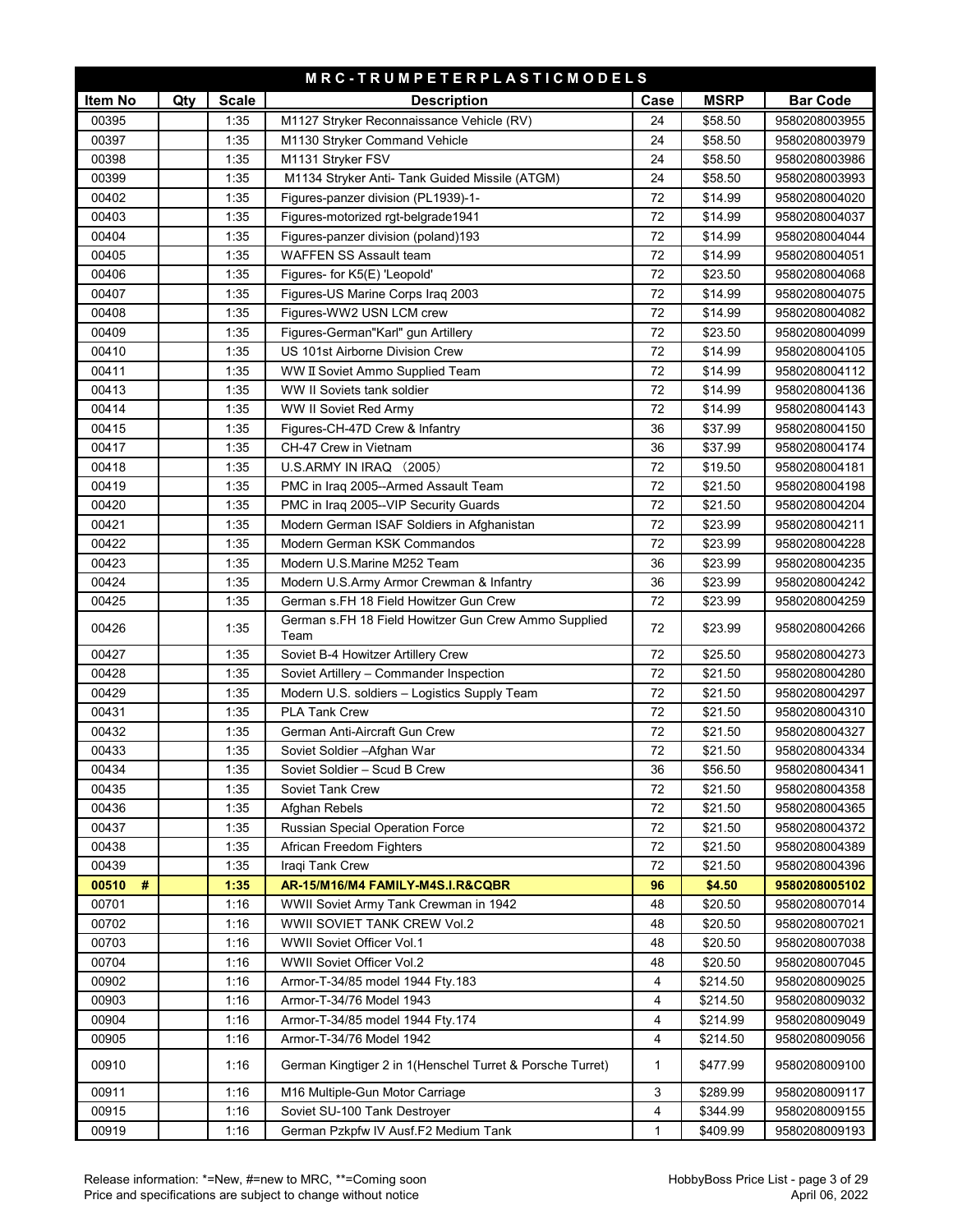|         | MRC-TRUMPETERPLASTICMODELS |              |                                                                                                |                |             |                 |  |  |
|---------|----------------------------|--------------|------------------------------------------------------------------------------------------------|----------------|-------------|-----------------|--|--|
| Item No | Qty                        | <b>Scale</b> | <b>Description</b>                                                                             | Case           | <b>MSRP</b> | <b>Bar Code</b> |  |  |
| 00920   |                            | 1:16         | German Pzkpfw IV Ausf.H Medium Tank                                                            | 1              | \$409.99    | 9580208009209   |  |  |
| 00921   |                            | 1:16         | German Pzkpfw IV Ausf.J Medium Tank                                                            | $\mathbf{1}$   | \$409.99    | 9580208009216   |  |  |
| 00922   |                            | 1:16         | German Pz.Beob.Wg. IV Ausf.J Medium Tank                                                       | $\mathbf{1}$   | \$409.99    | 9580208009223   |  |  |
| 00923   |                            | 1:16         | German Sd.Kfz.186 Jagdtiger                                                                    | $\mathbf{1}$   | \$477.99    | 9580208009230   |  |  |
| 00925   |                            | 1:16         | Russian T-72B1 MBT (w/kontakt-1 reactive armor)                                                | 3              | \$317.99    | 9580208009254   |  |  |
| 00926   |                            | 1:16         | US M1A1 AIM MBT                                                                                | $\mathbf{1}$   | \$317.99    | 9580208009261   |  |  |
| 00927   |                            | 1:16         | US M1A2 SEP MBT]                                                                               | $\mathbf{1}$   | \$317.99    | 9580208009278   |  |  |
| 00928   |                            | 1:16         | German Sd.Kfz.171 Panther Ausf.G - Early Version                                               | $\mathbf{1}$   | \$492.99    | 9580208009285   |  |  |
| 00929   |                            | 1:16         | German Sd.Kfz.171 Panther Ausf.G - Late Version                                                | $\mathbf{1}$   | \$492.99    | 9580208009292   |  |  |
| 00930   |                            | 1:16         | M-ATV MRAP(Model kit)                                                                          | $\overline{2}$ | \$279.99    | 9580208009308   |  |  |
| 00931   |                            | 1:16         | MaxxPro MRAP                                                                                   | $\overline{2}$ | \$279.99    | 9580208009315   |  |  |
| 01001   |                            | 1:35         | Soviet ZIL-157 6×6 Military Truck                                                              | 24             | \$59.99     | 9580208010014   |  |  |
| 01002   |                            | 1:35         | Chinese Jiefang CA-30 military truck                                                           | 24             | \$59.99     | 9580208010021   |  |  |
| 01003   |                            | 1:35         | Soviet ZIL-157K Military Truck                                                                 | 24             | \$59.99     | 9580208010038   |  |  |
| 01004   |                            | 1:35         | M1078 Light Medium Tactical Vehicle (LMTV) Standard Cargo<br>Truck                             | 24             | \$90.99     | 9580208010045   |  |  |
| 01005   |                            | 1:35         | MAZ/KZKT-537L Ballast Tractor                                                                  | 18             | \$101.99    | 9580208010052   |  |  |
| 01006   |                            | 1:35         | MAZ-537 Last Production                                                                        | 18             | \$101.50    | 9580208010069   |  |  |
| 01007   |                            | 1:35         | M1083 MTV                                                                                      | 12             | \$90.99     | 9580208010076   |  |  |
| 01008   |                            | 1:35         | M1083 MTV(ARMOR CAB)                                                                           | 12             | \$90.99     | 9580208010083   |  |  |
| 01009   |                            | 1:35         | M1078 LMTV(ARMOR CAB)                                                                          | 12             | \$90.99     | 9580208010090   |  |  |
| 01010   |                            | 1:35         | M1082 LMTVT                                                                                    | 36             | \$49.99     | 9580208010106   |  |  |
| 01011   |                            | 1:35         | <b>MTVR</b>                                                                                    | 12             | \$103.99    | 9580208010113   |  |  |
| 01012   |                            | 1:35         | Russian URAL-4320 Truck                                                                        | 24             | \$78.99     | 9580208010120   |  |  |
| 01013   |                            | 1:35         | Russian BM-21 Hail MRL -Early                                                                  | 12             | \$78.99     | 9580208010137   |  |  |
| 01015   |                            | 1:35         | M915 Tractor with M872 Flatbed trailer & 40FT. Container                                       | 12             | \$179.99    | 9580208010151   |  |  |
| 01016   |                            | 1:35         | Russian GAZ-66 Light Truck I                                                                   | 12             | \$90.99     | 9580208010168   |  |  |
| 01018   |                            | 1:35         | Russian GAZ-66 Oil Tanker                                                                      | 12             | \$90.99     | 9580208010182   |  |  |
| 01019   |                            | 1:35         | Soviet (9P117M1) Launcher with R17 Rocket of 9K72 Missile<br>Complex "Elbrus"(Scud B)          | $\overline{2}$ | \$204.99    | 9580208010199   |  |  |
| 01020   |                            | 1:35         | Russian 9A52-2 Smerch-M multiple rocket launcher of RSZO<br>9k58 Smerch MRLS                   | 3              | \$157.99    | 9580208010205   |  |  |
| 01021   |                            | 1:35         | <b>HEMTT M983 Tractor</b>                                                                      | 12             | \$95.99     | 9580208010212   |  |  |
| 01022   |                            | 1:35         | M901 Launching Station & AN/MPQ-53 Radar set of MIM-104<br>Patriot SAM System (PAC-2)          | 6              | \$161.99    | 9580208010229   |  |  |
| 01023   |                            | 1:35         | MPQ-53 C-Band Tracking Radar                                                                   | 18             | \$63.99     | 9580208010236   |  |  |
| 01024   |                            | 1:35         | Ex-Soviet 2P19 Launcher w/R-17 Missile (SS-1C SCUD B) of<br>8K14 Missile System Complex        | 6              | \$204.99    | 9580208010243   |  |  |
| 01025   |                            | 1:35         | Russian 9P113 TEL w/9M21 Rocket of 9K52 Luna-M Short-<br>range artillery rocket system(FROG-7) | 6              | \$179.99    | 9580208010250   |  |  |
| 01026   |                            | 1:35         | Russian 9P140 TEL of 9K57 Uragan Multiple Launch Rocket<br>System                              | 6              | \$179.99    | 9580208010267   |  |  |
| 01027   |                            | 1:35         | Russian URAL-375D                                                                              | 24             | \$78.99     | 9580208010274   |  |  |
| 01028   |                            | 1:35         | Russian BM-21 Grad Multiple Rocket Launcher                                                    | 24             | \$78.99     | 9580208010281   |  |  |
| 01029   |                            | 1:35         | 20ft Container                                                                                 | 24             | \$30.99     | 9580208010298   |  |  |
| 01030   |                            | 1:35         | 40ft Container                                                                                 | 24             | \$46.50     | 9580208010304   |  |  |
| 01033   |                            | 1:35         | Russian Zil-131V towed PR-11 SA-2 Guideline                                                    | 6              | \$116.99    | 9580208010335   |  |  |
| 01035   |                            | 1:35         | Russian 4K51 Rubezh Coastal ASM with P-15                                                      | 3              | \$229.99    | 9580208010359   |  |  |
| 01036   |                            | 1:35         | Russian 130mm Coastal Defense Gun A-222 Bereg                                                  | 3              | \$157.99    | 9580208010366   |  |  |
| 01037   |                            | 1:35         | M983 HEMTT & M901 Launching Station of MIM-104F Patriot<br>SAM System (PAC-3)                  | 6              | \$189.99    | 9580208010373   |  |  |
| 01038   |                            | 1:35         | 48N6E of 5P85S TEL S-300PMU SA-10 GRUMBLE                                                      | 4              | \$211.99    | 9580208010380   |  |  |
| 01039   |                            | 1:35         | Russian KZKT-7428 Transporter with KZKT-9101 Semi-Trailer                                      | 6              | \$217.99    | 9580208010397   |  |  |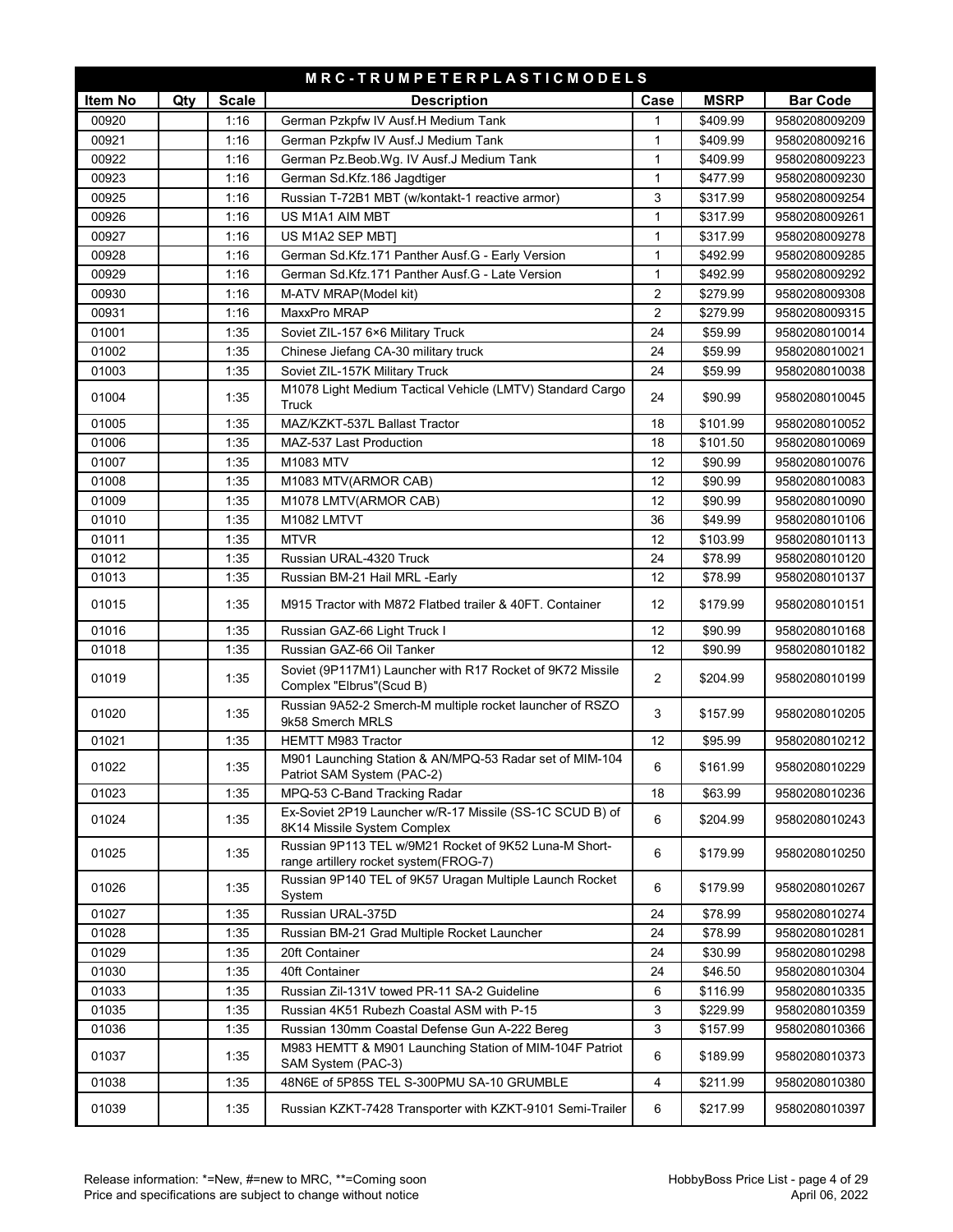| <b>Scale</b><br><b>MSRP</b><br>Item No<br>Case<br><b>Bar Code</b><br>Qty<br><b>Description</b><br>M901 Launching Station w/MIM-104F Patriot SAM System<br>8<br>01040<br>1:35<br>\$125.99<br>9580208010403<br>$(PAC-3)$<br>01041<br>M142 High Mobility Artillery Rocket System (HIMARS)<br>12<br>1:35<br>\$143.99<br>9580208010410<br>01043<br>1:35<br>Russian 30N6E Flaplid Radar System<br>6<br>\$211.99<br>9580208010434<br>12<br>01046<br>1:35<br>Mittlere Artillerie Raketen System (MARS)<br>\$161.99<br>9580208010465<br>M270/A1 Multiple Launch Rocket System -<br>01047<br>12<br>1:35<br>\$161.99<br>9580208010472<br>Finland/Netherlands<br>M270/A1 Multiple Launch Rocket System - Norway<br>01048<br>1:35<br>12<br>\$161.99<br>9580208010489<br>01049<br>1:35<br>M270/A1 Multiple Launch Rocket System<br>12<br>\$161.99<br>9580208010496<br>MAZ-7313 Truck<br>6<br>01050<br>1:35<br>\$141.99<br>9580208010502<br>Russian 9P78-1 TEL for 9K720 Iskander-M System (SS-26<br>01051<br>1:35<br>5<br>\$226.99<br>9580208010519<br>Stone)<br>Russian 3S60 launcher of 3K60 BAL/BAL-Elex Coastal missile<br>5<br>01052<br>1:35<br>\$226.99<br>9580208010526<br>Complex<br>01053<br>1:35<br>M1120 HEMTT Load Handing System (LHS)<br>12<br>\$179.99<br>9580208010533<br>01054<br>1:35<br>Terminal High Altitude Area Defence (THAAD)<br>6<br>\$211.99<br>9580208010540<br>1:35<br>01055<br>M983A2 HEMTT Tractor with M870A1 Semi-Trailer<br>10<br>\$155.50<br>9580208010557<br>01056<br>1:35<br>MAZ-7410 Tractor W/CHMZAP-5247G<br>6<br>\$161.99<br>9580208010564<br>01057<br>1:35<br>40N6 of 51P6A TEL S-400<br>6<br>\$226.99<br>9580208010571<br>3<br>01058<br>1:35<br>DPRK Hwasong -5 short-range tactical ballistic missile<br>\$204.99<br>9580208010588<br>12<br>01059<br>1:35<br>M983 Tractor with AN/TPY-2 X Band Radar<br>\$161.99<br>9580208010595<br>6<br>01060<br>1:35<br>Russian 72V6E2 Combat Vehicle of 96K6 Pantsir -S1 ADMGS<br>\$151.99<br>9580208010601<br>Russian 72V6E4 Combat Unit of 96K6 Pantsir -S1<br>01061<br>1:35<br>6<br>\$151.99<br>9580208010618<br>ADMGS(w/RLM SOC S-band Radar)<br>01062<br>1:35<br>\$99.99<br>Soviet 2B7R Multiple Rocket Launcher BM-13 HMM<br>10<br>9580208010625<br>01063<br>1:35<br>M4 Command and Control Vehicle (C2V)<br>10<br>\$111.99<br>9580208010632<br>01064<br>1:35<br>HEMTT M1120 Container Handing Unit (CHU)<br>8<br>\$179.99<br>9580208010649<br>MAZ-537G Late Production type with ChMZAP-9990 semi-<br>01065<br>1:35<br>8<br>\$186.99<br>9580208010656<br>trailer<br>01067<br>1:35<br>M1142 Tactical Fire Fighting Truck (TFFT)<br>6<br>\$186.99<br>9580208010670<br>6<br>01068<br>1:35<br>Russian 9A53 Uragan-1M MLRS (Tornado-s)<br>\$226.99<br>9580208010687<br>3<br>1:35<br>PHL-03 Multiple Launch Rocket System<br>\$157.99<br>01069<br>9580208010694<br>01071<br>1:35<br>Russian URAL-4320 CHZ<br>12<br>\$101.99<br>9580208010717<br>1:35<br>12<br>01072<br>Russian URAL-4320<br>\$111.99<br>9580208010724<br>01073<br>1:35<br>Russian Zil-135<br>\$103.99<br>9580208010731<br>12<br>01074<br>1:35<br>AA-60 (7310) model 160.01 ARFF<br>8<br>\$164.99<br>9580208010748<br>01075<br>1:35<br>Soviet 2B7 Multiple Rocket Launcher BM-13 NM<br>12<br>\$97.99<br>9580208010755<br>01076<br>1:35<br>3M24 Club-k in 20-feet variant with Kh-35UE<br>18<br>\$69.99<br>9580208010762<br>01077<br>1:35<br>12<br>\$105.99<br>9580208010779<br>3M54 Club-k in 40-feet variant<br>6<br>01078<br>1:35<br>M920 Tractor tow M870A1 Semi Trailer<br>\$171.99<br>9580208010786<br>01079<br>1:35<br>KET-T Recovery Vehicle based on the MAZ-537 Heavy Truck<br>6<br>\$176.99<br>9580208010793<br>MK.23 MTVR with Armor Protection Kit<br>01080<br>1:35<br>10<br>\$129.99<br>9580208010809<br>1:35<br>01081<br>Soviet Zil-131V tow 2T3M1 Trailer with 8K14 Missile<br>6<br>\$126.99<br>9580208010816<br>$\star$<br>$6\phantom{1}$<br>01083<br>1:35<br><b>M984A2 HEMTT Wrecker</b><br>\$166.99<br>9580208010830<br>72<br>01101<br>1:72<br>\$15.50<br>Camion-Zil-157 soviet army truck<br>9580208011011<br>01102<br>1:72<br>Camion-Zil-157 soviet fuel truck<br>72<br>\$15.50<br>9580208011028<br>01103<br>1:72<br>Camion-Jie fang CA-30 truck<br>72<br>\$15.50<br>9580208011035<br>01104<br>1:72<br>Camion-Jie fang CA-30 fuel truck<br>72<br>\$15.50<br>9580208011042<br>01201<br>1:60<br>Mayflower<br>6<br>\$126.99<br>9580208012018<br>Chinese Chengho Sailing Ship<br>01202<br>60CM<br>4<br>\$155.99<br>9580208012025<br>01318<br>1:144<br>Messerschmitt Me262 A-2a<br>72<br>\$10.99<br>9580208013183<br>01319<br>1:144<br>72<br>Messerschmitt Me 262 A-1a<br>\$10.99<br>9580208013190<br>01320<br>1:144<br>72<br>\$7.99<br>Aircraft-F-86F-30 Sabre<br>9580208013206 |  | MRC-TRUMPETERPLASTICMODELS |  |  |
|-----------------------------------------------------------------------------------------------------------------------------------------------------------------------------------------------------------------------------------------------------------------------------------------------------------------------------------------------------------------------------------------------------------------------------------------------------------------------------------------------------------------------------------------------------------------------------------------------------------------------------------------------------------------------------------------------------------------------------------------------------------------------------------------------------------------------------------------------------------------------------------------------------------------------------------------------------------------------------------------------------------------------------------------------------------------------------------------------------------------------------------------------------------------------------------------------------------------------------------------------------------------------------------------------------------------------------------------------------------------------------------------------------------------------------------------------------------------------------------------------------------------------------------------------------------------------------------------------------------------------------------------------------------------------------------------------------------------------------------------------------------------------------------------------------------------------------------------------------------------------------------------------------------------------------------------------------------------------------------------------------------------------------------------------------------------------------------------------------------------------------------------------------------------------------------------------------------------------------------------------------------------------------------------------------------------------------------------------------------------------------------------------------------------------------------------------------------------------------------------------------------------------------------------------------------------------------------------------------------------------------------------------------------------------------------------------------------------------------------------------------------------------------------------------------------------------------------------------------------------------------------------------------------------------------------------------------------------------------------------------------------------------------------------------------------------------------------------------------------------------------------------------------------------------------------------------------------------------------------------------------------------------------------------------------------------------------------------------------------------------------------------------------------------------------------------------------------------------------------------------------------------------------------------------------------------------------------------------------------------------------------------------------------------------------------------------------------------------------------------------------------------------------------------------------------------------------------------------------------------------------------------------------------------------------------------------------------------------------------------------------------------------------------------------------------------------------------------------------------------------------------------------------------------------------------------------------------------------------------------------------------------------------------------------------------------------------------------------------------------------------------------------------------------------------------------------------------------------------------------------------------------------------------------------------------------------------------------------------------------------------------------------------------------------------------------------------------------------------------|--|----------------------------|--|--|
|                                                                                                                                                                                                                                                                                                                                                                                                                                                                                                                                                                                                                                                                                                                                                                                                                                                                                                                                                                                                                                                                                                                                                                                                                                                                                                                                                                                                                                                                                                                                                                                                                                                                                                                                                                                                                                                                                                                                                                                                                                                                                                                                                                                                                                                                                                                                                                                                                                                                                                                                                                                                                                                                                                                                                                                                                                                                                                                                                                                                                                                                                                                                                                                                                                                                                                                                                                                                                                                                                                                                                                                                                                                                                                                                                                                                                                                                                                                                                                                                                                                                                                                                                                                                                                                                                                                                                                                                                                                                                                                                                                                                                                                                                                                                   |  |                            |  |  |
|                                                                                                                                                                                                                                                                                                                                                                                                                                                                                                                                                                                                                                                                                                                                                                                                                                                                                                                                                                                                                                                                                                                                                                                                                                                                                                                                                                                                                                                                                                                                                                                                                                                                                                                                                                                                                                                                                                                                                                                                                                                                                                                                                                                                                                                                                                                                                                                                                                                                                                                                                                                                                                                                                                                                                                                                                                                                                                                                                                                                                                                                                                                                                                                                                                                                                                                                                                                                                                                                                                                                                                                                                                                                                                                                                                                                                                                                                                                                                                                                                                                                                                                                                                                                                                                                                                                                                                                                                                                                                                                                                                                                                                                                                                                                   |  |                            |  |  |
|                                                                                                                                                                                                                                                                                                                                                                                                                                                                                                                                                                                                                                                                                                                                                                                                                                                                                                                                                                                                                                                                                                                                                                                                                                                                                                                                                                                                                                                                                                                                                                                                                                                                                                                                                                                                                                                                                                                                                                                                                                                                                                                                                                                                                                                                                                                                                                                                                                                                                                                                                                                                                                                                                                                                                                                                                                                                                                                                                                                                                                                                                                                                                                                                                                                                                                                                                                                                                                                                                                                                                                                                                                                                                                                                                                                                                                                                                                                                                                                                                                                                                                                                                                                                                                                                                                                                                                                                                                                                                                                                                                                                                                                                                                                                   |  |                            |  |  |
|                                                                                                                                                                                                                                                                                                                                                                                                                                                                                                                                                                                                                                                                                                                                                                                                                                                                                                                                                                                                                                                                                                                                                                                                                                                                                                                                                                                                                                                                                                                                                                                                                                                                                                                                                                                                                                                                                                                                                                                                                                                                                                                                                                                                                                                                                                                                                                                                                                                                                                                                                                                                                                                                                                                                                                                                                                                                                                                                                                                                                                                                                                                                                                                                                                                                                                                                                                                                                                                                                                                                                                                                                                                                                                                                                                                                                                                                                                                                                                                                                                                                                                                                                                                                                                                                                                                                                                                                                                                                                                                                                                                                                                                                                                                                   |  |                            |  |  |
|                                                                                                                                                                                                                                                                                                                                                                                                                                                                                                                                                                                                                                                                                                                                                                                                                                                                                                                                                                                                                                                                                                                                                                                                                                                                                                                                                                                                                                                                                                                                                                                                                                                                                                                                                                                                                                                                                                                                                                                                                                                                                                                                                                                                                                                                                                                                                                                                                                                                                                                                                                                                                                                                                                                                                                                                                                                                                                                                                                                                                                                                                                                                                                                                                                                                                                                                                                                                                                                                                                                                                                                                                                                                                                                                                                                                                                                                                                                                                                                                                                                                                                                                                                                                                                                                                                                                                                                                                                                                                                                                                                                                                                                                                                                                   |  |                            |  |  |
|                                                                                                                                                                                                                                                                                                                                                                                                                                                                                                                                                                                                                                                                                                                                                                                                                                                                                                                                                                                                                                                                                                                                                                                                                                                                                                                                                                                                                                                                                                                                                                                                                                                                                                                                                                                                                                                                                                                                                                                                                                                                                                                                                                                                                                                                                                                                                                                                                                                                                                                                                                                                                                                                                                                                                                                                                                                                                                                                                                                                                                                                                                                                                                                                                                                                                                                                                                                                                                                                                                                                                                                                                                                                                                                                                                                                                                                                                                                                                                                                                                                                                                                                                                                                                                                                                                                                                                                                                                                                                                                                                                                                                                                                                                                                   |  |                            |  |  |
|                                                                                                                                                                                                                                                                                                                                                                                                                                                                                                                                                                                                                                                                                                                                                                                                                                                                                                                                                                                                                                                                                                                                                                                                                                                                                                                                                                                                                                                                                                                                                                                                                                                                                                                                                                                                                                                                                                                                                                                                                                                                                                                                                                                                                                                                                                                                                                                                                                                                                                                                                                                                                                                                                                                                                                                                                                                                                                                                                                                                                                                                                                                                                                                                                                                                                                                                                                                                                                                                                                                                                                                                                                                                                                                                                                                                                                                                                                                                                                                                                                                                                                                                                                                                                                                                                                                                                                                                                                                                                                                                                                                                                                                                                                                                   |  |                            |  |  |
|                                                                                                                                                                                                                                                                                                                                                                                                                                                                                                                                                                                                                                                                                                                                                                                                                                                                                                                                                                                                                                                                                                                                                                                                                                                                                                                                                                                                                                                                                                                                                                                                                                                                                                                                                                                                                                                                                                                                                                                                                                                                                                                                                                                                                                                                                                                                                                                                                                                                                                                                                                                                                                                                                                                                                                                                                                                                                                                                                                                                                                                                                                                                                                                                                                                                                                                                                                                                                                                                                                                                                                                                                                                                                                                                                                                                                                                                                                                                                                                                                                                                                                                                                                                                                                                                                                                                                                                                                                                                                                                                                                                                                                                                                                                                   |  |                            |  |  |
|                                                                                                                                                                                                                                                                                                                                                                                                                                                                                                                                                                                                                                                                                                                                                                                                                                                                                                                                                                                                                                                                                                                                                                                                                                                                                                                                                                                                                                                                                                                                                                                                                                                                                                                                                                                                                                                                                                                                                                                                                                                                                                                                                                                                                                                                                                                                                                                                                                                                                                                                                                                                                                                                                                                                                                                                                                                                                                                                                                                                                                                                                                                                                                                                                                                                                                                                                                                                                                                                                                                                                                                                                                                                                                                                                                                                                                                                                                                                                                                                                                                                                                                                                                                                                                                                                                                                                                                                                                                                                                                                                                                                                                                                                                                                   |  |                            |  |  |
|                                                                                                                                                                                                                                                                                                                                                                                                                                                                                                                                                                                                                                                                                                                                                                                                                                                                                                                                                                                                                                                                                                                                                                                                                                                                                                                                                                                                                                                                                                                                                                                                                                                                                                                                                                                                                                                                                                                                                                                                                                                                                                                                                                                                                                                                                                                                                                                                                                                                                                                                                                                                                                                                                                                                                                                                                                                                                                                                                                                                                                                                                                                                                                                                                                                                                                                                                                                                                                                                                                                                                                                                                                                                                                                                                                                                                                                                                                                                                                                                                                                                                                                                                                                                                                                                                                                                                                                                                                                                                                                                                                                                                                                                                                                                   |  |                            |  |  |
|                                                                                                                                                                                                                                                                                                                                                                                                                                                                                                                                                                                                                                                                                                                                                                                                                                                                                                                                                                                                                                                                                                                                                                                                                                                                                                                                                                                                                                                                                                                                                                                                                                                                                                                                                                                                                                                                                                                                                                                                                                                                                                                                                                                                                                                                                                                                                                                                                                                                                                                                                                                                                                                                                                                                                                                                                                                                                                                                                                                                                                                                                                                                                                                                                                                                                                                                                                                                                                                                                                                                                                                                                                                                                                                                                                                                                                                                                                                                                                                                                                                                                                                                                                                                                                                                                                                                                                                                                                                                                                                                                                                                                                                                                                                                   |  |                            |  |  |
|                                                                                                                                                                                                                                                                                                                                                                                                                                                                                                                                                                                                                                                                                                                                                                                                                                                                                                                                                                                                                                                                                                                                                                                                                                                                                                                                                                                                                                                                                                                                                                                                                                                                                                                                                                                                                                                                                                                                                                                                                                                                                                                                                                                                                                                                                                                                                                                                                                                                                                                                                                                                                                                                                                                                                                                                                                                                                                                                                                                                                                                                                                                                                                                                                                                                                                                                                                                                                                                                                                                                                                                                                                                                                                                                                                                                                                                                                                                                                                                                                                                                                                                                                                                                                                                                                                                                                                                                                                                                                                                                                                                                                                                                                                                                   |  |                            |  |  |
|                                                                                                                                                                                                                                                                                                                                                                                                                                                                                                                                                                                                                                                                                                                                                                                                                                                                                                                                                                                                                                                                                                                                                                                                                                                                                                                                                                                                                                                                                                                                                                                                                                                                                                                                                                                                                                                                                                                                                                                                                                                                                                                                                                                                                                                                                                                                                                                                                                                                                                                                                                                                                                                                                                                                                                                                                                                                                                                                                                                                                                                                                                                                                                                                                                                                                                                                                                                                                                                                                                                                                                                                                                                                                                                                                                                                                                                                                                                                                                                                                                                                                                                                                                                                                                                                                                                                                                                                                                                                                                                                                                                                                                                                                                                                   |  |                            |  |  |
|                                                                                                                                                                                                                                                                                                                                                                                                                                                                                                                                                                                                                                                                                                                                                                                                                                                                                                                                                                                                                                                                                                                                                                                                                                                                                                                                                                                                                                                                                                                                                                                                                                                                                                                                                                                                                                                                                                                                                                                                                                                                                                                                                                                                                                                                                                                                                                                                                                                                                                                                                                                                                                                                                                                                                                                                                                                                                                                                                                                                                                                                                                                                                                                                                                                                                                                                                                                                                                                                                                                                                                                                                                                                                                                                                                                                                                                                                                                                                                                                                                                                                                                                                                                                                                                                                                                                                                                                                                                                                                                                                                                                                                                                                                                                   |  |                            |  |  |
|                                                                                                                                                                                                                                                                                                                                                                                                                                                                                                                                                                                                                                                                                                                                                                                                                                                                                                                                                                                                                                                                                                                                                                                                                                                                                                                                                                                                                                                                                                                                                                                                                                                                                                                                                                                                                                                                                                                                                                                                                                                                                                                                                                                                                                                                                                                                                                                                                                                                                                                                                                                                                                                                                                                                                                                                                                                                                                                                                                                                                                                                                                                                                                                                                                                                                                                                                                                                                                                                                                                                                                                                                                                                                                                                                                                                                                                                                                                                                                                                                                                                                                                                                                                                                                                                                                                                                                                                                                                                                                                                                                                                                                                                                                                                   |  |                            |  |  |
|                                                                                                                                                                                                                                                                                                                                                                                                                                                                                                                                                                                                                                                                                                                                                                                                                                                                                                                                                                                                                                                                                                                                                                                                                                                                                                                                                                                                                                                                                                                                                                                                                                                                                                                                                                                                                                                                                                                                                                                                                                                                                                                                                                                                                                                                                                                                                                                                                                                                                                                                                                                                                                                                                                                                                                                                                                                                                                                                                                                                                                                                                                                                                                                                                                                                                                                                                                                                                                                                                                                                                                                                                                                                                                                                                                                                                                                                                                                                                                                                                                                                                                                                                                                                                                                                                                                                                                                                                                                                                                                                                                                                                                                                                                                                   |  |                            |  |  |
|                                                                                                                                                                                                                                                                                                                                                                                                                                                                                                                                                                                                                                                                                                                                                                                                                                                                                                                                                                                                                                                                                                                                                                                                                                                                                                                                                                                                                                                                                                                                                                                                                                                                                                                                                                                                                                                                                                                                                                                                                                                                                                                                                                                                                                                                                                                                                                                                                                                                                                                                                                                                                                                                                                                                                                                                                                                                                                                                                                                                                                                                                                                                                                                                                                                                                                                                                                                                                                                                                                                                                                                                                                                                                                                                                                                                                                                                                                                                                                                                                                                                                                                                                                                                                                                                                                                                                                                                                                                                                                                                                                                                                                                                                                                                   |  |                            |  |  |
|                                                                                                                                                                                                                                                                                                                                                                                                                                                                                                                                                                                                                                                                                                                                                                                                                                                                                                                                                                                                                                                                                                                                                                                                                                                                                                                                                                                                                                                                                                                                                                                                                                                                                                                                                                                                                                                                                                                                                                                                                                                                                                                                                                                                                                                                                                                                                                                                                                                                                                                                                                                                                                                                                                                                                                                                                                                                                                                                                                                                                                                                                                                                                                                                                                                                                                                                                                                                                                                                                                                                                                                                                                                                                                                                                                                                                                                                                                                                                                                                                                                                                                                                                                                                                                                                                                                                                                                                                                                                                                                                                                                                                                                                                                                                   |  |                            |  |  |
|                                                                                                                                                                                                                                                                                                                                                                                                                                                                                                                                                                                                                                                                                                                                                                                                                                                                                                                                                                                                                                                                                                                                                                                                                                                                                                                                                                                                                                                                                                                                                                                                                                                                                                                                                                                                                                                                                                                                                                                                                                                                                                                                                                                                                                                                                                                                                                                                                                                                                                                                                                                                                                                                                                                                                                                                                                                                                                                                                                                                                                                                                                                                                                                                                                                                                                                                                                                                                                                                                                                                                                                                                                                                                                                                                                                                                                                                                                                                                                                                                                                                                                                                                                                                                                                                                                                                                                                                                                                                                                                                                                                                                                                                                                                                   |  |                            |  |  |
|                                                                                                                                                                                                                                                                                                                                                                                                                                                                                                                                                                                                                                                                                                                                                                                                                                                                                                                                                                                                                                                                                                                                                                                                                                                                                                                                                                                                                                                                                                                                                                                                                                                                                                                                                                                                                                                                                                                                                                                                                                                                                                                                                                                                                                                                                                                                                                                                                                                                                                                                                                                                                                                                                                                                                                                                                                                                                                                                                                                                                                                                                                                                                                                                                                                                                                                                                                                                                                                                                                                                                                                                                                                                                                                                                                                                                                                                                                                                                                                                                                                                                                                                                                                                                                                                                                                                                                                                                                                                                                                                                                                                                                                                                                                                   |  |                            |  |  |
|                                                                                                                                                                                                                                                                                                                                                                                                                                                                                                                                                                                                                                                                                                                                                                                                                                                                                                                                                                                                                                                                                                                                                                                                                                                                                                                                                                                                                                                                                                                                                                                                                                                                                                                                                                                                                                                                                                                                                                                                                                                                                                                                                                                                                                                                                                                                                                                                                                                                                                                                                                                                                                                                                                                                                                                                                                                                                                                                                                                                                                                                                                                                                                                                                                                                                                                                                                                                                                                                                                                                                                                                                                                                                                                                                                                                                                                                                                                                                                                                                                                                                                                                                                                                                                                                                                                                                                                                                                                                                                                                                                                                                                                                                                                                   |  |                            |  |  |
|                                                                                                                                                                                                                                                                                                                                                                                                                                                                                                                                                                                                                                                                                                                                                                                                                                                                                                                                                                                                                                                                                                                                                                                                                                                                                                                                                                                                                                                                                                                                                                                                                                                                                                                                                                                                                                                                                                                                                                                                                                                                                                                                                                                                                                                                                                                                                                                                                                                                                                                                                                                                                                                                                                                                                                                                                                                                                                                                                                                                                                                                                                                                                                                                                                                                                                                                                                                                                                                                                                                                                                                                                                                                                                                                                                                                                                                                                                                                                                                                                                                                                                                                                                                                                                                                                                                                                                                                                                                                                                                                                                                                                                                                                                                                   |  |                            |  |  |
|                                                                                                                                                                                                                                                                                                                                                                                                                                                                                                                                                                                                                                                                                                                                                                                                                                                                                                                                                                                                                                                                                                                                                                                                                                                                                                                                                                                                                                                                                                                                                                                                                                                                                                                                                                                                                                                                                                                                                                                                                                                                                                                                                                                                                                                                                                                                                                                                                                                                                                                                                                                                                                                                                                                                                                                                                                                                                                                                                                                                                                                                                                                                                                                                                                                                                                                                                                                                                                                                                                                                                                                                                                                                                                                                                                                                                                                                                                                                                                                                                                                                                                                                                                                                                                                                                                                                                                                                                                                                                                                                                                                                                                                                                                                                   |  |                            |  |  |
|                                                                                                                                                                                                                                                                                                                                                                                                                                                                                                                                                                                                                                                                                                                                                                                                                                                                                                                                                                                                                                                                                                                                                                                                                                                                                                                                                                                                                                                                                                                                                                                                                                                                                                                                                                                                                                                                                                                                                                                                                                                                                                                                                                                                                                                                                                                                                                                                                                                                                                                                                                                                                                                                                                                                                                                                                                                                                                                                                                                                                                                                                                                                                                                                                                                                                                                                                                                                                                                                                                                                                                                                                                                                                                                                                                                                                                                                                                                                                                                                                                                                                                                                                                                                                                                                                                                                                                                                                                                                                                                                                                                                                                                                                                                                   |  |                            |  |  |
|                                                                                                                                                                                                                                                                                                                                                                                                                                                                                                                                                                                                                                                                                                                                                                                                                                                                                                                                                                                                                                                                                                                                                                                                                                                                                                                                                                                                                                                                                                                                                                                                                                                                                                                                                                                                                                                                                                                                                                                                                                                                                                                                                                                                                                                                                                                                                                                                                                                                                                                                                                                                                                                                                                                                                                                                                                                                                                                                                                                                                                                                                                                                                                                                                                                                                                                                                                                                                                                                                                                                                                                                                                                                                                                                                                                                                                                                                                                                                                                                                                                                                                                                                                                                                                                                                                                                                                                                                                                                                                                                                                                                                                                                                                                                   |  |                            |  |  |
|                                                                                                                                                                                                                                                                                                                                                                                                                                                                                                                                                                                                                                                                                                                                                                                                                                                                                                                                                                                                                                                                                                                                                                                                                                                                                                                                                                                                                                                                                                                                                                                                                                                                                                                                                                                                                                                                                                                                                                                                                                                                                                                                                                                                                                                                                                                                                                                                                                                                                                                                                                                                                                                                                                                                                                                                                                                                                                                                                                                                                                                                                                                                                                                                                                                                                                                                                                                                                                                                                                                                                                                                                                                                                                                                                                                                                                                                                                                                                                                                                                                                                                                                                                                                                                                                                                                                                                                                                                                                                                                                                                                                                                                                                                                                   |  |                            |  |  |
|                                                                                                                                                                                                                                                                                                                                                                                                                                                                                                                                                                                                                                                                                                                                                                                                                                                                                                                                                                                                                                                                                                                                                                                                                                                                                                                                                                                                                                                                                                                                                                                                                                                                                                                                                                                                                                                                                                                                                                                                                                                                                                                                                                                                                                                                                                                                                                                                                                                                                                                                                                                                                                                                                                                                                                                                                                                                                                                                                                                                                                                                                                                                                                                                                                                                                                                                                                                                                                                                                                                                                                                                                                                                                                                                                                                                                                                                                                                                                                                                                                                                                                                                                                                                                                                                                                                                                                                                                                                                                                                                                                                                                                                                                                                                   |  |                            |  |  |
|                                                                                                                                                                                                                                                                                                                                                                                                                                                                                                                                                                                                                                                                                                                                                                                                                                                                                                                                                                                                                                                                                                                                                                                                                                                                                                                                                                                                                                                                                                                                                                                                                                                                                                                                                                                                                                                                                                                                                                                                                                                                                                                                                                                                                                                                                                                                                                                                                                                                                                                                                                                                                                                                                                                                                                                                                                                                                                                                                                                                                                                                                                                                                                                                                                                                                                                                                                                                                                                                                                                                                                                                                                                                                                                                                                                                                                                                                                                                                                                                                                                                                                                                                                                                                                                                                                                                                                                                                                                                                                                                                                                                                                                                                                                                   |  |                            |  |  |
|                                                                                                                                                                                                                                                                                                                                                                                                                                                                                                                                                                                                                                                                                                                                                                                                                                                                                                                                                                                                                                                                                                                                                                                                                                                                                                                                                                                                                                                                                                                                                                                                                                                                                                                                                                                                                                                                                                                                                                                                                                                                                                                                                                                                                                                                                                                                                                                                                                                                                                                                                                                                                                                                                                                                                                                                                                                                                                                                                                                                                                                                                                                                                                                                                                                                                                                                                                                                                                                                                                                                                                                                                                                                                                                                                                                                                                                                                                                                                                                                                                                                                                                                                                                                                                                                                                                                                                                                                                                                                                                                                                                                                                                                                                                                   |  |                            |  |  |
|                                                                                                                                                                                                                                                                                                                                                                                                                                                                                                                                                                                                                                                                                                                                                                                                                                                                                                                                                                                                                                                                                                                                                                                                                                                                                                                                                                                                                                                                                                                                                                                                                                                                                                                                                                                                                                                                                                                                                                                                                                                                                                                                                                                                                                                                                                                                                                                                                                                                                                                                                                                                                                                                                                                                                                                                                                                                                                                                                                                                                                                                                                                                                                                                                                                                                                                                                                                                                                                                                                                                                                                                                                                                                                                                                                                                                                                                                                                                                                                                                                                                                                                                                                                                                                                                                                                                                                                                                                                                                                                                                                                                                                                                                                                                   |  |                            |  |  |
|                                                                                                                                                                                                                                                                                                                                                                                                                                                                                                                                                                                                                                                                                                                                                                                                                                                                                                                                                                                                                                                                                                                                                                                                                                                                                                                                                                                                                                                                                                                                                                                                                                                                                                                                                                                                                                                                                                                                                                                                                                                                                                                                                                                                                                                                                                                                                                                                                                                                                                                                                                                                                                                                                                                                                                                                                                                                                                                                                                                                                                                                                                                                                                                                                                                                                                                                                                                                                                                                                                                                                                                                                                                                                                                                                                                                                                                                                                                                                                                                                                                                                                                                                                                                                                                                                                                                                                                                                                                                                                                                                                                                                                                                                                                                   |  |                            |  |  |
|                                                                                                                                                                                                                                                                                                                                                                                                                                                                                                                                                                                                                                                                                                                                                                                                                                                                                                                                                                                                                                                                                                                                                                                                                                                                                                                                                                                                                                                                                                                                                                                                                                                                                                                                                                                                                                                                                                                                                                                                                                                                                                                                                                                                                                                                                                                                                                                                                                                                                                                                                                                                                                                                                                                                                                                                                                                                                                                                                                                                                                                                                                                                                                                                                                                                                                                                                                                                                                                                                                                                                                                                                                                                                                                                                                                                                                                                                                                                                                                                                                                                                                                                                                                                                                                                                                                                                                                                                                                                                                                                                                                                                                                                                                                                   |  |                            |  |  |
|                                                                                                                                                                                                                                                                                                                                                                                                                                                                                                                                                                                                                                                                                                                                                                                                                                                                                                                                                                                                                                                                                                                                                                                                                                                                                                                                                                                                                                                                                                                                                                                                                                                                                                                                                                                                                                                                                                                                                                                                                                                                                                                                                                                                                                                                                                                                                                                                                                                                                                                                                                                                                                                                                                                                                                                                                                                                                                                                                                                                                                                                                                                                                                                                                                                                                                                                                                                                                                                                                                                                                                                                                                                                                                                                                                                                                                                                                                                                                                                                                                                                                                                                                                                                                                                                                                                                                                                                                                                                                                                                                                                                                                                                                                                                   |  |                            |  |  |
|                                                                                                                                                                                                                                                                                                                                                                                                                                                                                                                                                                                                                                                                                                                                                                                                                                                                                                                                                                                                                                                                                                                                                                                                                                                                                                                                                                                                                                                                                                                                                                                                                                                                                                                                                                                                                                                                                                                                                                                                                                                                                                                                                                                                                                                                                                                                                                                                                                                                                                                                                                                                                                                                                                                                                                                                                                                                                                                                                                                                                                                                                                                                                                                                                                                                                                                                                                                                                                                                                                                                                                                                                                                                                                                                                                                                                                                                                                                                                                                                                                                                                                                                                                                                                                                                                                                                                                                                                                                                                                                                                                                                                                                                                                                                   |  |                            |  |  |
|                                                                                                                                                                                                                                                                                                                                                                                                                                                                                                                                                                                                                                                                                                                                                                                                                                                                                                                                                                                                                                                                                                                                                                                                                                                                                                                                                                                                                                                                                                                                                                                                                                                                                                                                                                                                                                                                                                                                                                                                                                                                                                                                                                                                                                                                                                                                                                                                                                                                                                                                                                                                                                                                                                                                                                                                                                                                                                                                                                                                                                                                                                                                                                                                                                                                                                                                                                                                                                                                                                                                                                                                                                                                                                                                                                                                                                                                                                                                                                                                                                                                                                                                                                                                                                                                                                                                                                                                                                                                                                                                                                                                                                                                                                                                   |  |                            |  |  |
|                                                                                                                                                                                                                                                                                                                                                                                                                                                                                                                                                                                                                                                                                                                                                                                                                                                                                                                                                                                                                                                                                                                                                                                                                                                                                                                                                                                                                                                                                                                                                                                                                                                                                                                                                                                                                                                                                                                                                                                                                                                                                                                                                                                                                                                                                                                                                                                                                                                                                                                                                                                                                                                                                                                                                                                                                                                                                                                                                                                                                                                                                                                                                                                                                                                                                                                                                                                                                                                                                                                                                                                                                                                                                                                                                                                                                                                                                                                                                                                                                                                                                                                                                                                                                                                                                                                                                                                                                                                                                                                                                                                                                                                                                                                                   |  |                            |  |  |
|                                                                                                                                                                                                                                                                                                                                                                                                                                                                                                                                                                                                                                                                                                                                                                                                                                                                                                                                                                                                                                                                                                                                                                                                                                                                                                                                                                                                                                                                                                                                                                                                                                                                                                                                                                                                                                                                                                                                                                                                                                                                                                                                                                                                                                                                                                                                                                                                                                                                                                                                                                                                                                                                                                                                                                                                                                                                                                                                                                                                                                                                                                                                                                                                                                                                                                                                                                                                                                                                                                                                                                                                                                                                                                                                                                                                                                                                                                                                                                                                                                                                                                                                                                                                                                                                                                                                                                                                                                                                                                                                                                                                                                                                                                                                   |  |                            |  |  |
|                                                                                                                                                                                                                                                                                                                                                                                                                                                                                                                                                                                                                                                                                                                                                                                                                                                                                                                                                                                                                                                                                                                                                                                                                                                                                                                                                                                                                                                                                                                                                                                                                                                                                                                                                                                                                                                                                                                                                                                                                                                                                                                                                                                                                                                                                                                                                                                                                                                                                                                                                                                                                                                                                                                                                                                                                                                                                                                                                                                                                                                                                                                                                                                                                                                                                                                                                                                                                                                                                                                                                                                                                                                                                                                                                                                                                                                                                                                                                                                                                                                                                                                                                                                                                                                                                                                                                                                                                                                                                                                                                                                                                                                                                                                                   |  |                            |  |  |
|                                                                                                                                                                                                                                                                                                                                                                                                                                                                                                                                                                                                                                                                                                                                                                                                                                                                                                                                                                                                                                                                                                                                                                                                                                                                                                                                                                                                                                                                                                                                                                                                                                                                                                                                                                                                                                                                                                                                                                                                                                                                                                                                                                                                                                                                                                                                                                                                                                                                                                                                                                                                                                                                                                                                                                                                                                                                                                                                                                                                                                                                                                                                                                                                                                                                                                                                                                                                                                                                                                                                                                                                                                                                                                                                                                                                                                                                                                                                                                                                                                                                                                                                                                                                                                                                                                                                                                                                                                                                                                                                                                                                                                                                                                                                   |  |                            |  |  |
|                                                                                                                                                                                                                                                                                                                                                                                                                                                                                                                                                                                                                                                                                                                                                                                                                                                                                                                                                                                                                                                                                                                                                                                                                                                                                                                                                                                                                                                                                                                                                                                                                                                                                                                                                                                                                                                                                                                                                                                                                                                                                                                                                                                                                                                                                                                                                                                                                                                                                                                                                                                                                                                                                                                                                                                                                                                                                                                                                                                                                                                                                                                                                                                                                                                                                                                                                                                                                                                                                                                                                                                                                                                                                                                                                                                                                                                                                                                                                                                                                                                                                                                                                                                                                                                                                                                                                                                                                                                                                                                                                                                                                                                                                                                                   |  |                            |  |  |
|                                                                                                                                                                                                                                                                                                                                                                                                                                                                                                                                                                                                                                                                                                                                                                                                                                                                                                                                                                                                                                                                                                                                                                                                                                                                                                                                                                                                                                                                                                                                                                                                                                                                                                                                                                                                                                                                                                                                                                                                                                                                                                                                                                                                                                                                                                                                                                                                                                                                                                                                                                                                                                                                                                                                                                                                                                                                                                                                                                                                                                                                                                                                                                                                                                                                                                                                                                                                                                                                                                                                                                                                                                                                                                                                                                                                                                                                                                                                                                                                                                                                                                                                                                                                                                                                                                                                                                                                                                                                                                                                                                                                                                                                                                                                   |  |                            |  |  |
|                                                                                                                                                                                                                                                                                                                                                                                                                                                                                                                                                                                                                                                                                                                                                                                                                                                                                                                                                                                                                                                                                                                                                                                                                                                                                                                                                                                                                                                                                                                                                                                                                                                                                                                                                                                                                                                                                                                                                                                                                                                                                                                                                                                                                                                                                                                                                                                                                                                                                                                                                                                                                                                                                                                                                                                                                                                                                                                                                                                                                                                                                                                                                                                                                                                                                                                                                                                                                                                                                                                                                                                                                                                                                                                                                                                                                                                                                                                                                                                                                                                                                                                                                                                                                                                                                                                                                                                                                                                                                                                                                                                                                                                                                                                                   |  |                            |  |  |
|                                                                                                                                                                                                                                                                                                                                                                                                                                                                                                                                                                                                                                                                                                                                                                                                                                                                                                                                                                                                                                                                                                                                                                                                                                                                                                                                                                                                                                                                                                                                                                                                                                                                                                                                                                                                                                                                                                                                                                                                                                                                                                                                                                                                                                                                                                                                                                                                                                                                                                                                                                                                                                                                                                                                                                                                                                                                                                                                                                                                                                                                                                                                                                                                                                                                                                                                                                                                                                                                                                                                                                                                                                                                                                                                                                                                                                                                                                                                                                                                                                                                                                                                                                                                                                                                                                                                                                                                                                                                                                                                                                                                                                                                                                                                   |  |                            |  |  |
|                                                                                                                                                                                                                                                                                                                                                                                                                                                                                                                                                                                                                                                                                                                                                                                                                                                                                                                                                                                                                                                                                                                                                                                                                                                                                                                                                                                                                                                                                                                                                                                                                                                                                                                                                                                                                                                                                                                                                                                                                                                                                                                                                                                                                                                                                                                                                                                                                                                                                                                                                                                                                                                                                                                                                                                                                                                                                                                                                                                                                                                                                                                                                                                                                                                                                                                                                                                                                                                                                                                                                                                                                                                                                                                                                                                                                                                                                                                                                                                                                                                                                                                                                                                                                                                                                                                                                                                                                                                                                                                                                                                                                                                                                                                                   |  |                            |  |  |
|                                                                                                                                                                                                                                                                                                                                                                                                                                                                                                                                                                                                                                                                                                                                                                                                                                                                                                                                                                                                                                                                                                                                                                                                                                                                                                                                                                                                                                                                                                                                                                                                                                                                                                                                                                                                                                                                                                                                                                                                                                                                                                                                                                                                                                                                                                                                                                                                                                                                                                                                                                                                                                                                                                                                                                                                                                                                                                                                                                                                                                                                                                                                                                                                                                                                                                                                                                                                                                                                                                                                                                                                                                                                                                                                                                                                                                                                                                                                                                                                                                                                                                                                                                                                                                                                                                                                                                                                                                                                                                                                                                                                                                                                                                                                   |  |                            |  |  |
|                                                                                                                                                                                                                                                                                                                                                                                                                                                                                                                                                                                                                                                                                                                                                                                                                                                                                                                                                                                                                                                                                                                                                                                                                                                                                                                                                                                                                                                                                                                                                                                                                                                                                                                                                                                                                                                                                                                                                                                                                                                                                                                                                                                                                                                                                                                                                                                                                                                                                                                                                                                                                                                                                                                                                                                                                                                                                                                                                                                                                                                                                                                                                                                                                                                                                                                                                                                                                                                                                                                                                                                                                                                                                                                                                                                                                                                                                                                                                                                                                                                                                                                                                                                                                                                                                                                                                                                                                                                                                                                                                                                                                                                                                                                                   |  |                            |  |  |
|                                                                                                                                                                                                                                                                                                                                                                                                                                                                                                                                                                                                                                                                                                                                                                                                                                                                                                                                                                                                                                                                                                                                                                                                                                                                                                                                                                                                                                                                                                                                                                                                                                                                                                                                                                                                                                                                                                                                                                                                                                                                                                                                                                                                                                                                                                                                                                                                                                                                                                                                                                                                                                                                                                                                                                                                                                                                                                                                                                                                                                                                                                                                                                                                                                                                                                                                                                                                                                                                                                                                                                                                                                                                                                                                                                                                                                                                                                                                                                                                                                                                                                                                                                                                                                                                                                                                                                                                                                                                                                                                                                                                                                                                                                                                   |  |                            |  |  |
|                                                                                                                                                                                                                                                                                                                                                                                                                                                                                                                                                                                                                                                                                                                                                                                                                                                                                                                                                                                                                                                                                                                                                                                                                                                                                                                                                                                                                                                                                                                                                                                                                                                                                                                                                                                                                                                                                                                                                                                                                                                                                                                                                                                                                                                                                                                                                                                                                                                                                                                                                                                                                                                                                                                                                                                                                                                                                                                                                                                                                                                                                                                                                                                                                                                                                                                                                                                                                                                                                                                                                                                                                                                                                                                                                                                                                                                                                                                                                                                                                                                                                                                                                                                                                                                                                                                                                                                                                                                                                                                                                                                                                                                                                                                                   |  |                            |  |  |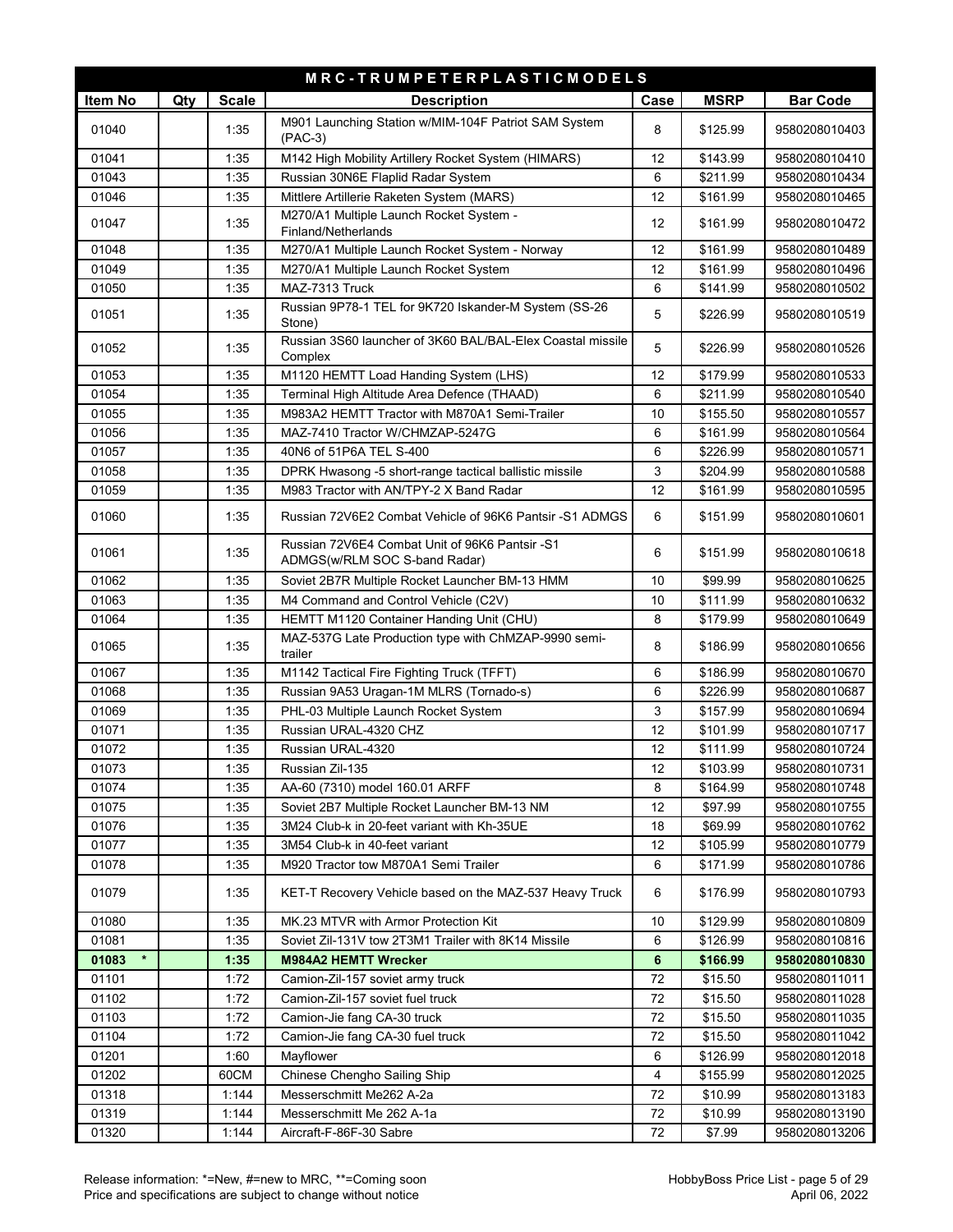|         |     |              | MRC-TRUMPETERPLASTICMODELS                                                    |      |             |                 |
|---------|-----|--------------|-------------------------------------------------------------------------------|------|-------------|-----------------|
| Item No | Qty | <b>Scale</b> | <b>Description</b>                                                            | Case | <b>MSRP</b> | <b>Bar Code</b> |
| 01321   |     | 1:144        | Aircraft-F-86F-40 Sabre                                                       | 72   | \$7.99      | 9580208013213   |
| 01322   |     | 1:144        | Aircraft-97' flying boat H6K5/23                                              | 48   | \$16.50     | 9580208013220   |
| 01324   |     | 1:144        | Aircraft-Sukhoi SU-47 Berkut                                                  | 72   | \$5.99      | 9580208013244   |
| 01325   |     | 1:144        | Aircraft-Chinese T-7 II                                                       | 72   | \$5.99      | 9580208013251   |
| 01326   |     | 1:144        | Aircraft-Chinese F-7EB                                                        | 72   | \$5.99      | 9580208013268   |
| 01327   |     | 1:144        | Aircraft-Chinese F-7MG                                                        | 72   | \$5.99      | 9580208013275   |
| 01329   |     | 1:144        | Aircraft-SU-34 Strike Flanker                                                 | 72   | \$5.99      | 9580208013299   |
| 01330   |     | 1:144        | Aircraft-F-117Nigh thawk                                                      | 72   | \$5.99      | 9580208013305   |
| 01331   |     | 1:144        | Aircraft-YF-22 Lightning II                                                   | 72   | \$5.99      | 9580208013312   |
| 01332   |     | 1:144        | Aircraft-YF-23                                                                | 72   | \$5.99      | 9580208013329   |
| 01501   |     | 1:35         | Canadian Cougar 6x6 AVGP                                                      | 36   | \$41.50     | 9580208015019   |
| 01502   |     | 1:35         | Canadian AVGP Grizzly (Early)                                                 | 36   | \$41.50     | 9580208015026   |
| 01503   |     | 1:35         | Canadian Husky 6x6 APC                                                        | 36   | \$41.50     | 9580208015033   |
| 01504   |     | 1:35         | Canadian Cougar 6x6 AVGP (Improved Version))                                  | 36   | \$41.50     | 9580208015040   |
| 01505   |     | 1:35         | Canadian Grizzly 6x6 APC (Improved Version)                                   | 36   | \$41.50     | 9580208015057   |
| 01506   |     | 1:35         | Canadian Husky 6x6 AVGP (Improved Version)                                    | 36   | \$41.50     | 9580208015064   |
| 01507   |     | 1:35         | German Sd.Kfz.7 Mittlere Zugkraftwagen 8t Late Version                        | 24   | \$76.50     | 9580208015071   |
| 01509   |     | 1:35         | Geschutzwagen                                                                 | 12   | \$133.99    | 9580208015095   |
| 01510   |     | 1:35         | Kommandowagen                                                                 | 12   | \$133.99    | 9580208015101   |
| 01511   |     | 1:35         | Kanonen und Flakwagen                                                         | 12   | \$133.99    | 9580208015118   |
| 01512   |     | 1:35         | M1129 Stryker Mortar Carrier armed with 120 mm Mortar                         | 12   | \$59.99     | 9580208015125   |
| 01513   |     | 1:35         | LAV-25 SLEP (Service Life Extension Program)                                  | 12   | \$51.50     | 9580208015132   |
| 01514   |     | 1:35         | Sd.Kfz.7 Mittlere Zugkraftwagen 8t early version                              | 24   | \$61.50     | 9580208015149   |
| 01515   |     | 1:35         | German VK 3001(H) PzKpfw VI (Ausf A)                                          | 24   | \$65.50     | 9580208015156   |
| 01516   |     | 1:35         | Panzerjager-Triebwagen 51                                                     | 6    | \$133.99    | 9580208015163   |
| 01517   |     | 1:35         | German Railway Gondola                                                        | 18   | \$66.50     | 9580208015170   |
| 01518   |     | 1:35         | German Railway Gondola (Lower sides)                                          | 18   | \$66.50     | 9580208015187   |
| 01519   |     | 1:35         | LAV-III 8x8 wheeled armoured vehicle                                          | 12   | \$58.50     | 9580208015194   |
| 01520   |     | 1:35         | German 3.7cm Flak 43 Flakpanzer IV "Ostwind"                                  | 24   | \$61.50     | 9580208015200   |
| 01521   |     | 1:35         | LAV-A2 8X8 wheeled armoured vehicle                                           | 24   | \$51.50     | 9580208015217   |
| 01522   |     | 1:35         | British Challenger 2 Enhanced Armour                                          | 24   | \$59.99     | 9580208015224   |
| 01523   |     | 1:35         | 2cm Flakvierling 38 auf Selbstfahrlafette (Sd.Kfz.7/1early<br>version)        | 24   | \$56.50     | 9580208015231   |
| 01524   |     | 1:35         | German 2cm Flakvierling 38 auf Selbstfahrlafette (Sd.Kfz.7/1<br>Late Version) | 24   | \$56.50     | 9580208015248   |
| 01525   |     | 1:35         | German 3.7cm Flak 37 auf Selbstfahrlafette (Sd.Kfz.7/2 Early<br>Version)      | 24   | \$56.50     | 9580208015255   |
| 01526   |     | 1:35         | German 3.7cm Flak 37 auf Selbstfahrlafette (Sd.Kfz.7/2 late<br>version)       | 24   | \$56.50     | 9580208015262   |
| 01527   |     | 1:35         | German 3.7cm Flak 43 auf Selbstfahrlafette (Sd.Kfz.7/2)                       | 24   | \$56.50     | 9580208015279   |
| 01528   |     | 1:35         | BMP-3 IFV                                                                     | 12   | \$47.99     | 9580208015286   |
| 01529   |     | 1:35         | BMP-3F IFV                                                                    | 12   | \$47.99     | 9580208015293   |
| 01530   |     | 1:35         | BMP-3E IFV 2)                                                                 | 12   | \$47.99     | 9580208015309   |
| 01532   |     | 1:35         | BMP-3(UAE) w/ERA titles and combined screens                                  | 12   | \$47.99     | 9580208015323   |
| 01533   |     | 1:35         | BMP-3 in South Korea service                                                  | 12   | \$47.99     | 9580208015330   |
| 01534   |     | 1:35         | BMP-3 in Cyprus service                                                       | 12   | \$47.99     | 9580208015347   |
| 01535   |     | 1:35         | M1A1/A2 Abrams 5in 1                                                          | 12   | \$45.99     | 9580208015354   |
| 01536   |     | 1:35         | German E-50 (50-75 tons)/Standardpanzer                                       | 24   | \$58.50     | 9580208015361   |
| 01537   |     | 1:35         | German E-50 Flakpanzer                                                        | 24   | \$58.50     | 9580208015378   |
| 01538   |     | 1:35         | German E-75 (75-100 tons)/Standardpanzer                                      | 24   | \$58.50     | 9580208015385   |
| 01539   |     | 1:35         | German E-75Flakpanzer                                                         | 24   | \$58.50     | 9580208015392   |
| 01540   |     | 1:35         | Geschutzwagen Tiger Grille21/210mm Mortar 18/1 L/31                           | 8    | \$119.99    | 9580208015408   |
| 01541   |     | 1:35         | M1117 Guardian Armored Security Vehicle (ASV)                                 | 24   | \$45.99     | 9580208015415   |
| 01542   |     | 1:35         | BTR-60P APC                                                                   | 12   | \$65.50     | 9580208015422   |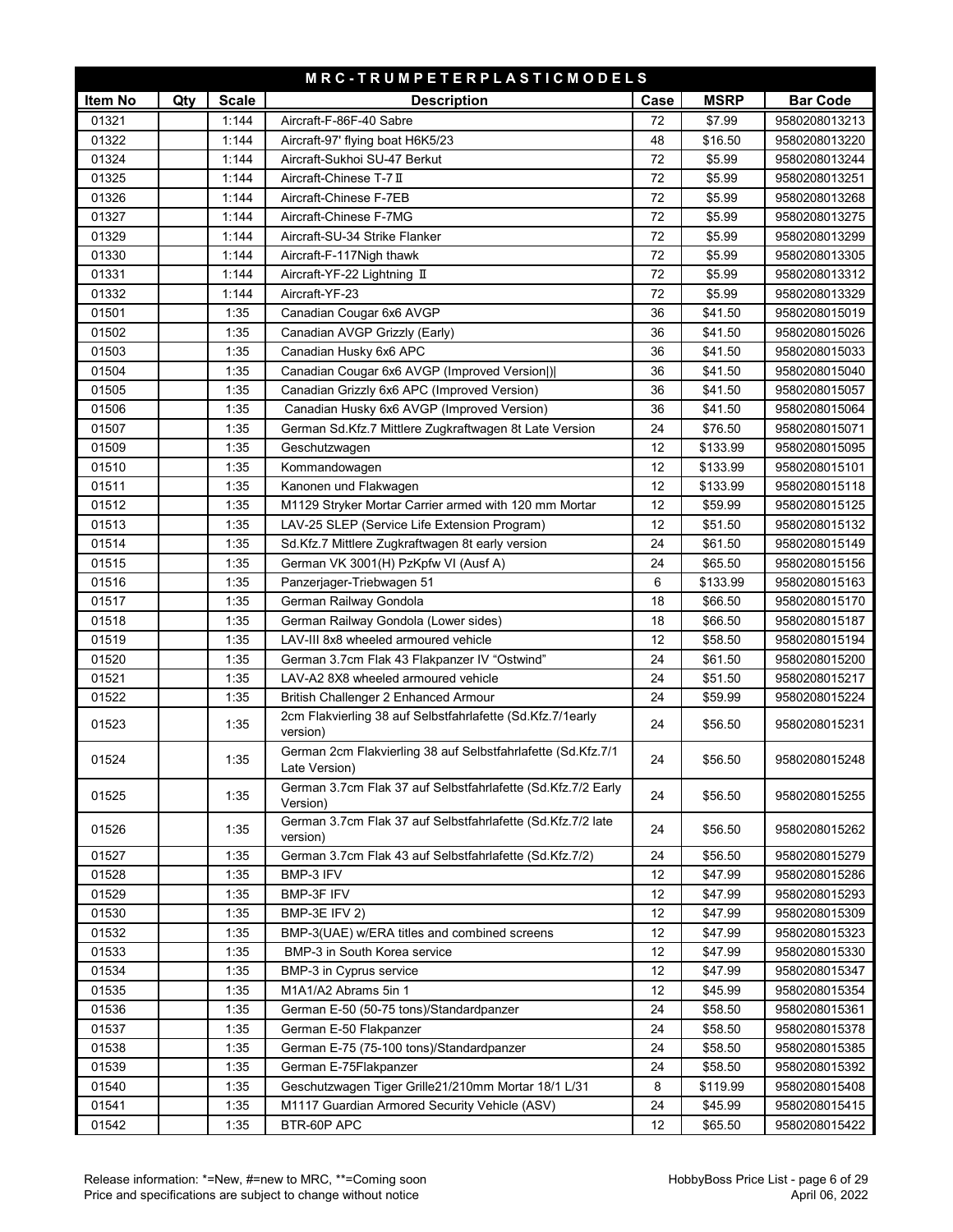|         |            |              | MRC-TRUMPETERPLASTICMODELS                                          |      |             |                 |
|---------|------------|--------------|---------------------------------------------------------------------|------|-------------|-----------------|
| Item No | <b>Qty</b> | <b>Scale</b> | <b>Description</b>                                                  | Case | <b>MSRP</b> | <b>Bar Code</b> |
| 01544   |            | 1:35         | BTR-60PB                                                            | 12   | \$65.50     | 9580208015446   |
| 01545   |            | 1:35         | <b>BTR-60PB UPGRADED</b>                                            | 12   | \$65.50     | 9580208015453   |
| 01546   |            | 1:35         | Russian T-62 Mod.1960                                               | 6    | \$68.99     | 9580208015460   |
| 01547   |            | 1:35         | T-62 Mod.1962 (Iraq modification)                                   | 12   | \$68.99     | 9580208015477   |
| 01548   |            | 1:35         | T-62 Mod.1962 (Iraqi Regular Army)                                  | 12   | \$68.99     | 9580208015484   |
| 01549   |            | 1:35         | T-62 ERA Mod.1972                                                   | 12   | \$68.99     | 9580208015491   |
| 01550   |            | 1:35         | Russian T-62 Mod.1975 - KMT-6 Mine Plow                             | 12   | \$68.99     | 9580208015507   |
| 01551   |            | 1:35         | Russian T-62 Mod.1975 (Mod.1962+KTD2)                               | 12   | \$68.99     | 9580208015514   |
| 01552   |            | 1:35         | Russian T-62 Mod.1975 (Mod.1972+KTD2)                               | 12   | \$68.99     | 9580208015521   |
| 01553   |            | 1:35         | Russian T-62 BDD Mod.1984 (Mod.1962 modification)                   | 12   | \$68.99     | 9580208015538   |
| 01555   |            | 1:35         | Russian T-62 ERA (Mod.1962)                                         | 12   | \$68.99     | 9580208015552   |
| 01556   |            | 1:35         | Russian T-62 ERA (Mod.1972)                                         | 12   | \$68.99     | 9580208015569   |
| 01558   |            | 1:35         | LAV III TUA (Tow-Under-Armour)                                      | 24   | \$58.50     | 9580208015583   |
| 01559   |            | 1:35         | M1133 Stryker MEV                                                   | 12   | \$58.50     | 9580208015590   |
| 01560   |            | 1:35         | M1135 Stryker NBC RV                                                | 12   | \$58.50     | 9580208015606   |
| 01561   |            | 1:35         | KV-1M1939                                                           | 24   | \$51.50     | 9580208015613   |
| 01562   |            | 1:35         | Centauro (First Batch)                                              | 12   | \$52.50     | 9580208015620   |
| 01563   |            | 1:35         | Centauro (First Batch) w/Romor                                      | 12   | \$52.50     | 9580208015637   |
| 01564   |            | 1:35         | B1 Centauro AFV Early version (2nd Series) with Upgrade<br>Armour   | 12   | \$52.50     | 9580208015644   |
| 01565   |            | 1:35         | Soviet KV-8 Heavy Tank                                              | 12   | \$52.50     | 9580208015651   |
| 01566   |            | 1:35         | Soviet KV-1S Heavy Tank                                             | 12   | \$52.50     | 9580208015668   |
| 01567   |            | 1:35         | Soviet KV-1S/85 Heavy Tank                                          | 12   | \$52.50     | 9580208015675   |
| 01568   |            | 1:35         | KV-8S Welded Turret                                                 | 12   | \$52.50     | 9580208015682   |
| 01569   |            | 1:35         | Soviet KV-85 Heavy Tank                                             | 12   | \$52.50     | 9580208015699   |
| 01570   |            | 1:35         | Soviet KV-122 Heavy Tank                                            | 12   | \$52.50     | 9580208015705   |
| 01571   |            | 1:35         | Soviet SU-152 Self-propelled Heavy Howitzer                         | 12   | \$52.50     | 9580208015712   |
| 01572   |            | 1:35         | Soviet KV-8S Heavy Tank                                             | 12   | \$52.50     | 9580208015729   |
| 01573   |            | 1:35         | Voroshilovets Tractor                                               | 18   | \$68.99     | 9580208015736   |
| 01574   |            | 1:35         | M1132 Stryker Engineer Squad Vehicle w/LWMR-Mine<br>Roller/SOB      | 12   | \$58.50     | 9580208015743   |
| 01575   |            | 1:35         | M1132 Stryker Engineer Squad Vehicle w/SMP-Surface Mine<br>Plow/AMP | 12   | \$58.50     | 9580208015750   |
| 01576   |            | 1:35         | BTR-60P BTR-60PU                                                    | 12   | \$65.50     | 9580208015767   |
| 01577   |            | 1:35         | German PzKpfw 38(t) Ausf.E/F                                        | 36   | \$51.50     | 9580208015774   |
| 01578   |            | 1:35         | Soviet T-64 MOD 1972                                                | 12   | \$78.99     | 9580208015781   |
| 01579   |            | 1:35         | Soviet T-64A MOD 1981                                               | 12   | \$78.99     | 9580208015798   |
| 01580   |            | 1:35         | Soviet T-64AV MOD 1984                                              | 12   | \$78.99     | 9580208015804   |
| 01581   |            | 1:35         | Soviet T-64B MOD 1975                                               | 12   | \$78.99     | 9580208015811   |
| 01582   |            | 1:35         | Russian BTR-50PK APC                                                | 18   | \$59.50     | 9580208015828   |
| 01583   |            | 1:35         | Sd.Kfz.8 Schwerer Zugkraftwagen 12t                                 | 12   | \$78.99     | 9580208015835   |
| 01584   |            | 1:35         | Sd.Kfz.8 Gepanzerte 12t                                             | 12   | \$78.99     | 9580208015842   |
| 01585   |            | 1:35         | 8.8cm Flak 18 Selbstfahrlafette                                     | 12   | \$106.99    | 9580208015859   |
| 01586   |            | 1:35         | Krupp/Ardelt Waffentrager 105mm leFH-18                             | 12   | \$65.50     | 9580208015866   |
| 01588   |            | 1:35         | ASU-85 airborne self-propelled gun Mod.1956                         | 24   | \$59.50     | 9580208015880   |
| 01591   |            | 1:35         | Russian BTR-70 APC late version                                     | 12   | \$65.50     | 9580208015910   |
| 01593   |            | 1:35         | Russian BTR-70 APC in Afghanistan                                   | 12   | \$78.99     | 9580208015934   |
| 01594   |            | 1:35         | Russian BTR-80 APC                                                  | 12   | \$78.99     | 9580208015941   |
| 01595   |            | 1:35         | Russian BTR-80A APC                                                 | 6    | \$78.99     | 9580208015958   |
| 01596   |            | 1:35         | German StuG E-100                                                   | 12   | \$84.50     | 9580208015965   |
| 01598   |            | 1:35         | German KRUPP STEYR WAFFENTRAGER                                     | 24   | \$73.50     | 9580208015989   |
| 01599   |            | 1:35         | JGSDF TYPE 87 SPH                                                   | 12   | \$59.50     | 9580208015996   |
| 01601   |            | 1:72         | Aircraft-Tupolev Tu-95MS Bear-H                                     | 6    | \$147.99    | 9580208016016   |
| 01602   |            | 1:72         | Aircraft-Antonov An-2 Colt / CHN Y-5                                | 48   | \$14.99     | 9580208016023   |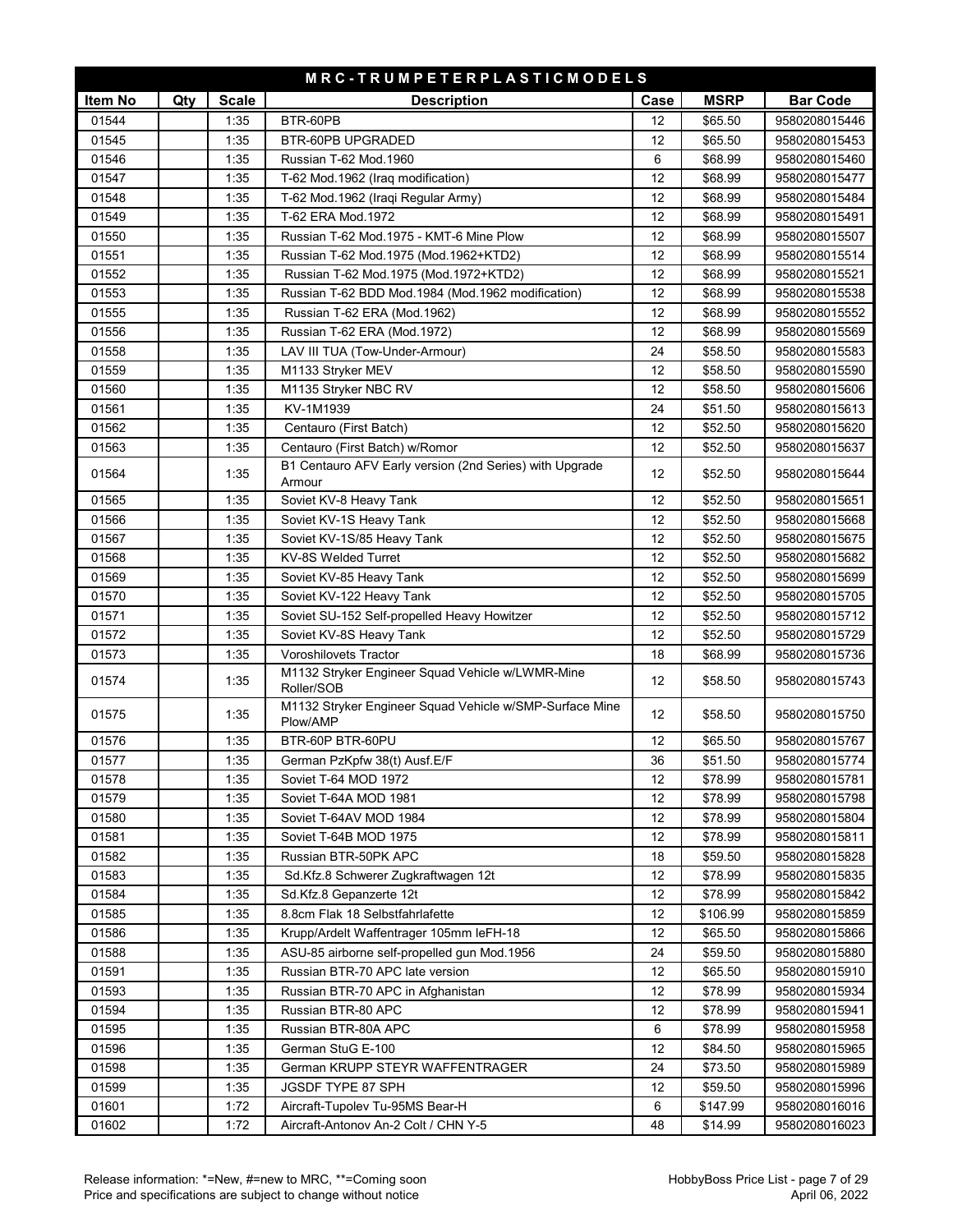|            |     |              | MRC-TRUMPETERPLASTICMODELS                           |          |                    |                 |
|------------|-----|--------------|------------------------------------------------------|----------|--------------------|-----------------|
| Item No    | Qty | <b>Scale</b> | <b>Description</b>                                   | Case     | <b>MSRP</b>        | <b>Bar Code</b> |
| 01603      |     | 1:72         | Aircraft-Chinese H-5 Bomber                          | 48       | \$14.99            | 9580208016030   |
| 01604      |     | 1:72         | Aircraft-Ilyushin IL-28                              | 48       | \$14.99            | 9580208016047   |
| 01605      |     | 1:72         | F-107A U-sabre                                       | 48       | \$24.99            | 9580208016054   |
| 01606      |     | 1:72         | Aircraft-Antonov An-2V Colt on Float                 | 48       | \$17.50            | 9580208016061   |
| 01607      |     | 1:72         | Aircraft-Antonov An-2 Colt on Skis                   | 48       | \$17.50            | 9580208016078   |
| 01608      |     | 1:72         | Aircraft-Xian Flying Leopard FBC-1                   | 48       | \$37.99            | 9580208016085   |
| 01609      |     | 1:72         | Aircraft-Tupolev Tu-142MR Bear-J                     | 6        | \$147.99           | 9580208016092   |
| 01610      |     | 1:72         | Aircraft-Shengyang F-8II"Finback"-B                  | 48       | \$37.99            | 9580208016108   |
| 01611      |     | 1:72         | Aircraft- J-10 Fighter Aircraft                      | 48       | \$35.99            | 9580208016115   |
| 01613      |     | 1:72         | Aircraft-Russia TU-16k-10 Badger C                   | 12       | \$71.99            | 9580208016139   |
| 01614      |     | 1:72         | Aircraft-Chinese Xian JHU-6                          | 12       | \$71.99            | 9580208016146   |
| 01615      |     | 1:72         | Aircraft- Chinese Spaceship                          | 24       | \$25.50            | 9580208016153   |
| 01616      |     | 1:72         | Aircraft- RA-5C Vigilante                            | 48       | \$44.50            | 9580208016160   |
| 01617      |     | 1:72         | F-105D"Thunderchief"                                 | 24       | \$44.50            | 9580208016177   |
| 01618      |     | 1:72         | F-105G Thunderchief                                  | 24       | \$44.50            | 9580208016184   |
| 01619      |     | 1:72         | Aircraft-BRI TISH "WYVERN" S.4                       | 48       | \$41.99            | 9580208016191   |
| 01620      |     | 1:72         | Aircraft-TU-160"Blackjack" Bomber                    | 6        | \$177.99           | 9580208016207   |
| 01621      |     | 1:72         | CH-47A Chinook medium-lift helicopter                | 24       | \$41.99            | 9580208016214   |
| 01622      |     | 1:72         | CH-47D "CHINOOK"                                     | 24       | \$41.99            | 9580208016221   |
| 01623      |     | 1:72         | Su-15 TM Flagon-F                                    | 24       | \$41.99            | 9580208016238   |
| 01624      |     | 1:72         | Su-15 Flagon-A                                       | 24       | \$41.99            | 9580208016245   |
| 01625      |     | 1:72         | SU-15 UM Flagon-G                                    | 24       | \$41.99            | 9580208016252   |
| 01628      |     | 1:72         | Vickers Wellington Mk X                              | 24       | \$58.50            | 9580208016283   |
| 01629      |     | 1:72         | BRITISH "Gannet" AS.MK.1/4                           | 24       | \$38.99            | 9580208016290   |
| 01630      |     | 1:72         | BRI TISH "Gannet" T.MK.2                             | 24       | \$38.99            | 9580208016306   |
| 01631      |     | 1:72         | Hawker "Sea Fury" FB.11                              | 24       | \$35.99            | 9580208016313   |
| 01632      |     | 1:72         | P-40B/C "Warhawk"                                    | 60       | \$23.50            | 9580208016320   |
| 01634      |     | 1:72         | English Electric (BAC) Lightning F.1A/F.2            | 24       | \$44.50            | 9580208016344   |
| 01635      |     | 1:72         | English Electric (BAC) Lightning F.MK3               | 24       | \$44.50            | 9580208016351   |
| 01636<br># |     | 1:72         | Chinese JL-8 (K-8 Karakorum) Trainer                 | 48       | \$25.50            | 9580208016368   |
| 01638      |     | 1:72         | FW200 C-4 Condor                                     | 18       | \$55.99            | 9580208016382   |
| 01639      |     | 1:72         | FW200 C-8 Condor                                     | 18       | \$55.99            | 9580208016399   |
| 01644      |     | 1:72         | Chinese J-10S fighter                                | 24       | \$35.99            | 9580208016443   |
| 01645      |     | 1:72         | Russian Su-27UB Flanker C Fighter                    | 24       | \$43.99            | 9580208016450   |
| 01646      |     | 1:72         | Be-6 Madge                                           | 12       | \$128.99           | 9580208016467   |
| 01648      |     | 1:72         | F-100C Super Sabre                                   | 36       | \$41.99            | 9580208016481   |
| 01649      |     | 1:72         | F-100D Super Sabre                                   | 36       | \$41.99            | 9580208016498   |
| 01650      |     | 1:72         | F-100F Super Sabre                                   | 36       | \$41.99            | 9580208016504   |
| 01651      |     | 1:72         | Chinese J-10B Fighter                                | 18       | \$43.99            | 9580208016511   |
| 01652      |     | 1:72         | Russian Su-34 Fullback Fighter-Bomber                | 12       | \$101.50           | 9580208016528   |
| 01655      |     | 1:72         | Tu-22M2 Backfire B Strategic bomber                  | 8        | \$149.99           | 9580208016559   |
| 01657      |     | 1:72         | Chinese FC-1 Fierce Dragon (Pakistani JF-17 Thunder) | 24       | \$37.50            | 9580208016573   |
| 01658      |     | 1:72         | Chinese FC-1 Prototype 01&03                         | 24       | \$37.50            | 9580208016580   |
| 01659      |     | 1:72         | Russian Su-30MKK Flanker G Fighter                   | 24       | \$43.99            | 9580208016597   |
| 01661      |     | 1:72         | Russian Su-27 Early type Fighter                     | 24       | \$43.99            | 9580208016610   |
| 01662      |     | 1:72         | Chinese J-11B Fighter                                | 24       | \$43.99            | 9580208016627   |
| 01663      |     | 1:72         | Chinese J-20 Mighty Dragon                           | 24       | \$43.99            | 9580208016634   |
| 01664      |     | 1:72         | PLA JH-7A Flying Leopard                             | 18       | \$43.99            | 9580208016641   |
| 01665      |     | 1:72         | Chinese J-20 Mighty Dragon (Prototype NO.2011)       | 18       | \$43.99            | 9580208016658   |
| 01666      |     | 1:72         | Shenyang J-31 Gyrfalcon (Airshow China 2014)         | 24<br>24 | \$43.99            | 9580208016665   |
| 01667      |     | 1:72         | Russian Su-33 Flanker D                              | 24       | \$53.99<br>\$53.99 | 9580208016672   |
| 01668      |     | 1:72         | Chinese J-15                                         |          |                    | 9580208016689   |
| 01669      |     | 1:72         | Russian Su-33UB Flanker D                            | 24       | \$53.99            | 9580208016696   |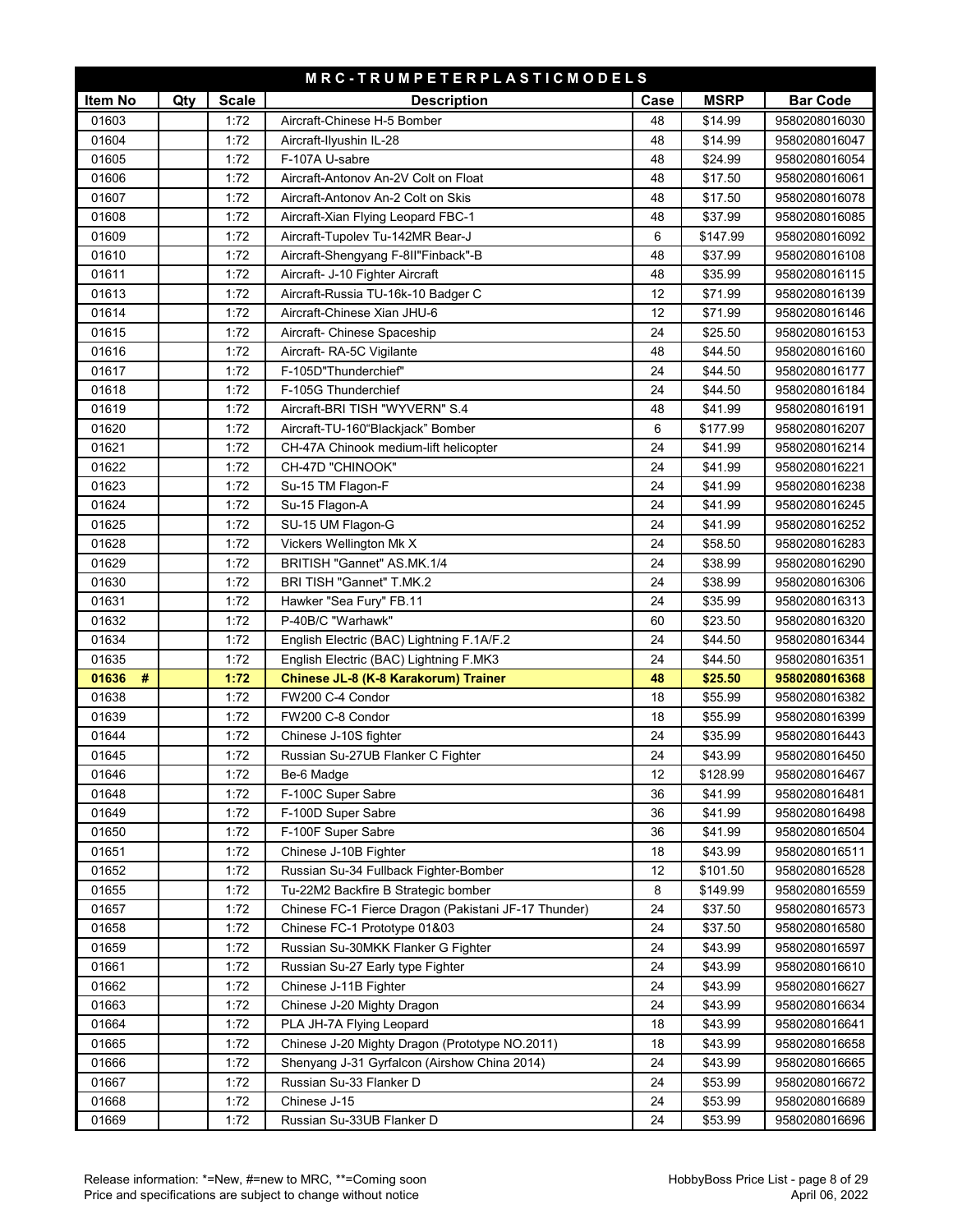|         |     |              | MRC-TRUMPETERPLASTICMODELS             |                         |             |                 |
|---------|-----|--------------|----------------------------------------|-------------------------|-------------|-----------------|
| Item No | Qty | <b>Scale</b> | <b>Description</b>                     | Case                    | <b>MSRP</b> | <b>Bar Code</b> |
| 01671   |     | 1:72         | Chinese Spaceship No.10                | 24                      | \$60.50     | 9580208016719   |
| 01672   |     | 1:72         | Su-24MR Fencer-E                       | 24                      | \$73.99     | 9580208016726   |
| 01673   |     | 1:72         | Su-24M Fencer-D                        | 18                      | \$73.99     | 9580208016733   |
| 01674   |     | 1:72         | MIG-29A Fulcrum (Izdeliye 9.12)        | 36                      | \$38.99     | 9580208016740   |
| 01675   |     | 1:72         | MIG-29C Fulcrum (Izdeliye 9.13)        | 36                      | \$38.99     | 9580208016757   |
| 01676   |     | 1:72         | MIG-29SMT Fulcrum (Izdeliye 9.19)      | 36                      | \$38.99     | 9580208016764   |
| 01677   |     | 1:72         | MIG-29UB Fulcrum (Izdeliye 9.51)       | 36                      | \$53.99     | 9580208016771   |
| 01678   |     | 1:72         | Russian Su-33 Flanker D                | 18                      | \$73.99     | 9580208016788   |
| 01679   |     | 1:72         | Russian MiG-31 Foxhound                | 12                      | \$81.50     | 9580208016795   |
| 01680   |     | 1:72         | Russian MiG-31B/BM Foxhound            | 12                      | \$81.50     | 9580208016801   |
| 01681   |     | 1:72         | Russian MiG-31M Foxhound               | 12                      | \$81.50     | 9580208016818   |
| 01682   |     | 1:72         | US F-106A Delta Dart                   | 18                      | \$53.99     | 9580208016825   |
| 01683   |     | 1:72         | US F-106B Delta Dart                   | 18                      | \$53.99     | 9580208016832   |
| 01684   |     | 1:72         | Nanchang Q-5 Yi                        | 36                      | \$43.99     | 9580208016849   |
| 01685   |     | 1:72         | Nanchang Q-5C                          | 36                      | \$43.99     | 9580208016856   |
| 01686   |     | 1:72         | Nanchang Q-5                           | 36                      | \$43.99     | 9580208016863   |
| 01687   |     | 1:72         | Tu-128M Fiddler                        | 18                      | \$78.99     | 9580208016870   |
| 01688   |     | 1:72         | Tu-128UT Fiddler                       | 18                      | \$78.99     | 9580208016887   |
| 01695   |     | 1:72         | Soviet Tu-22 "Blinder" tactical bomber | 6                       | \$129.99    | 9580208016955   |
| 01697   |     | 1:72         | MiG-31BM. w/KH-47M2                    | 12                      | \$81.50     | 9580208016979   |
| 02201   |     | 1:32         | Republic F-105D Thunderchief           | $\overline{2}$          | \$169.99    | 9580208022017   |
| 02202   |     | 1:32         | Republic F-105G Wild Weasel            | $\overline{\mathbf{c}}$ | \$169.99    | 9580208022024   |
| 02203   |     | 1:32         | Aircraft - Chinese FT-5 Trainer        | 18                      | \$35.99     | 9580208022031   |
| 02204   |     | 1:32         | Aircraft -MiG-15 bis Fighter           | 18                      | \$35.99     | 9580208022048   |
| 02205   |     | 1:32         | Aircraft-MiG-17F Fresco (F-5)          | 18                      | \$35.99     | 9580208022055   |
| 02206   |     | 1:32         | Aircraft- MiG-17PF Fresco (F-5A)       | 18                      | \$35.99     | 9580208022062   |
| 02207   |     | 1:32         | Aircraft - Mig-19s Farmer C / CHN F-6  | 12                      | \$110.99    | 9580208022079   |
| 02208   |     | 1:32         | Aircraft - Chinese Shenyang FT-6       | 12                      | \$110.99    | 9580208022086   |
| 02210   |     | 1:32         | Aircraft -MIG-21 F-13                  | 12                      | \$103.99    | 9580208022109   |
| 02211   |     | 1:32         | P-40M War Hawk                         | 18                      | \$103.99    | 9580208022116   |
| 02212   |     | 1:32         | P-40N War Hawk                         | 18                      | \$103.99    | 9580208022123   |
| 02213   |     | 1:32         | Aircraft - Yakovlev Yak-18 Max         | 18                      | \$66.50     | 9580208022130   |
| 02214   |     | 1:32         | Aircraft- A-10A Thunderbolt II         | 3                       | \$179.99    | 9580208022147   |
| 02215   |     | 1:32         | Aircraft- A-10A N/AW                   | 6                       | \$179.99    | 9580208022154   |
| 02217   |     | 1:32         | Aircraft - Chinese F-7EB               | 12                      | \$105.99    | 9580208022178   |
| 02218   |     | 1:32         | Aircraft -MiG-21MF Fighter             | 12                      | \$105.99    | 9580208022185   |
| 02219   |     | 1:32         | Aircraft -MiG-21UM Fighter             | 12                      | \$105.99    | 9580208022192   |
| 02220   |     | 1:32         | Aircraft - Chinese F-7MG               | 12                      | \$105.99    | 9580208022208   |
| 02222   |     | 1:32         | Aircraft - Vought F4U-4 Corsair        | 12                      | \$86.50     | 9580208022222   |
| 02223   |     | 1:32         | Aircraft -F4F-4 wildcat                | 18                      | \$58.99     | 9580208022239   |
| 02224   |     | 1:32         | Aircraft- Sukhoi Su-27 Flanker B       | 4                       | \$201.99    | 9580208022246   |
| 02225   |     | 1:32         | F4F-3 "Wildcat"(late)                  | 18                      | \$86.99     | 9580208022253   |
| 02227   |     | 1:32         | P-38L-5-L0 Lightning                   | 6                       | \$159.99    | 9580208022277   |
| 02228   |     | 1:32         | Curtiss P-40B Warhawk                  | 18                      | \$72.50     | 9580208022284   |
| 02229   |     | 1:32         | AV-8B Harrier II                       | 12                      | \$141.99    | 9580208022291   |
| 02230   |     | 1:32         | Mikoyan-Gurevich MIG-3                 | 18                      | \$69.99     | 9580208022307   |
| 02231   |     | 1:32         | Aircraft - A-7E Corsair II             | 6                       | \$171.99    | 9580208022314   |
| 02232   |     | 1:32         | F-100D Fighter                         | 5                       | \$205.99    | 9580208022321   |
| 02233   |     | 1:32         | TBF-1C AVENGER                         | 6                       | \$159.99    | 9580208022338   |
| 02234   |     | 1:32         | TBM-3 AVENGER                          | 6                       | \$159.99    | 9580208022345   |
| 02235   |     | 1:32         | Messerchmitt Me 262 A-1a               | 12                      | \$99.99     | 9580208022352   |
| 02236   |     | 1:32         | Messerchmitt Me 262 A-2a               | 12                      | \$99.99     | 9580208022369   |
| 02237   |     | 1:32         | Messerchmitt Me 262 B-1a/U1            | 3                       | \$118.99    | 9580208022376   |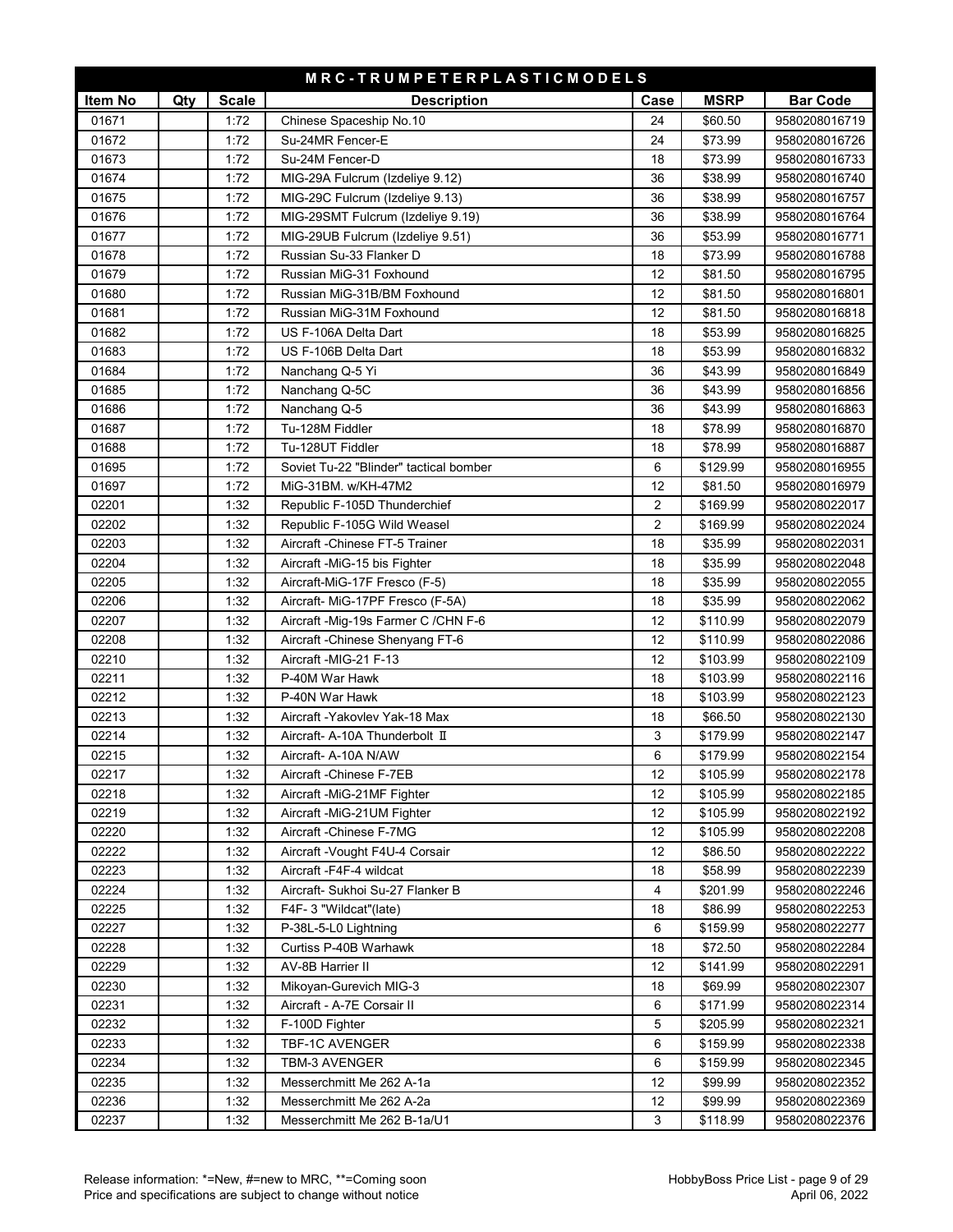|         |     |              | MRC-TRUMPETERPLASTICMODELS             |      |             |                 |
|---------|-----|--------------|----------------------------------------|------|-------------|-----------------|
| Item No | Qty | <b>Scale</b> | <b>Description</b>                     | Case | <b>MSRP</b> | <b>Bar Code</b> |
| 02238   |     | 1:32         | Aircraft -Mig-29M"Fulcrum"Fighter      | 6    | \$168.99    | 9580208022383   |
| 02239   |     | 1:32         | Aircraft - Mig-29K" Fulcrum "Fighter   | 3    | \$168.99    | 9580208022390   |
| 02240   |     | 1:32         | Aircraft - CHINA NANCHANG"CJ-6"        | 18   | \$56.99     | 9580208022406   |
| 02242   |     | 1:32         | SBD-3/4/A-24A "Dauntless"              | 3    | \$128.99    | 9580208022420   |
| 02243   |     | 1:32         | NAVY SBD-5/A-24B"Dauntless"            | 8    | \$128.99    | 9580208022437   |
| 02244   |     | 1:32         | SBD-3"Dauntless"Midway                 | 8    | \$128.99    | 9580208022444   |
| 02245   |     | 1:32         | Aircraft -A-7D Corsair II              | 3    | \$171.99    | 9580208022451   |
| 02246   |     | 1:32         | F-100F Super Sabre                     | 5    | \$205.99    | 9580208022468   |
| 02247   |     | 1:32         | F8F-1 Bearcat                          | 18   | \$104.99    | 9580208022475   |
| 02249   |     | 1:32         | A-6A"INTRUDER"                         | 4    | \$239.99    | 9580208022499   |
| 02252   |     | 1:32         | A-1D AD-4 Skyraider                    | 3    | \$118.99    | 9580208022529   |
| 02253   |     | 1:32         | A-1H AD-6 Skyraider                    | 3    | \$118.99    | 9580208022536   |
| 02254   |     | 1:32         | A-1J AD-7 Skyraider                    | 3    | \$118.99    | 9580208022543   |
| 02255   |     | 1:32         | F4F-3 "Wildcat"(Early)                 | 18   | \$65.50     | 9580208022550   |
| 02256   |     | 1:32         | F6F-3"Hellcat"                         | 12   | \$59.99     | 9580208022567   |
| 02257   |     | 1:32         | F6F-5 Hellcat                          | 12   | \$59.99     | 9580208022574   |
| 02258   |     | 1:32         | F6F-3N"Hellcat"                        | 12   | \$59.99     | 9580208022581   |
| 02259   |     | 1:32         | F6F-5N"Hellcat"                        | 12   | \$59.99     | 9580208022598   |
| 02260   |     | 1:32         | Me 262 A-1a(with R4M Rocket)           | 6    | \$84.99     | 9580208022604   |
| 02261   |     | 1:32         | Messerchmitt Me 262 A-1a clear edition | 6    | \$84.99     | 9580208022611   |
| 02262   |     | 1:32         | P-47D "Razorback" Fighter              | 6    | \$84.50     | 9580208022628   |
| 02263   |     | 1:32         | P-47D "Thunderbolt"                    | 6    | \$84.50     | 9580208022635   |
| 02264   |     | 1:32         | P-47D-30 Thunderbolt "Dorsal Fin"      | 6    | \$84.50     | 9580208022642   |
| 02265   |     | 1:32         | P-47N Thunderbolt                      | 6    | \$84.50     | 9580208022659   |
| 02266   |     | 1:32         | A-4E"Sky Hawk"                         | 12   | \$126.99    | 9580208022666   |
| 02267   |     | 1:32         | A-4F Skyhawk                           | 12   | \$126.99    | 9580208022673   |
| 02268   |     | 1:32         | A-4M Skyhawk                           | 12   | \$126.99    | 9580208022680   |
| 02269   |     | 1:32         | P-40E War Hawk                         | 18   | \$103.99    | 9580208022697   |
| 02270   |     | 1:32         | Su-27UB Flanker-C                      | 4    | \$227.99    | 9580208022703   |
| 02271   |     | 1:32         | Su-30MKK Flanker-G                     | 2    | \$238.99    | 9580208022710   |
| 02273   |     | 1:32         | F-8J Crusader                          | 6    | \$159.99    | 9580208022734   |
| 02274   |     | 1:32         | P-51 B Mustang                         | 12   | \$84.99     | 9580208022741   |
| 02275   |     | 1:32         | P-51D Mustang                          | 12   | \$84.99     | 9580208022758   |
| 02283   |     | 1:32         | RAF Mustang III (P-51B/C)              | 12   | \$59.99     | 9580208022833   |
| 02285   |     | 1:32         | AV-8B Night Attack Harrier II          | 12   | \$141.99    | 9580208022857   |
| 02286   |     | 1:32         | AV-8B Harrier II Plus                  | 12   | \$141.99    | 9580208022864   |
| 02287   |     | 1:32         | RAF Harrier GR.MK7                     | 12   | \$186.99    | 9580208022871   |
| 02288   |     | 1:32         | Messerschmitt Bf 109E-3                | 18   | \$56.50     | 9580208022888   |
| 02289   |     | 1:32         | Messerschmitt Bf 109E-4                | 18   | \$56.50     | 9580208022895   |
| 02290   |     | 1:32         | Messerschmitt Bf 109E-4/Trop           | 18   | \$56.50     | 9580208022901   |
| 02291   |     | 1:32         | Messerschmitt Bf 109E-7                | 18   | \$56.50     | 9580208022918   |
| 02292   |     | 1:32         | Messerschmitt Bf 109F-4                | 18   | \$56.50     | 9580208022925   |
| 02293   |     | 1:32         | Messerschmitt Bf 109F-4/Trop           | 18   | \$56.50     | 9580208022932   |
| 02294   |     | 1:32         | Messerschmitt Bf 109G-2                | 18   | \$56.50     | 9580208022949   |
| 02295   |     | 1:32         | Messerschmitt Bf 109G-2/Trop           | 18   | \$56.50     | 9580208022956   |
| 02296   |     | 1:32         | Messerschmitt Bf 109G-6(Early)         | 18   | \$56.50     | 9580208022963   |
| 02297   |     | 1:32         | Messerschmitt Bf 109G-6(Late)          | 6    | \$56.50     | 9580208022970   |
| 02298   |     | 1:32         | Messerschmitt Bf 109G-10               | 18   | \$56.50     | 9580208022987   |
| 02299   |     | 1:32         | Messerschmitt Bf 109K-4                | 18   | \$56.50     | 9580208022994   |
| 02302   |     | 1:35         | Chinese BJ212 Military Jeep            | 48   | \$35.99     | 9580208023021   |
| 02303   |     | 1:35         | CHN 105mm Type75 Recoilless rifle      | 72   | \$16.99     | 9580208023038   |
| 02304   |     | 1:35         | German 15cm s.FH 18 Field Howitzer     | 36   | \$53.50     | 9580208023045   |
| 02305   |     | 1:35         | German s.10cm K.18 Cannon              | 36   | \$53.50     | 9580208023052   |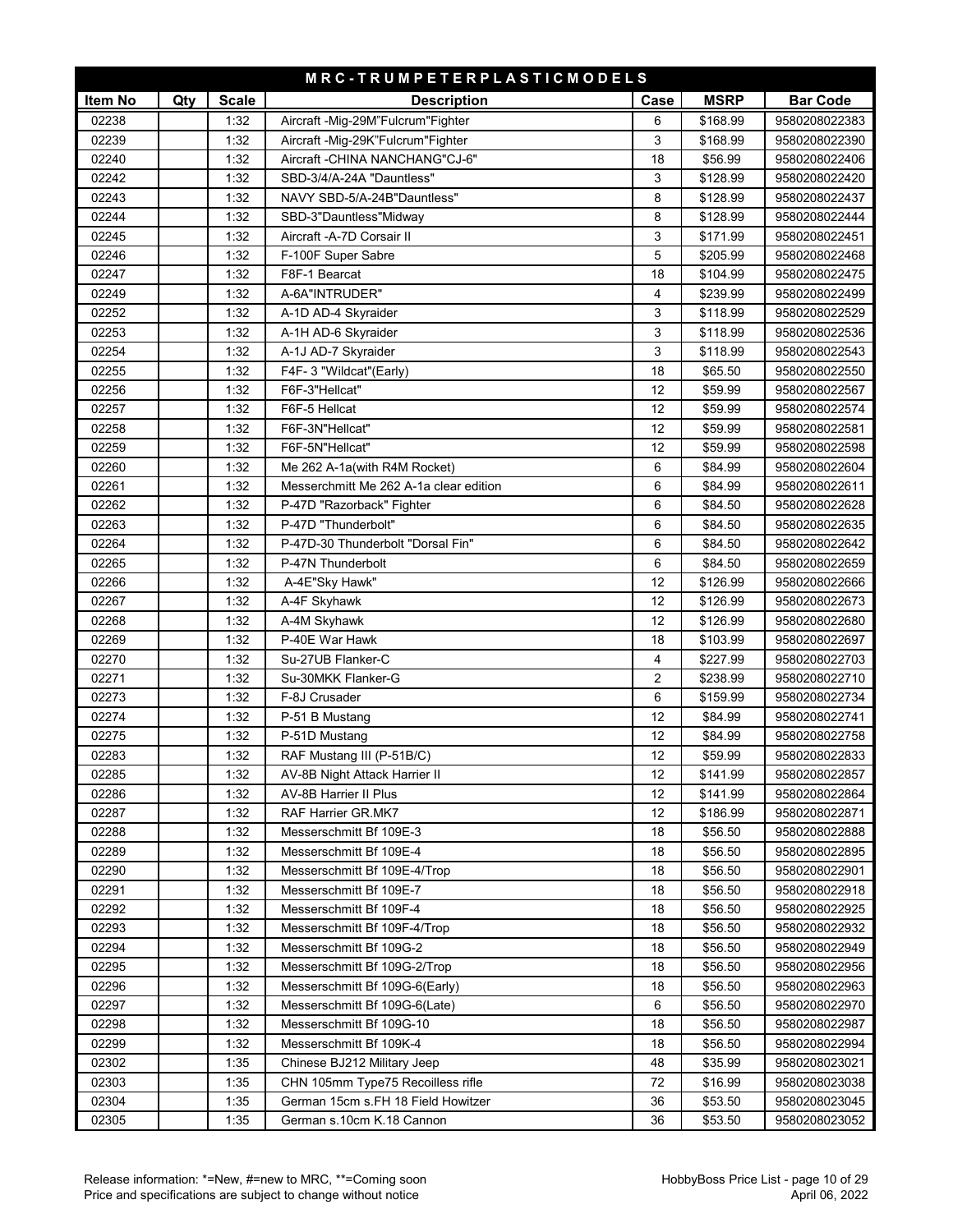| MRC-TRUMPETERPLASTICMODELS |     |              |                                                                             |      |             |                 |  |
|----------------------------|-----|--------------|-----------------------------------------------------------------------------|------|-------------|-----------------|--|
| Item No                    | Qty | <b>Scale</b> | <b>Description</b>                                                          | Case | <b>MSRP</b> | <b>Bar Code</b> |  |
| 02306                      |     | 1:35         | M198 155mm Medium Towed Howitzer (early version)                            | 36   | \$53.50     | 9580208023069   |  |
| 02307                      |     | 1:35         | Russian Army B-4 M1931 203mm Howitzer                                       | 18   | \$80.50     | 9580208023076   |  |
| 02308                      |     | 1:35         | German 88mm PAK43/41                                                        | 36   | \$62.99     | 9580208023083   |  |
| 02309                      |     | 1:35         | FLAK 38                                                                     | 60   | \$31.99     | 9580208023090   |  |
| 02310                      |     | 1:35         | FLAK 37                                                                     | 60   | \$31.99     | 9580208023106   |  |
| 02311                      |     | 1:35         | FLAK 43                                                                     | 60   | \$31.99     | 9580208023113   |  |
| 02312                      |     | 1:35         | German 128mm Pak44(RHIEN)                                                   | 24   | \$62.99     | 9580208023120   |  |
| 02313                      |     | 1:35         | German 17cm Kanone 18 Heavy Gun                                             | 24   | \$84.50     | 9580208023137   |  |
| 02314                      |     | 1:35         | German 21 cm Morser 18 Heavy Artillery                                      | 24   | \$84.50     | 9580208023144   |  |
| 02315                      |     | 1:35         | Soviet 152mm Howitzer-gun M1937(ML-20)                                      | 36   | \$62.99     | 9580208023151   |  |
| 02316                      |     | 1:35         | Soviet 122mm corps gun M1931/1937 with M1931 Wheel (A-<br>19)               | 36   | \$62.99     | 9580208023168   |  |
| 02317                      |     | 1:35         | German 128mm Pak44(KRUPP)                                                   | 36   | \$73.50     | 9580208023175   |  |
| 02319                      |     | 1:35         | M198 Medium Towed Howitzer late                                             | 36   | \$53.50     | 9580208023199   |  |
| 02320                      |     | 1:35         | PLA Type 63 107mm Rocket Laucher & BJ212 Military Jeep                      | 18   | \$41.99     | 9580208023205   |  |
| 02321                      |     | 1:35         | Soviet NKL-26 Armoured Aerosan                                              | 24   | \$30.50     | 9580208023212   |  |
| 02322                      |     | 1:35         | Soviet Aerosan RF-8                                                         | 24   | \$14.99     | 9580208023229   |  |
| 02323                      |     | 1:35         | Soviet ML-20 152mm Howitzer Mod1937(Standard)                               | 18   | \$62.99     | 9580208023236   |  |
| 02324                      |     | 1:35         | Soviet ML-20 152mm Howitzer (With M-46 Carriage)                            | 18   | \$62.99     | 9580208023243   |  |
| 02325                      |     | 1:35         | Soviet A-19 122mm Gun Mod.1931/1937                                         | 18   | \$62.99     | 9580208023250   |  |
| 02327                      |     | 1:35         | Soviet UAZ-469 All-Terrain Vehicle                                          | 18   | \$56.50     | 9580208023274   |  |
| 02328                      |     | 1:35         | Soviet D30 122mm Howitzer - Early Version                                   | 24   | \$38.50     | 9580208023281   |  |
| 02329                      |     | 1:35         | Soviet D30 122mm Howitzer - Late Version                                    | 24   | \$38.50     | 9580208023298   |  |
| 02330                      |     | 1:35         | PLA PL96 122mm Howitzer                                                     | 24   | \$38.50     | 9580208023304   |  |
| 02331                      |     | 1:35         | Russian 100mm Anti-tank Gun M1944 (BS-3)                                    | 36   | \$62.99     | 9580208023311   |  |
| 02333                      |     | 1:35         | Soviet D-20 152mm towed Gun-Howitzer                                        | 36   | \$62.99     | 9580208023335   |  |
| 02334                      |     | 1:35         | Soviet D-74 122mm Field Gun                                                 | 9    | \$62.99     | 9580208023342   |  |
| 02335                      |     | 1:35         | PLA Type 59 130mm towed Field Gun                                           | 36   | \$62.99     | 9580208023359   |  |
| 02337                      |     | 1:35         | Soviet NKL-16 Armoured Aerosan                                              | 24   | \$38.99     | 9580208023373   |  |
| 02338                      |     | 1:35         | Soviet Br-2 152mm Gun M1935                                                 | 18   | \$80.50     | 9580208023380   |  |
| 02339                      |     | 1:35         | Soviet 85mm D-44 Divisional Gun                                             | 24   | \$38.50     | 9580208023397   |  |
| 02340                      |     | 1:35         | Chinese Type 56 Divisional Gun                                              | 24   | \$35.50     | 9580208023403   |  |
| 02341                      |     | 1:35         | Soviet 52-K 85mm Air Defense Gun M1939 Early Version                        | 36   | \$62.99     | 9580208023410   |  |
| 02342                      |     | 1:35         | Soviet 52-K 85mm Air Defense Gun M1943 Late Version                         | 36   | \$62.99     | 9580208023427   |  |
| 02343                      |     | 1:35         | Soviet 122mm Howitzer 1938 M-30 Early Version                               | 6    | \$68.99     | 9580208023434   |  |
| 02344                      |     | 1:35         | Soviet 122mm Howitzer 1938 M-30 Late Version                                | 36   | \$68.99     | 9580208023441   |  |
| 02345                      |     | 1:35         | Soviet Limber 52-R-353M Mod.1942                                            | 36   | \$17.50     | 9580208023458   |  |
| 02346                      |     | 1:35         | Soviet GAZ-67B Military Vehicles                                            | 36   | \$65.99     | 9580208023465   |  |
| 02347                      |     | 1:35         | German 37mm Flak 43 Zwilling                                                | 36   | \$62.99     | 9580208023472   |  |
| 02348                      |     | 1:35         | Russian ZU-23-2 Anti-Aircraft Gun                                           | 24   | \$48.99     | 9580208023489   |  |
| 02349                      |     | 1:35         | Soviet 100mm Air Defense Gun KS-19M2                                        | 24   | \$78.99     | 9580208023496   |  |
| 02350                      |     | 1:35         | German 5cm FLAK 41                                                          | 18   | \$78.99     | 9580208023502   |  |
| 02353                      |     | 1:35         | Soviet 5P71 Launcher with 5V27 Missile Pechora (SA-3B Goa)<br>Rounds Loaded | 12   | \$108.99    | 9580208023533   |  |
| 02354                      |     | 1:35         | Soviet 5P71 Launcher with 5V27 Missile Pechora (SA-3B Goa)                  | 12   | \$108.99    | 9580208023540   |  |
| 02355                      |     | 1:35         | Soviet NKL-6 Aerosan                                                        | 24   | \$57.50     | 9580208023557   |  |
| 02356                      |     | 1:35         | Soviet Aerosan KM-4 * New tooling *                                         | 36   | \$56.99     | 9580208023564   |  |
| 02401                      |     | 1:24         | Aircraft -N.A. P-51D Mustang IV                                             | 6    | \$160.99    | 9580208024011   |  |
| 02404                      |     | 1:24         | Aircraft -Spitfire MK.Vb Float Plane                                        | 6    | \$160.99    | 9580208024042   |  |
| 02405                      |     | 1:24         | Aircraft-A6M2b Model21 zero fighter                                         | 3    | \$155.99    | 9580208024059   |  |
| 02406                      |     | 1:24         | Aircraft-Messerschmitt Bf109 G-2                                            | 12   | \$155.99    | 9580208024066   |  |
| 02407                      |     | 1:24         | Messerschmitt Bf109 G-6(E) version                                          | 12   | \$155.99    | 9580208024073   |  |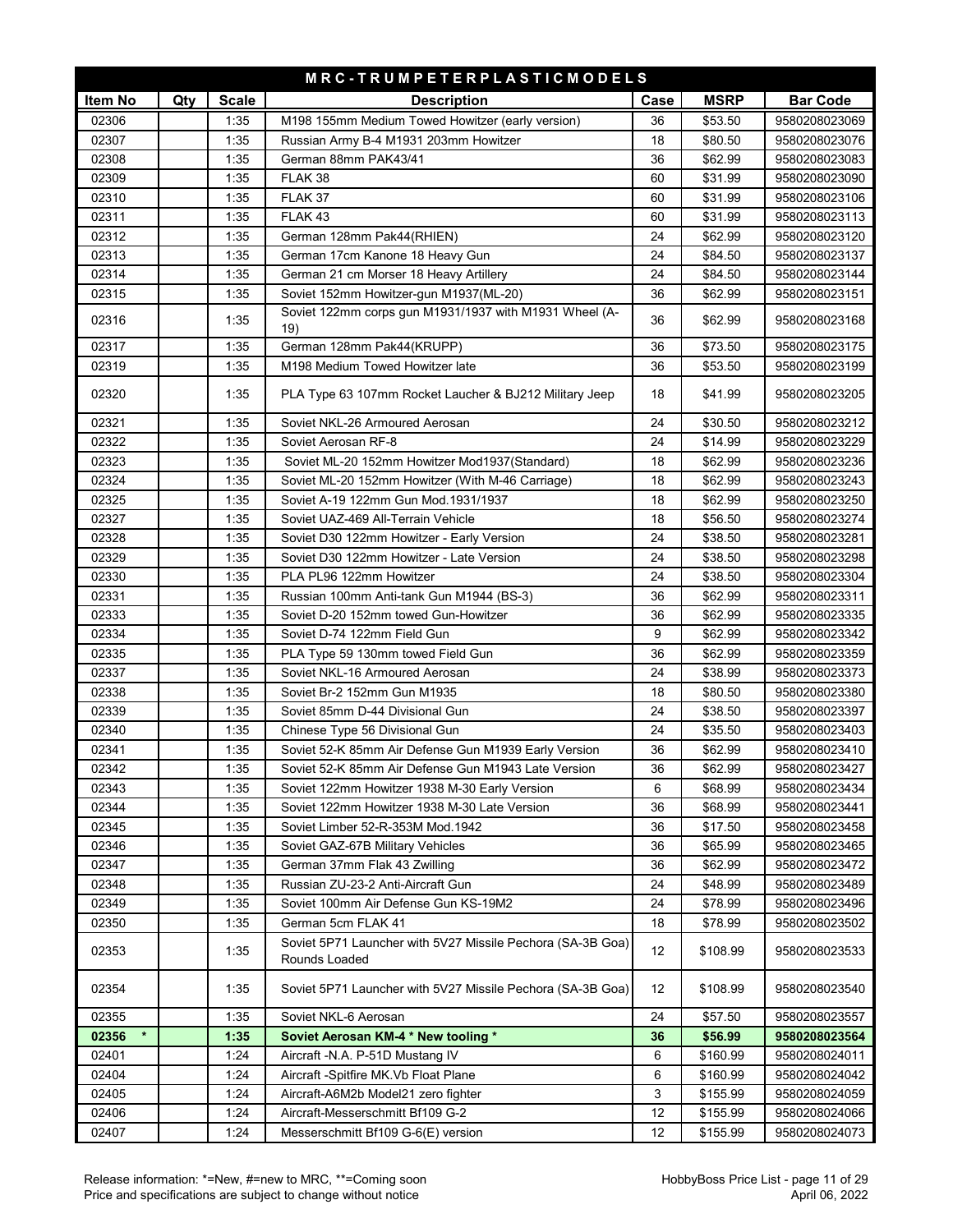| MRC-TRUMPETERPLASTICMODELS |     |              |                                                      |      |             |                 |  |  |
|----------------------------|-----|--------------|------------------------------------------------------|------|-------------|-----------------|--|--|
| Item No                    | Qty | <b>Scale</b> | <b>Description</b>                                   | Case | <b>MSRP</b> | <b>Bar Code</b> |  |  |
| 02408                      |     | 1:24         | Messerschmitt Bf109 G-6(L) version                   | 12   | \$155.99    | 9580208024080   |  |  |
| 02409                      |     | 1:24         | Aircraft-Messerschmitt Bf109 G-10                    | 12   | \$155.99    | 9580208024097   |  |  |
| 02411                      |     | 1:24         | Aircraft-Focke-wulf Fw190 D-9                        | 12   | \$155.99    | 9580208024110   |  |  |
| 02414                      |     | 1:24         | "HURRICANE" Mk.I                                     | 6    | \$121.99    | 9580208024141   |  |  |
| 02416                      |     | 1:24         | "HURRICANE" Mk. II C/TROP                            | 6    | \$121.99    | 9580208024165   |  |  |
| 02417                      |     | 1:24         | Hawker Hurricane II D Trop                           | 6    | \$121.99    | 9580208024172   |  |  |
| 02420                      |     | 1:24         | Junkers Ju-87A Stuka                                 | 6    | \$206.99    | 9580208024202   |  |  |
| 02421                      |     | 1:24         | Junkers Ju-87B-2 Stuka                               | 6    | \$206.99    | 9580208024219   |  |  |
| 02422                      |     | 1:24         | Junkers Ju-87B-2/U4 Stuka                            | 6    | \$206.99    | 9580208024226   |  |  |
| 02423                      |     | 1:24         | Junkers Ju-87R Stuka                                 | 6    | \$206.99    | 9580208024233   |  |  |
| 02424                      |     | 1:24         | Junkers Ju-87D-5 Stuka                               | 6    | \$206.99    | 9580208024240   |  |  |
| 02425                      |     | 1:24         | Junkers Ju-87G-2 Stuka                               | 6    | \$206.99    | 9580208024257   |  |  |
| 02506                      |     | 1:25         | LaFrance Eagle Fire Pumper2002                       | 12   | \$112.99    | 9580208025063   |  |  |
| 02801                      |     | 1:48         | Helicopter-US HH-65A Dolphin                         | 24   | \$36.99     | 9580208028019   |  |  |
| 02803                      |     | 1:48         | Aircraft-Mig-19S Famer C                             | 24   | \$73.50     | 9580208028033   |  |  |
| 02804                      |     | 1:48         | Aircraft-Mig-19PM Famer E                            | 24   | \$73.50     | 9580208028040   |  |  |
| 02805                      |     | 1:48         | Aircraft-MIG-15 UTI Midget                           | 24   | \$44.50     | 9580208028057   |  |  |
| 02806                      |     | 1:48         | Aircraft-MIG-15 bis Fagot-B                          | 24   | \$44.50     | 9580208028064   |  |  |
| 02807                      |     | 1:48         | Aircraft-Curtiss P-40B Warhawk                       | 24   | \$48.99     | 9580208028071   |  |  |
| 02808                      |     | 1:48         | Aircraft-"WELLINGTON" Mk.1C                          | 8    | \$131.99    | 9580208028088   |  |  |
| 02809                      |     | 1:48         | Aircraft-RA-5C Vigilante                             | 12   | \$105.99    | 9580208028095   |  |  |
| 02811                      |     | 1:48         | Aircraft-Sukhoi Su-15TM Flagon-F                     | 24   | \$80.50     | 9580208028118   |  |  |
| 02812                      |     | 1:48         | Aircraft-Sukhoi Su-15UM Flagon-G                     | 24   | \$80.50     | 9580208028125   |  |  |
| 02814                      |     | 1:48         | Aircraft-Fw 200C-4 Condor                            | 8    | \$159.99    | 9580208028149   |  |  |
| 02815                      |     | 1:48         | Chinese FC-1 Fierce Dragon (Pakistani JF-17 Thunder) | 24   | \$34.50     | 9580208028156   |  |  |
| 02816                      |     | 1:48         | Helicopter- SA365N Dauphin 2                         | 24   | \$36.99     | 9580208028163   |  |  |
| 02817                      |     | 1:48         | Aircraft-Savoia Marchetti SM.79-II                   | 24   | \$76.50     | 9580208028170   |  |  |
| 02820                      |     | 1:48         | Aircraft-WESTLAN "Wyvern"S.4                         | 24   | \$71.99     | 9580208028200   |  |  |
| 02821                      |     | 1:48         | <b>HU-16A Albatross</b>                              | 6    | \$167.99    | 9580208028217   |  |  |
| 02822                      |     | 1:48         | F-100D in Thunderbirds livery                        | 24   | \$70.50     | 9580208028224   |  |  |
| 02823                      |     | 1:48         | Aircraft-"WELLINGTON" Mk. III                        | 8    | \$131.99    | 9580208028231   |  |  |
| 02826                      |     | 1:48         | Aircraft-"Seahawk"FGA.MK.6                           | 48   | \$59.99     | 9580208028262   |  |  |
| 02827                      |     | 1:48         | British Hawker Sea Hawk MK.100/101                   | 48   | \$59.99     | 9580208028279   |  |  |
| 02828                      |     | 1:48         | C-47A Skytrain                                       | 8    | \$127.99    | 9580208028286   |  |  |
| 02829                      |     | 1:48         | C-48C Skytrain Transport Aircraft                    | 8    | \$127.99    | 9580208028293   |  |  |
| 02830                      |     | 1:48         | Soviet MiG-3 Early Version                           | 36   | \$35.99     | 9580208028309   |  |  |
| 02831                      |     | 1:48         | Soviet MiG-3 Late Version                            | 36   | \$35.99     | 9580208028316   |  |  |
| 02832                      |     | 1:48         | F9F-2 "PANTHER"                                      | 24   | \$56.50     | 9580208028323   |  |  |
| 02834                      |     | 1:48         | F9F-3 "PANTHER"                                      | 24   | \$56.50     | 9580208028347   |  |  |
| 02835                      |     | 1:48         | Su-24M Fencer-D                                      | 8    | \$159.99    | 9580208028354   |  |  |
| 02838                      |     | 1:48         | F-100C Super Sabre                                   | 24   | \$70.50     | 9580208028385   |  |  |
| 02839                      |     | 1:48         | F-100D Super Sabre                                   | 24   | \$70.50     | 9580208028392   |  |  |
| 02840                      |     | 1:48         | F-100F Super Sabre                                   | 24   | \$70.50     | 9580208028408   |  |  |
| 02841                      |     | 1:48         | PLAAF J-10A Vigorous Dragon                          | 18   | \$42.50     | 9580208028415   |  |  |
| 02842                      |     | 1:48         | PLAAF J-10S Vigorous Dragon                          | 18   | \$42.50     | 9580208028422   |  |  |
| 02843                      |     | 1:48         | "Wyvern "S.4 Early Version                           | 24   | \$71.99     | 9580208028439   |  |  |
| 02844                      |     | 1:48         | Hawker Sea Fury FB.11                                | 24   | \$66.50     | 9580208028446   |  |  |
| 02845                      |     | 1:48         | PLA J-8B fighter                                     | 12   | \$42.50     | 9580208028453   |  |  |
| 02846                      |     | 1:48         | Chinese J-8IID fighter                               | 12   | \$42.50     | 9580208028460   |  |  |
| 02847                      |     | 1:48         | Chinese J-8IIF fighter                               | 12   | \$42.50     | 9580208028477   |  |  |
| 02848                      |     | 1:48         | PLAAF J-10B Vigorous Dragon                          | 12   | \$42.50     | 9580208028484   |  |  |
| 02849                      |     | 1:48         | German Messerschmitt Me509 Fighter                   | 36   | \$41.99     | 9580208028491   |  |  |
| 02850                      |     | 1:48         | Supermarine Spiteful F.MK.14 Fighter                 | 36   | \$39.99     | 9580208028507   |  |  |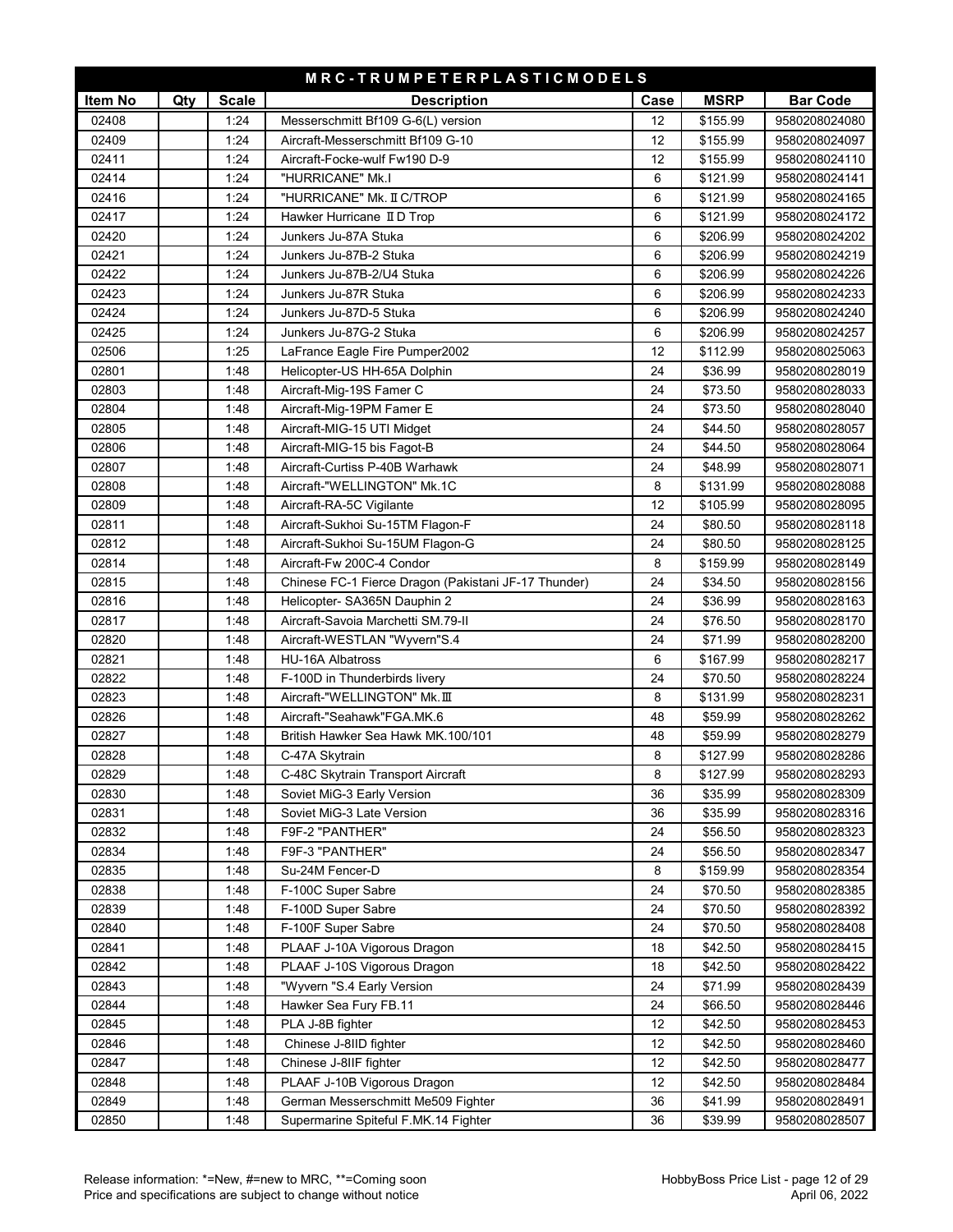| MRC-TRUMPETERPLASTICMODELS |     |              |                                                   |      |             |                 |  |  |
|----------------------------|-----|--------------|---------------------------------------------------|------|-------------|-----------------|--|--|
| Item No                    | Qty | <b>Scale</b> | <b>Description</b>                                | Case | <b>MSRP</b> | <b>Bar Code</b> |  |  |
| 02851                      |     | 1:48         | Supermarine Seafang F.MK.32 Fighter               | 36   | \$39.99     | 9580208028514   |  |  |
| 02853                      |     | 1:48         | Russian MiG-23M Flogger-B                         | 24   | \$70.50     | 9580208028538   |  |  |
| 02854                      |     | 1:48         | Russian MIG-23MF Flogger-B                        | 24   | \$70.50     | 9580208028545   |  |  |
| 02855                      |     | 1:48         | Russian MIG-23ML Flogger-G                        | 24   | \$70.50     | 9580208028552   |  |  |
| 02856                      |     | 1:48         | Russian MIG-23MLD Flogger-K                       | 24   | \$70.50     | 9580208028569   |  |  |
| 02857                      |     | 1:48         | PLA J-10AY Vigorous Dragon - Ba Yi Aerobatic Team | 12   | \$42.50     | 9580208028576   |  |  |
| 02858                      |     | 1:48         | MiG-21 F-13/J-7 Fighter                           | 36   | \$54.50     | 9580208028583   |  |  |
| 02859                      |     | 1:48         | J-7A Fighter                                      | 36   | \$54.50     | 9580208028590   |  |  |
| 02860                      |     | 1:48         | J-7B Fighter                                      | 24   | \$54.50     | 9580208028606   |  |  |
| 02861                      |     | 1:48         | J-7G Fighter                                      | 36   | \$54.50     | 9580208028613   |  |  |
| 02862                      |     | 1:48         | J-7GB                                             | 36   | \$54.50     | 9580208028620   |  |  |
| 02864                      |     | 1:48         | J-7C/J-7D                                         | 36   | \$54.50     | 9580208028644   |  |  |
| 02865                      |     | 1:48         | MiG-21UM Fighter                                  | 6    | \$54.50     | 9580208028651   |  |  |
| 02866                      |     | 1:48         | Supermarine Attacker F.1 Fighter                  | 24   | \$37.50     | 9580208028668   |  |  |
| 02867                      |     | 1:48         | Supermarine Attacker FB.2 Fighter                 | 24   | \$37.50     | 9580208028675   |  |  |
| 02868                      |     | 1:48         | A-3D-2 Skywarrior Strategic Bomber                | 6    | \$93.99     | 9580208028682   |  |  |
| 02869                      |     | 1:48         | KA-3B Skywarrior                                  | 6    | \$93.99     | 9580208028699   |  |  |
| 02870                      |     | 1:48         | TA-3B Skywarrior Strategic Bomber                 | 3    | \$93.99     | 9580208028705   |  |  |
| 02871                      |     | 1:48         | EA-3B Skywarrior Strategic Bomber                 | 6    | \$93.99     | 9580208028712   |  |  |
| 02872                      |     | 1:48         | EKA-3B Skywarrior                                 | 6    | \$93.99     | 9580208028729   |  |  |
| 02873                      |     | 1:48         | ERA-3B Skywarrior Strategic Bomber                | 6    | \$93.99     | 9580208028736   |  |  |
| 02874                      |     | 1:48         | Vampire FB.MK.5                                   | 36   | \$39.99     | 9580208028743   |  |  |
| 02875                      |     | 1:48         | Vampire FB.MK.9                                   | 36   | \$39.99     | 9580208028750   |  |  |
| 02876                      |     | 1:48         | T-38C Talon II                                    | 9    | \$42.50     | 9580208028767   |  |  |
| 02877                      |     | 1:48         | T-38C Talon                                       | 24   | \$42.50     | 9580208028774   |  |  |
| 02879                      |     | 1:48         | PLA JL-9 Plateau Eagle                            | 18   | \$61.50     | 9580208028798   |  |  |
| 02880                      |     | 1:48         | Fairey Albacore Torpedo Bomber                    | 24   | \$73.99     | 9580208028804   |  |  |
| 02881                      |     | 1:48         | H-34 US MARINES - Re-Edition                      | 12   | \$57.50     | 9580208028811   |  |  |
| 02882                      |     | 1:48         | H-34 US NAVY RESCUE - Re-Edition                  | 12   | \$57.50     | 9580208028828   |  |  |
| 02883                      |     | 1:48         | CH-34 US ARMY Rescue - Re-Edition                 | 12   | \$59.99     | 9580208028835   |  |  |
| 02884                      |     | 1:48         | HH-34J USAF Combat Rescue - Re-Edition            | 12   | \$59.99     | 9580208028842   |  |  |
| 02885                      |     | 1:48         | VH-34D "Marine One" - Re-Edition                  | 12   | \$59.99     | 9580208028859   |  |  |
| 02887                      |     | 1:48         | China Nanchang CJ-6                               | 36   | \$39.99     | 9580208028873   |  |  |
| 02888                      |     | 1:48         | A-37A Dragonfly Light Ground-Attack Aircraft      | 24   | \$58.50     | 9580208028880   |  |  |
| 02889                      |     | 1:48         | A-37B Dragonfly Light Ground-Attack Aircraft      | 24   | \$58.50     | 9580208028897   |  |  |
| 02890                      |     | 1:48         | Westland Whirlwind                                | 18   | \$59.99     | 9580208028903   |  |  |
| 02891                      |     | 1:48         | F-106A Delta Dart                                 | 12   | \$90.99     | 9580208028910   |  |  |
| 02893                      |     | 1:48         | De Havilland Hornet F.1                           | 9    | \$58.50     | 9580208028934   |  |  |
| 02894                      |     | 1:48         | De Havilland Hornet F.3                           | 9    | \$58.50     | 9580208028941   |  |  |
| 02895                      |     | 1:48         | De Havilland Sea Hornet NF.21                     | 24   | \$58.50     | 9580208028958   |  |  |
| 02896                      |     | 1:48         | Soviet Su-9 Fishpot                               | 9    | \$71.99     | 9580208028965   |  |  |
| 02897                      |     | 1:48         | Soviet Su-9U Maiden                               | 24   | \$72.50     | 9580208028972   |  |  |
| 02898                      |     | 1:48         | Soviet Su-11 Fishpot                              | 24   | \$71.99     | 9580208028989   |  |  |
| 02899                      |     | 1:48         | <b>Boulton Paul Defiant F1</b>                    | 36   | \$57.50     | 9580208028996   |  |  |
| 03201                      |     | 1:32         | F-14A Tomcat                                      | 3    | \$199.99    | 9580208032016   |  |  |
| 03202                      |     | 1:32         | F-14B Tomcat                                      | 2    | \$199.99    | 9580208032023   |  |  |
| 03203                      |     | 1:32         | F-14D Super Tomcat                                | 3    | \$199.99    | 9580208032030   |  |  |
| 03204                      |     | 1:32         | F/A-18E Super Hornet                              | 3    | \$199.99    | 9580208032047   |  |  |
| 03205                      |     | 1:32         | F/A-18F Super Hornet                              | 3    | \$199.99    | 9580208032054   |  |  |
| 03206                      |     | 1:32         | EA-18G Growler                                    | 3    | \$199.99    | 9580208032061   |  |  |
| 03207                      |     | 1:32         | Fairey Swordfish Mk. I                            | 6    | \$132.99    | 9580208032078   |  |  |
| 03208                      |     | 1:32         | Fairey Swordfish Mark II                          | 3    | \$132.99    | 9580208032085   |  |  |
| 03210                      |     | 1:32         | MiG-23ML Flogger-G                                | 6    | \$149.99    | 9580208032108   |  |  |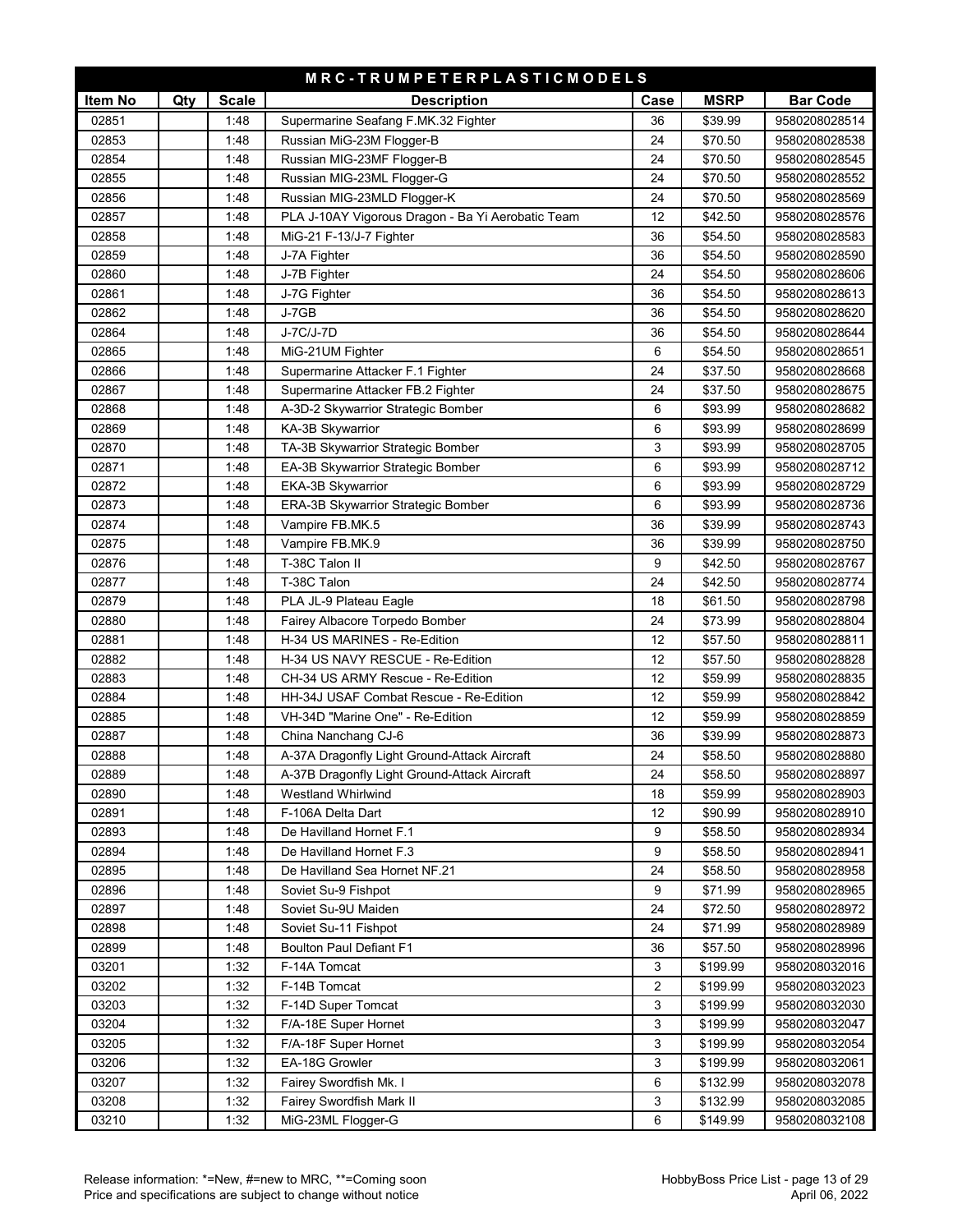| MRC-TRUMPETERPLASTICMODELS |     |                |                                                       |          |                    |                                |  |
|----------------------------|-----|----------------|-------------------------------------------------------|----------|--------------------|--------------------------------|--|
| Item No                    | Qty | <b>Scale</b>   | <b>Description</b>                                    | Case     | <b>MSRP</b>        | <b>Bar Code</b>                |  |
| 03213                      |     | 1:32           | Junkers Ju-87A Stuka                                  | 6        | \$86.50            | 9580208032139                  |  |
| 03214                      |     | 1:32           | Junkers Ju-87B-2 Stuka                                | 6        | \$86.50            | 9580208032146                  |  |
| 03216                      |     | 1:32           | Junkers Ju-87R Stuka                                  | 6        | \$86.50            | 9580208032160                  |  |
| 03217                      |     | 1:32           | Junkers Ju-87D Stuka                                  | 6        | \$86.50            | 9580208032177                  |  |
| 03218                      |     | 1:32           | Junkers Ju-87G-2 Stuka                                | 6        | \$86.50            | 9580208032184                  |  |
| 03219                      |     | 1:32           | F-117A Nighthawk                                      | 2        | \$193.99           | 9580208032191                  |  |
| 03221                      |     | 1:32           | F-100C Super Sabre                                    | 5        | \$205.99           | 9580208032214                  |  |
| 03223                      |     | 1:32           | Russian MIG-29A Fulcrum                               | 4        | \$201.99           | 9580208032238                  |  |
| 03224                      |     | 1:32           | Russian MIG-29C Fulcrum                               | 3        | \$201.99           | 9580208032245                  |  |
| 03225                      |     | 1:32           | Russian MIG-29SMT Fulcrum                             | 3        | \$201.99           | 9580208032252                  |  |
| 03226                      |     | 1:32           | Russian MIG-29UB Fulcrum                              | 3        | \$201.99           | 9580208032269                  |  |
| 03227                      |     | 1:32           | P-40F War Hawk                                        | 18       | \$103.99           | 9580208032276                  |  |
| 03301                      |     | 1:32           | RUSSIAN AIRCRAFT WEAPON                               | 12       | \$61.50            | 9580208033013                  |  |
| 03302                      |     | 1:32           | US AIRCRAFT WEAPON I                                  | 12       | \$47.50            | 9580208033020                  |  |
| 03303                      |     | 1:32           | US aircraft weapons-- Air-to-Air Missile              | 24       | \$53.99            | 9580208033037                  |  |
| 03304                      |     | 1:32           | US aircraft weapons -- Guided Bombs                   | 24       | \$53.99            | 9580208033044                  |  |
| 03305                      |     | 1:32           | US aircraft weapons -- Guided Smart Bombs             | 24       | \$53.99            | 9580208033051                  |  |
| 03306                      |     | 1:32           | U.S. Aircraft Weapons: Missile                        | 24       | \$31.99            | 9580208033068                  |  |
| 03307                      |     | 1:32           | <b>Smart Missile</b>                                  | 24       | \$31.99            | 9580208033075                  |  |
| 03401<br>#                 |     | 1:700          | <b>Aircraft-B-25 MITCHELL</b>                         | 60       | \$10.99            | 9580208034010                  |  |
| 03402<br>#                 |     | 1:700          | <b>Aircraft-SBD-3 DAUNTLESS</b>                       | 60       | \$10.99            | 9580208034027                  |  |
| 03403                      |     | 1:700          | <b>TBD-1 DEVASTATOR</b>                               | 60       | \$10.99            | 9580208034034                  |  |
| #<br>03404                 |     | 1:700          | <b>F4F-4 WILDCAT</b>                                  | 60       | \$10.99            | 9580208034041                  |  |
| 03405<br>#                 |     | 1:700          | <b>TBF AVENGER</b>                                    | 60       | \$10.99            | 9580208034058                  |  |
| 03406<br>#                 |     | 1:700          | <b>F6F HELLCAT</b>                                    | 60       | \$10.99            | 9580208034065                  |  |
| 03408<br>#                 |     | 1:700          | <b>F4U-4 CORSAIR</b>                                  | 60       | \$10.99            | 9580208034089                  |  |
| 03409                      |     | 1:700          | Aircraft-Mig-29K Fulcrum*18pcs/box                    | 60       | \$10.99            | 9580208034096                  |  |
| 03410                      |     | 1:700          | Aircraft-SU-33 Flanker *12pcs/box                     | 60       | \$10.99            | 9580208034102                  |  |
| 03411                      |     | 1:700          | Aircraft- SU-25UTG *18pcs/box                         | 60       | \$10.99            | 9580208034119                  |  |
| 03413                      |     | 1:700          | Aircraft-YAK-141 *18pcs/box                           | 60       | \$10.99            | 9580208034133                  |  |
| 03414                      |     | 1:700          | Aircraft-KA-29 HELIX *6pcs/box                        | 60       | \$10.99            | 9580208034140                  |  |
| 03415<br>#                 |     | 1:700          | Aircraft-KA-27 HELIX *6pcs/box                        | 60       | \$10.99            | 9580208034157                  |  |
| 03416                      |     | 1:700          | Aircraft-KA-31 HELIX *6pcs/box                        | 60       | \$10.99            | 9580208034164                  |  |
| 03417                      |     | 1:700          | Aircraft-Russia navy aviation set no1                 | 48       | \$21.50            | 9580208034171                  |  |
| 03418                      |     | 1:700          | Aircraft-US Navy Aviation Set WWII                    | 48       | \$21.50            | 9580208034188                  |  |
| 03420                      |     | 1:700          | Aircraft- RA-5C VIGILANTE                             | 60       | \$10.99            | 9580208034201                  |  |
| 03421                      |     | 1:700          | Aircraft- A-6E INTRUDER                               | 60       | \$10.99<br>\$10.99 | 9580208034218                  |  |
| 03422<br>03425             |     | 1:700<br>1:700 | Aircraft- A-7E CORSAIR II<br>Aircraft- F-14B/D TOMCAT | 60<br>60 | \$10.99            | 9580208034225<br>9580208034256 |  |
| 03432                      |     | 1:700          | Aircraft- S-3B VIKING                                 | 60       | \$10.99            |                                |  |
| 03433                      |     | 1:700          | Aircraft- EA-6B PROWLER                               | 60       | \$10.99            | 9580208034324<br>9580208034331 |  |
| 03438<br>#                 |     | 1:700          | <b>Aircraft-SH-3 SEAKING</b>                          | 60       | \$10.99            | 9580208034386                  |  |
| 03439                      |     | 1:700          | F2F FIGHTER                                           | 60       | \$10.99            | 9580208034393                  |  |
| 03440                      |     | 1:700          | F2A FIGHTER                                           | 60       | \$10.99            | 9580208034409                  |  |
| 03441                      |     | 1:700          | <b>SBC SCOUT BOMBER</b>                               | 60       | \$10.99            | 9580208034416                  |  |
| 03442                      |     | 1:700          | SB2U SCOUT BOMBER                                     | 60       | \$10.99            | 9580208034423                  |  |
| 03443                      |     | 1:700          | <b>F3F FIGHTER</b>                                    | 60       | \$10.99            | 9580208034430                  |  |
| 03444                      |     | 1:700          | <b>BFC BOMBER-FIGHTER</b>                             | 60       | \$10.99            | 9580208034447                  |  |
| 03445                      |     | 1:700          | <b>SBU SCOUT BOMBER</b>                               | 60       | \$10.99            | 9580208034454                  |  |
| 03446                      |     | 1:700          | TG-2 TORPEDO BOMBER                                   | 60       | \$10.99            | 9580208034461                  |  |
| 03447                      |     | 1:700          | US NAVY OS2U                                          | 60       | \$10.99            | 9580208034478                  |  |
| 03448                      |     | 1:700          | <b>SC-1 SEAHAWK</b>                                   | 60       | \$10.99            | 9580208034485                  |  |
| 03449                      |     | 1:700          | <b>HMS WALRUS</b>                                     | 60       | \$10.99            | 9580208034492                  |  |
|                            |     |                |                                                       |          |                    |                                |  |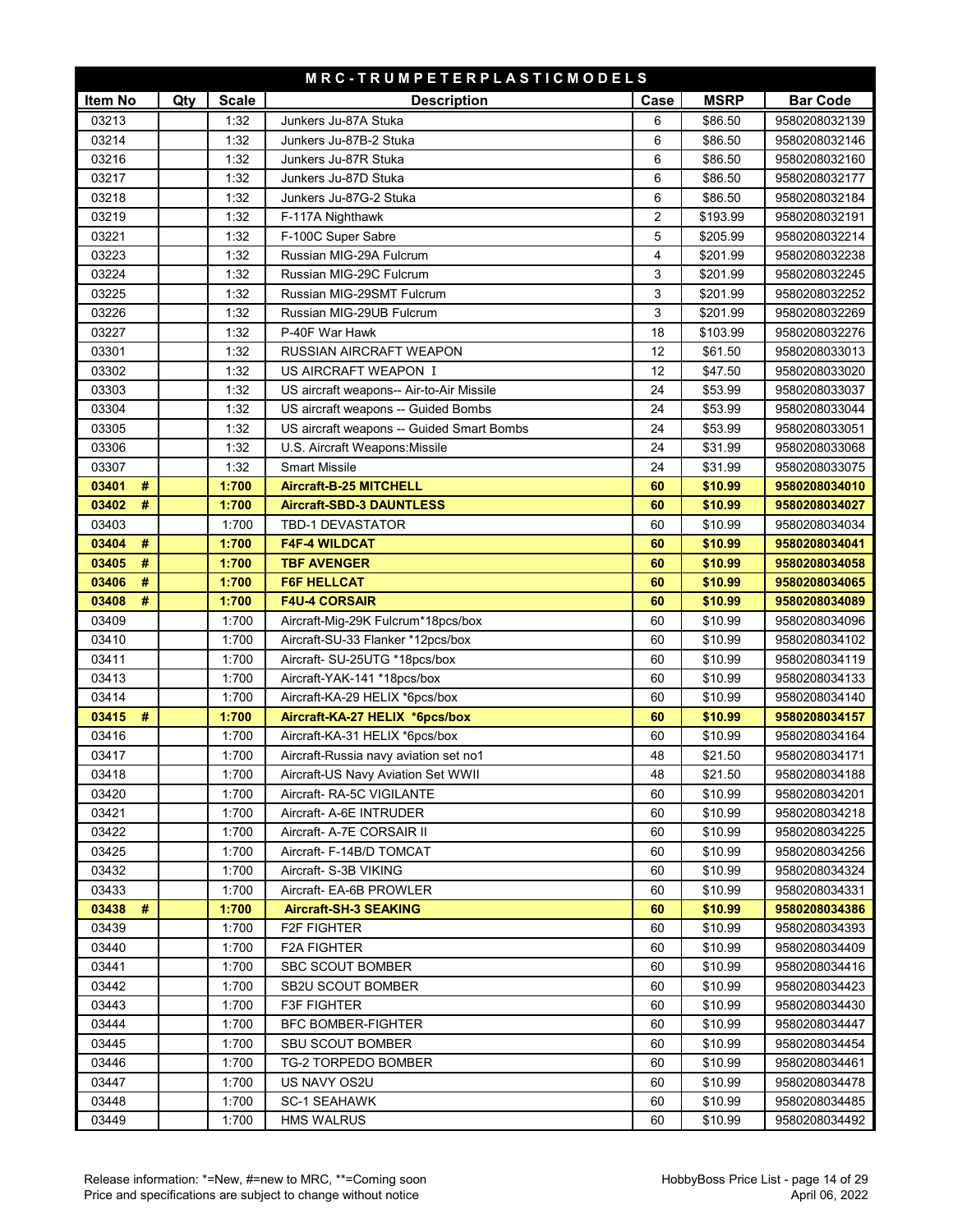| MRC-TRUMPETERPLASTICMODELS |     |                |                                                   |              |                    |                                |  |
|----------------------------|-----|----------------|---------------------------------------------------|--------------|--------------------|--------------------------------|--|
| Item No                    | Qty | <b>Scale</b>   | <b>Description</b>                                | Case         | <b>MSRP</b>        | <b>Bar Code</b>                |  |
| 03450                      |     | 1:700          | <b>FAIREY III F</b>                               | 60           | \$10.99            | 9580208034508                  |  |
| 03451                      |     | 1:700          | SOC-3 Seagull scout plane                         | 60           | \$10.99            | 9580208034515                  |  |
| 03452                      |     | 1:700          | Ar 196                                            | 60           | \$10.99            | 9580208034522                  |  |
| 03453                      |     | 1:700          | Heinkel He60                                      | 60           | \$10.99            | 9580208034539                  |  |
| 03454                      |     | 1:700          | CH-46E Sea Knight                                 | 60           | \$10.99            | 9580208034546                  |  |
| 03455                      |     | 1:700          | RO.43                                             | 60           | \$10.99            | 9580208034553                  |  |
| 03456                      |     | 1:700          | Re.2000                                           | 60           | \$10.99            | 9580208034560                  |  |
| 03457<br>#                 |     | 1:700          | <b>MV-22 Osprey</b>                               | 60           | \$10.99            | 9580208034577                  |  |
| 03458                      |     | 1:700          | AH-1W Cobra                                       | 60           | \$10.99            | 9580208034584                  |  |
| 03459<br>#                 |     | 1:700          | <b>AV-8B Harrier</b>                              | 60           | \$10.99            | 9580208034591                  |  |
| 03462                      |     | 1:700          | $Z-8$                                             | 60           | \$10.99            | 9580208034621                  |  |
| 03463                      |     | 1:700          | Ar 195                                            | 60           | \$8.99             | 9580208034638                  |  |
| #<br>03464                 |     | 1:700          | <b>Bf109T</b>                                     | 60           | \$8.99             | 9580208034645                  |  |
| 03465                      |     | 1:700          | Fi-167                                            | 60           | \$8.99             | 9580208034652                  |  |
| 03612                      |     | 1:200          | Warship-Sovremenny Class Type I                   | 12           | \$124.99           | 9580208036120                  |  |
| 03613                      |     | 1:200          | Warship-Sovremenny Class Type II                  | 12           | \$124.99           | 9580208036137                  |  |
| 03619                      |     | 1:200          | PLA Navy Type 051C Air-Defense DDG                | 3            | \$136.99           | 9580208036199                  |  |
| 03701                      |     | 1:200          | Arizona BB-39 1941                                | $\mathbf{1}$ | \$312.99           | 9580208037011                  |  |
| 03702                      |     | 1:200          | German Bismarck Battleship                        | $\mathbf{1}$ | \$495.99           | 9580208037028                  |  |
| 03705                      |     | 1:200          | Missouri BB-63                                    | $\mathbf{1}$ | \$599.99           | 9580208037059                  |  |
| 03706                      |     | 1:200          | lowa BB-61                                        | $\mathbf{1}$ | \$599.99           | 9580208037066                  |  |
| #<br>03708                 |     | 1:200          | <b>HMS Nelson 1944</b>                            | 1            | \$495.99           | 9580208037080                  |  |
| 03709                      |     | 1:200          | <b>HMS Rodney</b>                                 | 1            | \$495.99           | 9580208037097                  |  |
| 03710                      |     | 1:200          | <b>HMS Hood Battle Cruiser</b>                    | $\mathbf{1}$ | \$599.99           | 9580208037103                  |  |
| 03711                      |     | 1:200          | USS Yorktown CV-5                                 | 1            | \$554.99           | 9580208037110                  |  |
| 03712                      |     | 1:200          | USS Enterprise CV-6                               | 1            | \$553.50           | 9580208037127                  |  |
| 03714                      |     | 1:200          | German Gneisenau Battleship                       | 1            | \$579.99           | 9580208037141                  |  |
| 03715                      |     | 1:200          | German Scharnhorst Battleship                     | 1            | \$579.99           | 9580208037158                  |  |
| 03719                      |     | 1:200          | Titanic                                           | $\mathbf{1}$ | \$749.99           | 9580208037196                  |  |
| 03901                      |     | 1:144          | Aircraft -ilyushin IL-76 transport                | 24           | \$58.50            | 9580208039015                  |  |
| 03902                      |     | 1:144          | Aircraft -ilyushin IL-78 Midas                    | 24           | \$58.50            | 9580208039022                  |  |
| 03903                      |     | 1:144          | Aircraft -ilyushin A-50 Mainstay                  | 24           | \$58.50            | 9580208039039                  |  |
| 03904                      |     | 1:144          | Aircraft -TU-95MS"Bear-H"                         | 24           | \$71.99            | 9580208039046                  |  |
| 03905                      |     | 1:144          | Aircraft -TU-142MR"Bear-J"                        | 24           | \$71.99            | 9580208039053                  |  |
| 03906                      |     | 1:144          | Tu-160 BlackJack Bomer                            | 18           | \$71.99            | 9580208039060                  |  |
| 03907                      |     | 1:144          | Tu-16k-26 Badger G                                | 24           | \$48.99            | 9580208039077                  |  |
| 03908                      |     | 1:144          | Tu-16k-10 Badger C                                | 24           | \$48.99            | 9580208039084                  |  |
| 03909                      |     | 1:144          | Russian Su-27 Flanker B                           | 36           | \$21.99            | 9580208039091                  |  |
| 03910                      |     | 1:144          | F-14A Tomcat                                      | 36           | \$21.99            | 9580208039107                  |  |
| 03911                      |     | 1:144          | F-16A/C Fighting Falcon Block15/30/32             | 72           | \$21.99            | 9580208039114                  |  |
| 03912                      |     | 1:144          | Rafale C                                          | 12           | \$21.99            | 9580208039121                  |  |
| 03913                      |     | 1:144          | French Rafale B                                   | 72           | \$21.99            | 9580208039138                  |  |
| 03914                      |     | 1:144          | French Rafale M                                   | 72           | \$21.99            | 9580208039145                  |  |
| 03915<br>03917             |     | 1:144<br>1:144 | PLAAF J-11B fighter<br>Russian Su-30MKK Flanker G | 36<br>12     | \$21.99<br>\$21.99 | 9580208039152<br>9580208039176 |  |
| 03918                      |     | 1:144          | F-14B Tomcat                                      | 12           | \$21.99            | 9580208039183                  |  |
|                            |     |                |                                                   |              |                    | 9580208039190                  |  |
| 03919<br>03923             |     | 1:144<br>1:144 | F-14D Tomcat<br>Chinese J-20 Mighty Dragon        | 12<br>36     | \$21.99<br>\$21.99 | 9580208039237                  |  |
| 03930                      |     | 1:144          | Xian H-6K Bomber                                  | 24           | \$73.99            | 9580208039305                  |  |
| 03931                      |     | 1:144          | Avro Vulcan B.MK 2                                | 18           | \$55.99            | 9580208039312                  |  |
| 04201                      |     | 1:200          | OS2U-1 Kingfisher                                 | 60           | \$16.99            | 9580208042015                  |  |
| 04202                      |     | 1:200          | <b>KA-28</b>                                      | 60           | \$16.99            | 9580208042022                  |  |
| 04203                      |     | 1:200          | AR 196                                            | 60           | \$16.99            | 9580208042039                  |  |
|                            |     |                |                                                   |              |                    |                                |  |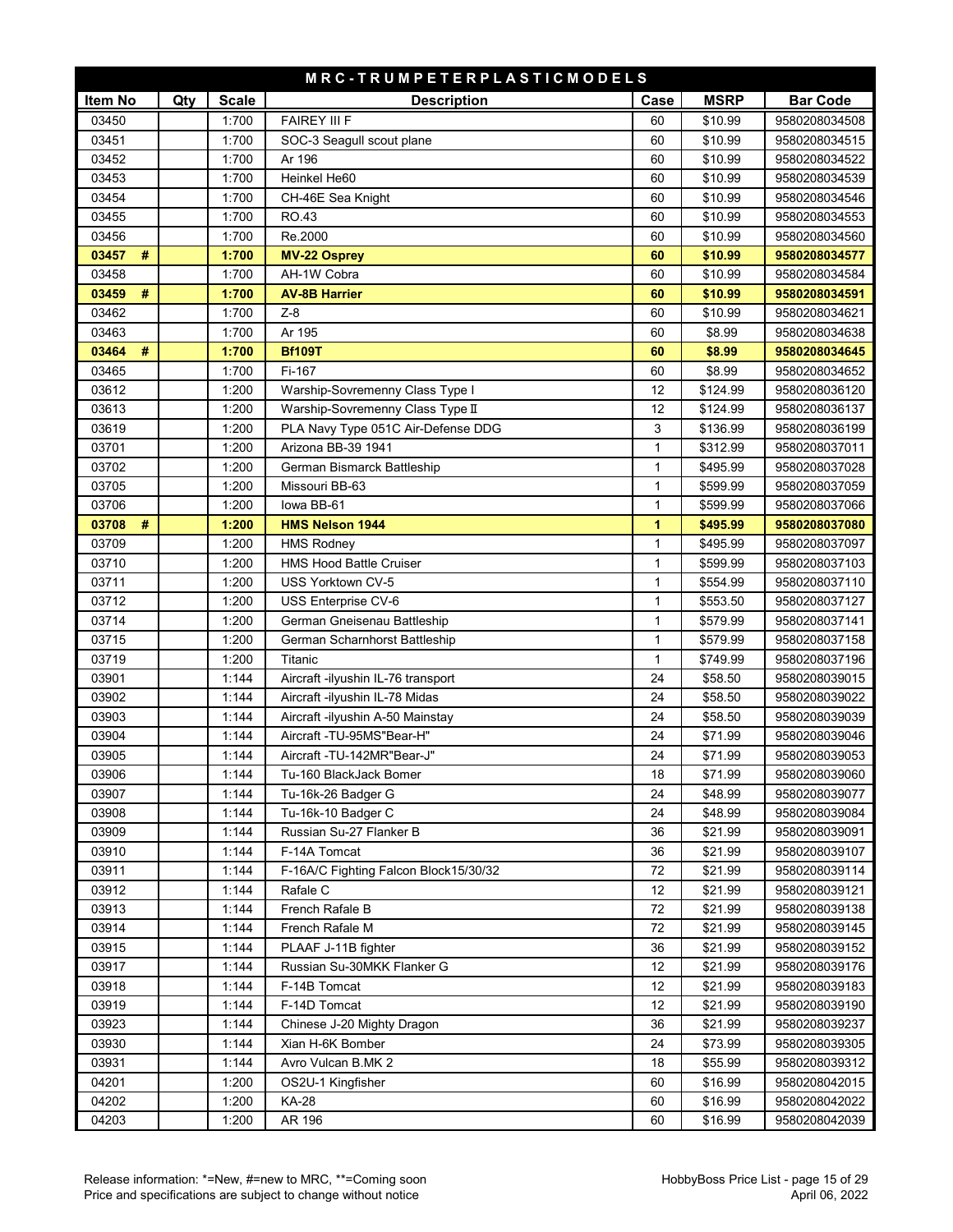| MRC-TRUMPETERPLASTICMODELS |     |              |                                                      |      |             |                 |  |
|----------------------------|-----|--------------|------------------------------------------------------|------|-------------|-----------------|--|
| Item No                    | Qty | <b>Scale</b> | <b>Description</b>                                   | Case | <b>MSRP</b> | <b>Bar Code</b> |  |
| 04204                      |     | 1:200        | $B-25$                                               | 60   | \$16.99     | 9580208042046   |  |
| 04205                      |     | 1:200        | F4F-4                                                | 60   | \$12.99     | 9580208042053   |  |
| 04206                      |     | 1:200        | TBD-1                                                | 60   | \$12.99     | 9580208042060   |  |
| 04207                      |     | 1:200        | <b>SBD</b>                                           | 60   | \$12.99     | 9580208042077   |  |
| 04208                      |     | 1:200        | <b>Walrus Float Plane</b>                            | 36   | \$16.99     | 9580208042084   |  |
| 04514                      |     | 1:350        | <b>USSR Navy Sovremenny Class</b>                    | 24   | \$51.50     | 9580208045146   |  |
| 04515                      |     | 1:350        | <b>USSR Navy Sovremenny Class</b>                    | 24   | \$51.50     | 9580208045153   |  |
| 04516                      |     | 1:350        | Udaloy class admiral panteleyev                      | 24   | \$69.99     | 9580208045160   |  |
| 04517                      |     | 1:350        | Udaloy class SEVEROMORSK                             | 24   | \$69.99     | 9580208045177   |  |
| 04518                      |     | 1:350        | RUSSIAN NAVY MOSKVA                                  | 18   | \$69.99     | 9580208045184   |  |
| 04519                      |     | 1:350        | RUSSIAN NAVY VARYAG                                  | 18   | \$69.99     | 9580208045191   |  |
| 04520                      |     | 1:350        | Russian battlecruiser Admiral Ushakov (ex-Kirov)     | 6    | \$114.50    | 9580208045207   |  |
| 04521                      |     | 1:350        | Russian cruiser Admiral Lazarev Ex-Frunze            | 6    | \$114.99    | 9580208045214   |  |
| 04522                      |     | 1:350        | Russian battlecruiser Pyotr Velikiy Ex-Yuki Andropov | 6    | \$114.99    | 9580208045221   |  |
| 04523                      |     | 1:350        | Arleigh Burke DDG-51                                 | 24   | \$74.99     | 9580208045238   |  |
| 04524                      |     | 1:350        | Cole DDG-67                                          | 24   | \$74.99     | 9580208045245   |  |
| 04526                      |     | 1:350        | Lassen DDG-82                                        | 24   | \$74.99     | 9580208045269   |  |
| 04527                      |     | 1:350        | Momsen DDG-92                                        | 24   | \$74.99     | 9580208045276   |  |
| 04528                      |     | 1:350        | Forrest Sherman DDG-98                               | 24   | \$74.99     | 9580208045283   |  |
| 04529                      |     | 1:350        | THE PLA Navy Type 051C DDG-115 Shenyang              | 24   | \$64.99     | 9580208045290   |  |
| 04530                      |     | 1:350        | PLA Navy Type 052C DDG-170 LanZhou                   | 24   | \$62.99     | 9580208045306   |  |
| 04531                      |     | 1:350        | Russian Udaloy II class destroyer Admiral Chabanenko | 24   | \$69.99     | 9580208045313   |  |
| 04533                      |     | 1:350        | JMSDF DDG-174 Kirishima                              | 18   | \$67.50     | 9580208045337   |  |
| 04534                      |     | 1:350        | JMSDF DDG-175 MYOKO                                  | 18   | \$67.50     | 9580208045344   |  |
| 04536                      |     | 1:350        | <b>JMSDF DDG-177 Atago Destroyer</b>                 | 12   | \$67.50     | 9580208045368   |  |
| 04541                      |     | 1:350        | PLAN DDG 138 TAIZHOU                                 | 12   | \$62.99     | 9580208045412   |  |
| 04542                      |     | 1:350        | PLAN DDG 139 "NINGBO"                                | 12   | \$62.99     | 9580208045429   |  |
| 04543                      |     | 1:350        | PLA Navy Type 054A FFG-529 Zhoushan                  | 12   | \$62.99     | 9580208045436   |  |
| 04544                      |     | 1:350        | HMS TYPE 23 Frigate - Kent(F78)                      | 12   | \$59.99     | 9580208045443   |  |
| 04545                      |     | 1:350        | HMS TYPE 23 Frigate - Montrose(F236)                 | 12   | \$59.99     | 9580208045450   |  |
| 04546                      |     | 1:350        | HMS TYPE 23 Frigate - Westminster(F237)              | 12   | \$59.99     | 9580208045467   |  |
| 04547                      |     | 1:350        | HMS TYPE 23 Frigate - Monmouth(F235)                 | 12   | \$59.99     | 9580208045474   |  |
| 04548                      |     | 1:350        | Independence (LCS-2)                                 | 12   | \$51.50     | 9580208045481   |  |
| 04549                      |     | 1:350        | Freedom (LCS-1)                                      | 12   | \$51.50     | 9580208045498   |  |
| 04551                      |     | 1:350        | PLA Navy Type 071 Amphibious Transport Dock          | 5    | \$169.99    | 9580208045511   |  |
| 04598                      |     | 1:350        | <b>HMS Astute</b>                                    | 36   | \$25.99     | 9580208045986   |  |
| 04599                      |     | 1:350        | PLAN Type 039G Song class SSG                        | 72   | \$23.50     | 9580208045993   |  |
| 05101                      |     | 1:35         | Helicopter-Mil Mi-4A Hound A                         | 12   | \$129.99    | 9580208051017   |  |
| 05102                      |     | 1:35         | Helicopter-Mil Mi-17 Hip-H                           | 6    | \$152.99    | 9580208051024   |  |
| 05103                      |     | 1:35         | Helicopter-Mil Mi-24V Hind-E                         | 6    | \$165.99    | 9580208051031   |  |
| 05104                      |     | 1:35         | Helicopter-CH-47A "CHINOOK"                          | 8    | \$183.99    | 9580208051048   |  |
| 05105                      |     | 1:35         | Helicopter-CH-47D "CHINOOK"                          | 8    | \$183.99    | 9580208051055   |  |
| 05106                      |     | 1:35         | AS365N2 Dolphin 2 Helicopter                         | 12   | \$129.99    | 9580208051062   |  |
| 05107                      |     | 1:35         | HH-65C Dolphin Helicopter                            | 12   | \$129.99    | 9580208051079   |  |
| 05108                      |     | 1:35         | AS565 Panther Helicopter                             | 12   | \$129.99    | 9580208051086   |  |
| 05109                      |     | 1:35         | Chinese Z-9WA Helicopter                             | 12   | \$129.99    | 9580208051093   |  |
| 05201                      |     | 1:500        | Aircraft carrier - CVN68 Nimitz                      | 12   | \$69.50     | 9580208052014   |  |
| 05207                      |     | 1:500        | Minsk(kiev) ussr aircraft carrier                    | 12   | \$51.50     | 9580208052076   |  |
| 05301                      |     | 1:350        | Warship-WW2 Jeremiah O'Brien                         | 24   | \$68.99     | 9580208053011   |  |
| 05302                      |     | 1:350        | HMS HOOD                                             | 8    | \$183.99    | 9580208053028   |  |
| 05303                      |     | 1:350        | BB-55North Carolina battleship                       | 12   | \$146.99    | 9580208053035   |  |
| 05304                      |     | 1:350        | Sullivans DD-537                                     | 72   | \$46.50     | 9580208053042   |  |
| 05305                      |     | 1:350        | ENGLAND DE-635                                       | 60   | \$44.50     | 9580208053059   |  |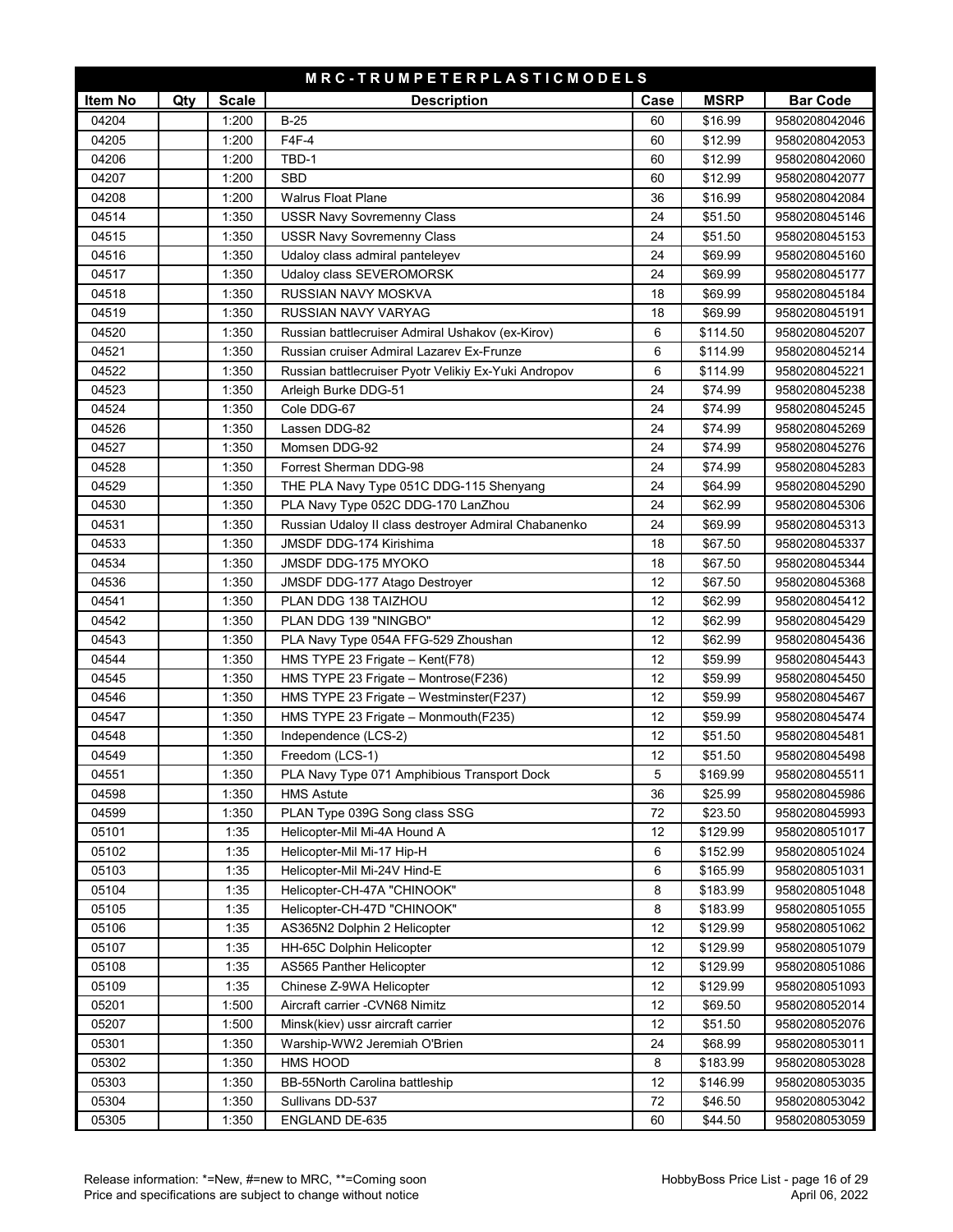| MRC-TRUMPETERPLASTICMODELS |     |              |                                                            |                |             |                 |  |  |
|----------------------------|-----|--------------|------------------------------------------------------------|----------------|-------------|-----------------|--|--|
| Item No                    | Qty | <b>Scale</b> | <b>Description</b>                                         | Case           | <b>MSRP</b> | <b>Bar Code</b> |  |  |
| 05306                      |     | 1:350        | MASSACHUSETTS BB-59                                        | 12             | \$163.50    | 9580208053066   |  |  |
| 05307                      |     | 1:350        | ALABAMA BB-60                                              | 12             | \$163.50    | 9580208053073   |  |  |
| 05308                      |     | 1:350        | S.S JOHN W BROWN                                           | 24             | \$68.99     | 9580208053080   |  |  |
| 05309                      |     | 1:350        | SAN FRANCISCO CA-38 1942                                   | 18             | \$86.50     | 9580208053097   |  |  |
| 05310                      |     | 1:350        | San Francisco CA-38 (1944)                                 | 18             | \$86.50     | 9580208053103   |  |  |
| 05311                      |     | 1:350        | French battleship Richelieu                                | 8              | \$154.99    | 9580208053110   |  |  |
| 05312                      |     | 1:350        | HMS Repulse 1941                                           | 12             | \$179.99    | 9580208053127   |  |  |
| 05313                      |     | 1:350        | German cruiser Prinz Eugen 1945                            | 12             | \$146.99    | 9580208053134   |  |  |
| 05316                      |     | 1:350        | German Pocket Battleship (Panzer Schiff) Admiral Graf Spee | 12             | \$96.99     | 9580208053165   |  |  |
| 05317                      |     | 1:350        | German Cruiser Admiral Hipper 1941                         | 12             | \$146.99    | 9580208053172   |  |  |
| 05318                      |     | 1:350        | Italian Navy Battleship RN Roma                            | 3              | \$179.99    | 9580208053189   |  |  |
| 05319                      |     | 1:350        | Italian Navy Battleship RN Littorio 1941                   | 8              | \$179.99    | 9580208053196   |  |  |
| 05320                      |     | 1:350        | Italian Navy Battleship RN Vittorio Veneto 1940            | 8              | \$179.99    | 9580208053202   |  |  |
| 05321                      |     | 1:350        | German Zerstorer Z-25, 1944                                | 36             | \$58.50     | 9580208053219   |  |  |
| 05322                      |     | 1:350        | German Zerstorer Z-30, 1942                                | 36             | \$58.50     | 9580208053226   |  |  |
| 05323                      |     | 1:350        | German Zerstorer Z-43, 1944                                | 36             | \$58.50     | 9580208053233   |  |  |
| 05324                      |     | 1:350        | Battleship HMS Queen Elizabeth                             | 6              | \$133.99    | 9580208053240   |  |  |
| 05325                      |     | 1:350        | <b>Battleship HMS Warspite</b>                             | 6              | \$101.99    | 9580208053257   |  |  |
| 05326<br>#                 |     | 1:350        | <b>Indianapolis CA-35 1945</b>                             | $6\phantom{1}$ | \$76.50     | 9580208053264   |  |  |
| 05328                      |     | 1:350        | HMS Dreadnought 1907                                       | 12             | \$87.99     | 9580208053288   |  |  |
| 05329                      |     | 1:350        | HMS Dreadnought 1915                                       | 12             | \$87.99     | 9580208053295   |  |  |
| 05330                      |     | 1:350        | HMS Dreadnought 1918                                       | 6              | \$87.99     | 9580208053301   |  |  |
| 05331                      |     | 1:350        | HMS Eskimo Destroyer 1941                                  | 24             | \$58.50     | 9580208053318   |  |  |
| 05332                      |     | 1:350        | HMS Zulu Destroyer 1941                                    | 24             | \$58.50     | 9580208053325   |  |  |
| 05333                      |     | 1:350        | HMCS Huron Destroyer 1944                                  | 24             | \$58.50     | 9580208053332   |  |  |
| 05335                      |     | 1:350        | <b>HMS Roberts Monitor</b>                                 | 24             | \$96.99     | 9580208053356   |  |  |
| 05336                      |     | 1:350        | <b>HMS Abercrombie Monitor</b>                             | 24             | \$96.99     | 9580208053363   |  |  |
| 05337                      |     | 1:350        | Russian Navy Tsesarevich Battleship 1917                   | 12             | \$107.99    | 9580208053370   |  |  |
| 05338                      |     | 1:350        | Russian Navy Tsesarevich Battleship 1904                   | 12             | \$107.99    | 9580208053387   |  |  |
| 05340                      |     | 1:350        | Texas BB-35                                                | 8              | \$141.99    | 9580208053400   |  |  |
| 05347                      |     | 1:350        | Italian Heavy Cruiser Zara                                 | 12             | \$133.99    | 9580208053479   |  |  |
| 05348                      |     | 1:350        | Italian Heavy Cruiser Fiume                                | 12             | \$148.99    | 9580208053486   |  |  |
| 05349                      |     | 1:350        | Italian Heavy Cruiser Gorizia                              | 12             | \$148.99    | 9580208053493   |  |  |
| 05350                      |     | 1:350        | <b>HMS Exeter</b>                                          | 12             | \$129.99    | 9580208053509   |  |  |
| 05351                      |     | 1:350        | <b>HMS York</b>                                            | 12             | \$129.99    | 9580208053516   |  |  |
| 05353                      |     | 1:350        | <b>HMS Cornwall</b>                                        | 12             | \$133.99    | 9580208053530   |  |  |
| 05354                      |     | 1:350        | Schleswig - Holstein Battleship 1935                       | 12             | \$129.99    | 9580208053547   |  |  |
| 05355                      |     | 1:350        | Schleswig - Holstein Battleship 1908                       | 12             | \$129.99    | 9580208053554   |  |  |
| 05356                      |     | 1:350        | Russian Destroyer Taszkient 1940                           | 18             | \$89.99     | 9580208053561   |  |  |
| 05357                      |     | 1:350        | Russian Destroyer Taszkient 1942                           | 18             | \$89.99     | 9580208053578   |  |  |
| 05358                      |     | 1:350        | German Bismarck Battleship                                 | 6              | \$327.99    | 9580208053585   |  |  |
| 05359                      |     | 1:350        | German Tirpitz Battleship                                  | 6              | \$327.99    | 9580208053592   |  |  |
| 05362                      |     | 1:350        | <b>HMS Calcutta</b>                                        | 18             | \$96.99     | 9580208053622   |  |  |
| 05363                      |     | 1:350        | <b>HMS Colombo</b>                                         | 18             | \$96.99     | 9580208053639   |  |  |
| 05364                      |     | 1:350        | <b>SMS Viribus Unitis</b>                                  | 12             | \$122.99    | 9580208053646   |  |  |
| 05365                      |     | 1:350        | SMS Szent István                                           | 12             | \$122.99    | 9580208053653   |  |  |
| 05369                      |     | 1:350        | USS CVE-26 Sangamon                                        | 8              | \$161.99    | 9580208053691   |  |  |
| 05511                      |     | 1:35         | Russian BRDM-2(EARLY)                                      | 18             | \$59.50     | 9580208055114   |  |  |
| 05512                      |     | 1:35         | Russian BRDM-2(LATE)                                       | 18             | \$59.50     | 9580208055121   |  |  |
| 05513                      |     | 1:35         | Russian NBC (EARLY)                                        | 9              | \$59.50     | 9580208055138   |  |  |
| 05514                      |     | 1:35         | Russian BRDM-2UM                                           | 18             | \$59.50     | 9580208055145   |  |  |
| 05515                      |     | 1:35         | Russian 9P148 Konkurs(BRDM-2 Spandrel)                     | 18             | \$59.50     | 9580208055152   |  |  |
| 05516                      |     | 1:35         | Russian NBC (LATE)                                         | 18             | \$59.50     | 9580208055169   |  |  |
|                            |     |              |                                                            |                |             |                 |  |  |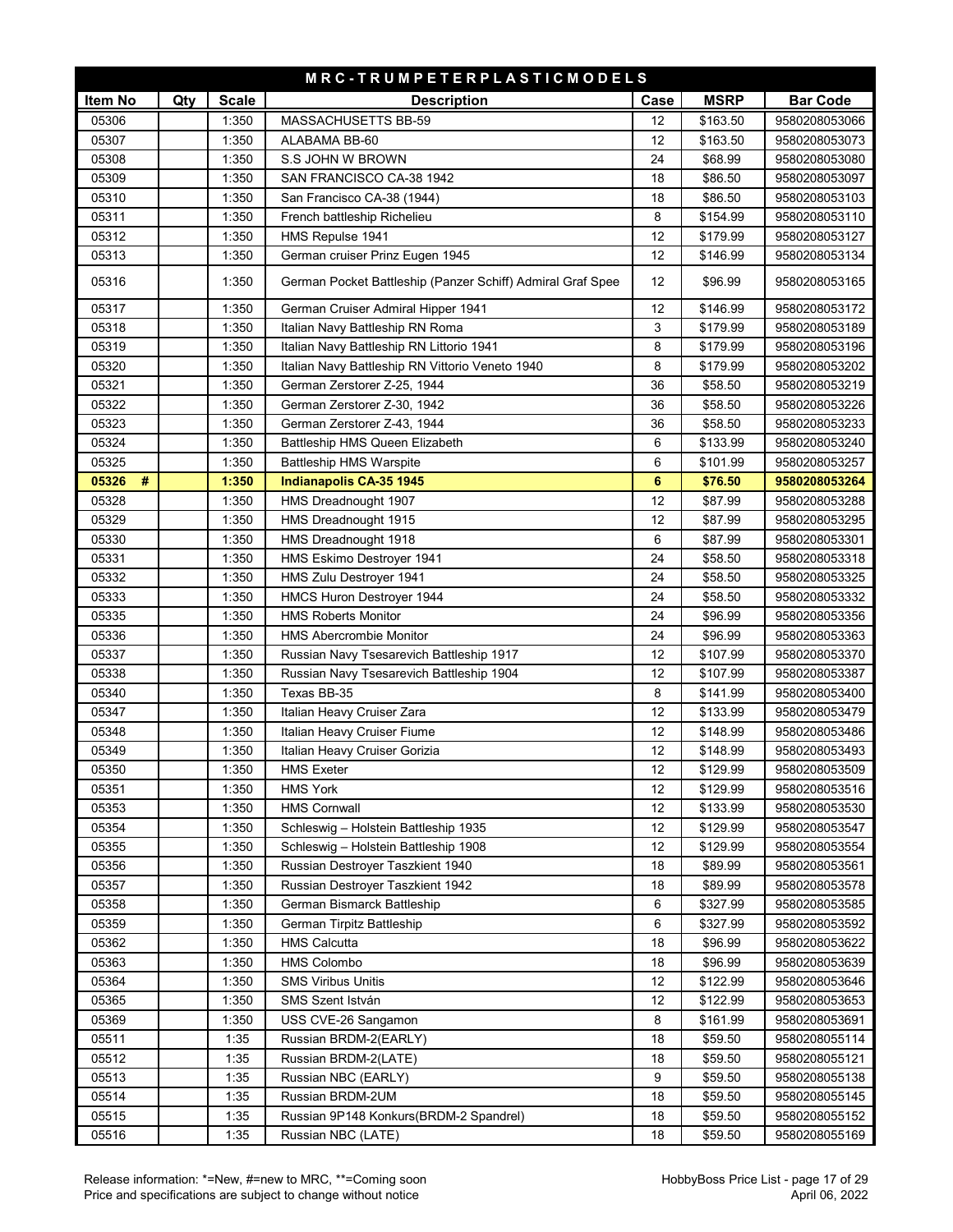| MRC-TRUMPETERPLASTICMODELS |     |              |                                                            |      |             |                 |  |  |
|----------------------------|-----|--------------|------------------------------------------------------------|------|-------------|-----------------|--|--|
| Item No                    | Qty | <b>Scale</b> | <b>Description</b>                                         | Case | <b>MSRP</b> | <b>Bar Code</b> |  |  |
| 05517                      |     | 1:35         | Russian BTR-40 APC                                         | 24   | \$65.50     | 9580208055176   |  |  |
| 05518                      |     | 1:35         | JGSDF type 73 Light Truck (Police)                         | 18   | \$51.99     | 9580208055183   |  |  |
| 05519                      |     | 1:35         | JGSDF type 73 Light Truck (Recon)                          | 18   | \$51.99     | 9580208055190   |  |  |
| 05520                      |     | 1:35         | JGSDF type 73 Light Truck (shin)                           | 18   | \$51.99     | 9580208055206   |  |  |
| 05521                      |     | 1:35         | Soviet T-64B MOD 1984                                      | 6    | \$78.99     | 9580208055213   |  |  |
| 05522                      |     | 1:35         | Soviet T-64BV MOD 1985                                     | 12   | \$78.99     | 9580208055220   |  |  |
| 05523                      |     | 1:35         | 12.8cm PAK 44 Waffentrager Krupp 1                         | 12   | \$84.50     | 9580208055237   |  |  |
| 05524                      |     | 1:35         | German Jagdpanzer 38(t) STARR                              | 18   | \$65.50     | 9580208055244   |  |  |
| 05526                      |     | 1:35         | Italian PUMA 6×6 Wheeled AFV                               | 18   | \$65.50     | 9580208055268   |  |  |
| 05527                      |     | 1:35         | German NBFZ(TYPE I)                                        | 12   | \$61.50     | 9580208055275   |  |  |
| 05528                      |     | 1:35         | German Neubaufahrzeug(Rheinmetall)                         | 12   | \$61.50     | 9580208055282   |  |  |
| 05529                      |     | 1:35         | German Neubaufahrzeug Nr.3-5                               | 12   | \$61.50     | 9580208055299   |  |  |
| 05530                      |     | 1:35         | German Sd.Kfz.6 Halbkettenzugmaschine Pionierausfuhrung    | 12   | \$61.50     | 9580208055305   |  |  |
| 05531                      |     | 1:35         | German Sd.Kfz.6 Halbkettenzugmaschine Artillerieausfuhrung | 12   | \$61.50     | 9580208055312   |  |  |
| 05534                      |     | 1:35         | German Fennek LGS - German Version                         | 6    | \$83.99     | 9580208055343   |  |  |
| 05535                      |     | 1:35         | <b>ASLAV-PC PHASE 3</b>                                    | 12   | \$58.99     | 9580208055350   |  |  |
| 05536                      |     | 1:35         | PLZ-83A SPH                                                | 12   | \$51.50     | 9580208055367   |  |  |
| 05537                      |     | 1:35         | PLA Type 62 light Tank                                     | 24   | \$83.99     | 9580208055374   |  |  |
| 05538                      |     | 1:35         | Russian ChTZ S-65 Tractor                                  | 18   | \$59.50     | 9580208055381   |  |  |
| 05539                      |     | 1:35         | Russian ChTZ S-65 Tractor with Cab                         | 18   | \$59.50     | 9580208055398   |  |  |
| 05540                      |     | 1:35         | Soviet Komintern Artillery Tractor                         | 18   | \$68.99     | 9580208055404   |  |  |
| 05541                      |     | 1:35         | Soviet IT-1 Missile tank                                   | 12   | \$59.50     | 9580208055411   |  |  |
| 05542                      |     | 1:35         | Russian 1K17 Szhatie                                       | 12   | \$124.99    | 9580208055428   |  |  |
| 05543                      |     | 1:35         | Soviet 2S3 152mm Self-Propeller Howitzer - Early           | 12   | \$76.50     | 9580208055435   |  |  |
| 05544                      |     | 1:35         | Soviet Object 268                                          | 12   | \$111.99    | 9580208055442   |  |  |
| 05545                      |     | 1:35         | Soviet T-10 Heavy Tank                                     | 12   | \$91.50     | 9580208055459   |  |  |
| 05546                      |     | 1:35         | Soviet T-10M Heavy Tank                                    | 12   | \$91.50     | 9580208055466   |  |  |
| 05547                      |     | 1:35         | Soviet T-10A Heavy Tank                                    | 12   | \$91.50     | 9580208055473   |  |  |
| 05548                      |     | 1:35         | Russian Obj.199 Ramka BMPT RAE-2013/2015 2 in 1            | 12   | \$88.99     | 9580208055480   |  |  |
| 05549                      |     | 1:35         | Russian T-90S Modernized                                   | 12   | \$111.99    | 9580208055497   |  |  |
| 05553                      |     | 1:35         | KV-220 "Russian Tiger" Super Heavy Tank                    | 18   | \$76.50     | 9580208055534   |  |  |
| 05554                      |     | 1:35         | 9K35 Strela-10 SA-13 Gopher Surface-to-Air Missile System  | 12   | \$101.99    | 9580208055541   |  |  |
| 05555                      |     | 1:35         | Soviet BMP-1 IFV                                           | 18   | \$59.50     | 9580208055558   |  |  |
| 05556                      |     | 1:35         | Soviet BMP-1P IFV                                          | 18   | \$59.50     | 9580208055565   |  |  |
| 05557                      |     | 1:35         | PLA Type 86A IFV                                           | 18   | \$41.99     | 9580208055572   |  |  |
| 05558                      |     | 1:35         | PLA ZBD-86B IFV                                            | 18   | \$41.99     | 9580208055589   |  |  |
| 05559                      |     | 1:35         | Russian ZSU-57-2 SPAAG                                     | 10   | \$88.99     | 9580208055596   |  |  |
| 05560                      |     | 1:35         | Russian T-90 MBT - Cast Turret                             | 12   | \$88.99     | 9580208055602   |  |  |
| 05561                      |     | 1:35         | Indian T-90S MBT                                           | 12   | \$88.99     | 9580208055619   |  |  |
| 05562                      |     | 1:35         | Russian T-90A MBT                                          | 12   | \$88.99     | 9580208055626   |  |  |
| 05563                      |     | 1:35         | Russian T-90SA MBT                                         | 12   | \$88.99     | 9580208055633   |  |  |
| 05564                      |     | 1:35         | Russian T-72BM Mod1990 MBT                                 | 12   | \$88.99     | 9580208055640   |  |  |
| 05565                      |     | 1:35         | Russian T-80B MBT                                          | 12   | \$88.99     | 9580208055657   |  |  |
| 05566                      |     | 1:35         | Russian T-80BV MBT                                         | 12   | \$88.99     | 9580208055664   |  |  |
| 05567                      |     | 1:35         | Soviet 2S3 152mm Self-Propeller Howitzer - Late            | 12   | \$76.50     | 9580208055671   |  |  |
| 05568                      |     | 1:35         | Soviet SU-152 Tank - Late                                  | 12   | \$65.50     | 9580208055688   |  |  |
| 05571                      |     | 1:35         | Russian 2S1 Self-propelled Howitzer                        | 12   | \$76.50     | 9580208055718   |  |  |
| 05572                      |     | 1:35         | JGSDF type 73 Light Truck (Revision light)                 | 18   | \$51.99     | 9580208055725   |  |  |
| 05573                      |     | 1:35         | Soviet JS-4 Heavy Tank                                     | 12   | \$111.99    | 9580208055732   |  |  |
| 05574                      |     | 1:35         | Russian 2S19 Self-propelled 152mm Howitzer                 | 12   | \$124.99    | 9580208055749   |  |  |
| 05575                      |     | 1:35         | Soviet project 704 SPH                                     | 12   | \$111.99    | 9580208055756   |  |  |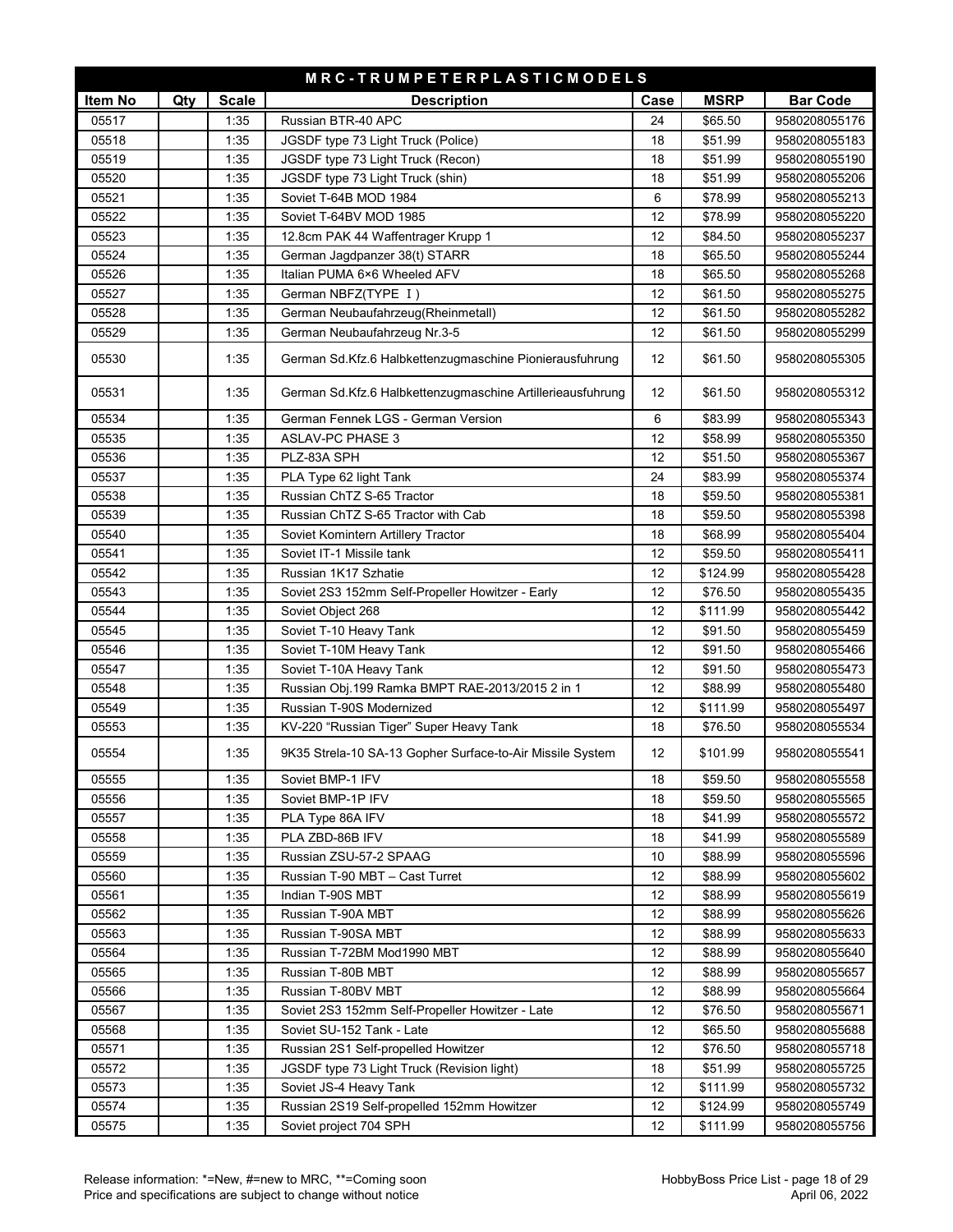| MRC-TRUMPETERPLASTICMODELS |     |              |                                                              |                |             |                 |  |  |
|----------------------------|-----|--------------|--------------------------------------------------------------|----------------|-------------|-----------------|--|--|
| Item No                    | Qty | <b>Scale</b> | <b>Description</b>                                           | Case           | <b>MSRP</b> | <b>Bar Code</b> |  |  |
| 05576                      |     | 1:35         | <b>IDF Tiran-6 MBT</b>                                       | 12             | \$78.99     | 9580208055763   |  |  |
| 05577                      |     | 1:35         | JGSDF Type 75 155mm Self-Propelled Howitzer                  | 12             | \$91.50     | 9580208055770   |  |  |
| 05578                      |     | 1:35         | Soviet MT-LB                                                 | 18             | \$111.99    | 9580208055787   |  |  |
| 05579                      |     | 1:35         | Soviet MT-LB 6MA                                             | 18             | \$111.99    | 9580208055794   |  |  |
| 05581                      |     | 1:35         | Russian T-80BVD MBT                                          | 12             | \$124.50    | 9580208055817   |  |  |
| 05582                      |     | 1:35         | Russian TOS-1A Multiple Rocket Launcher                      | 12             | \$124.99    | 9580208055824   |  |  |
| 05583                      |     | 1:35         | Soviet S-51 Self-Propelled Gun                               | 12             | \$78.99     | 9580208055831   |  |  |
| 05584                      |     | 1:35         | Russian BMP-2 IFV                                            | 6              | \$83.50     | 9580208055848   |  |  |
| 05585                      |     | 1:35         | Russian BMP-2D IFV                                           | 12             | \$83.50     | 9580208055855   |  |  |
| 05586                      |     | 1:35         | Soviet JS-7 Tank                                             | 12             | \$111.99    | 9580208055862   |  |  |
| 05587                      |     | 1:35         | Soviet JS-1 Heavy Tank                                       | 12             | \$111.99    | 9580208055879   |  |  |
| 05588                      |     | 1:35         | Soviet JS-2 Heavy Tank                                       | 12             | \$111.99    | 9580208055886   |  |  |
| 05589                      |     | 1:35         | Soviet JS-2M Heavy Tank - Early                              | 12             | \$111.99    | 9580208055893   |  |  |
| 05590                      |     | 1:35         | Soviet JS-2M Heavy Tank - Late                               | 18             | \$111.99    | 9580208055909   |  |  |
| 05591                      |     | 1:35         | Soviet JSU-152K Armored Self-Propelled Gun                   | 18             | \$111.99    | 9580208055916   |  |  |
| 05592                      |     | 1:35         | Soviet 2S7M Self-Propelled Gun                               | 3              | \$142.99    | 9580208055923   |  |  |
|                            |     |              |                                                              |                |             |                 |  |  |
| 05594                      |     | 1:35         | Russian GAZ39371 High-Mobility Multipurpose Military Vehicle | 9              | \$78.99     | 9580208055947   |  |  |
| 05595                      |     | 1:35         | Czech T-72M4CZ MBT                                           | 12             | \$124.99    | 9580208055954   |  |  |
| 05596                      |     | 1:35         | <b>Russian BRDM-1</b>                                        | 18             | \$68.99     | 9580208055961   |  |  |
| 05597                      |     | 1:35         | Russian SA-8 GECKO                                           | 12             | \$172.99    | 9580208055978   |  |  |
| 05598                      |     | 1:35         | Russian T-72B MBT                                            | 12             | \$111.99    | 9580208055985   |  |  |
| 05599                      |     | 1:35         | Russian T-72B/B1 MBT (w/kontakt-1 reactive armor)            | 6              | \$124.99    | 9580208055992   |  |  |
| 05601                      |     | 1:350        | Aircraft carrier -CV-8 Hornet                                | 8              | \$160.99    | 9580208056012   |  |  |
| 05602                      |     | 1:350        | Aircraft carrier -CV-9 Essex                                 | 8              | \$160.99    | 9580208056029   |  |  |
| 05603                      |     | 1:350        | Aircraft carrier-CV-10 Yorktown1944                          | 8              | \$160.99    | 9580208056036   |  |  |
| 05604                      |     | 1:350        | Aircraft carrier - CV-13 Franklin 1944                       | 8              | \$160.99    | 9580208056043   |  |  |
| 05605                      |     | 1:350        | Aircraft carrier-CV68Nimitz1975                              | 4              | \$275.99    | 9580208056050   |  |  |
| 05606                      |     | 1:350        | Aircraft carrier-Admiral Kuznetsov                           | 4              | \$275.99    | 9580208056067   |  |  |
| 05607                      |     | 1:350        | SARATOGA CV-3                                                | 8              | \$156.99    | 9580208056074   |  |  |
| 05608                      |     | 1:350        | Aircraft carrier -CV-2 Lexington                             | 8              | \$160.99    | 9580208056081   |  |  |
| 05609                      |     | 1:350        | Carrier- Ticonderoga CV-14                                   | 8              | \$160.99    | 9580208056098   |  |  |
| 05610                      |     | 1:350        | Carrier- HANCOCK CV-19                                       | 8              | \$160.99    | 9580208056104   |  |  |
| 05611                      |     | 1:350        | Wasp LHD-1                                                   | $\mathbf{1}$   | \$269.99    | 9580208056111   |  |  |
| 05615                      |     | 1:350        | IWO JIMA LHD-7                                               | 1              | \$269.99    | 9580208056159   |  |  |
| 05616                      |     | 1:350        | USS New York (LPD-21) - Re-Edition                           | 3              | \$216.99    | 9580208056166   |  |  |
| 05617                      |     | 1:350        | <b>PLA Navy Aircraft Carrier</b>                             | $\overline{c}$ | \$231.99    | 9580208056173   |  |  |
| 05618                      |     | 1:350        | USS Intrepid CV-11 - Re-Edition                              | 3              | \$349.99    | 9580208056180   |  |  |
| 05619                      |     | 1:350        | Kitty Hawk CV-63                                             | $\mathbf{1}$   | \$377.99    | 9580208056197   |  |  |
| 05620                      |     | 1:350        | Constellation CV-64                                          | $\mathbf{1}$   | \$377.99    | 9580208056203   |  |  |
| 05627                      |     | 1:350        | German Navy Aircraft Carrier DKM Graf Zeppelin               | 3              | \$204.99    | 9580208056272   |  |  |
| 05629                      |     | 1:350        | USS Ranger CV-4                                              | 6              | \$226.99    | 9580208056296   |  |  |
| 05631                      |     | 1:350        | USS Langley CV-1                                             | 12             | \$161.99    | 9580208056319   |  |  |
| 05632                      |     | 1:350        | USS Langley AV-3                                             | 12             | \$161.99    | 9580208056326   |  |  |
| 05633                      |     | 1:350        | <b>Aircraft Carrier Weser</b>                                | 6              | \$225.99    | 9580208056333   |  |  |
| 05701                      |     | 1:700        | Battleship- BB-61 IOWA 1984                                  | 48             | \$38.50     | 9580208057019   |  |  |
| 05702                      |     | 1:700        | Battleship- BB-62 NewJersey 1983                             | 48             | \$38.50     | 9580208057026   |  |  |
| 05703                      |     | 1:700        | Battleship-ussr minsk aircraft carrier                       | 36             | \$58.50     | 9580208057033   |  |  |
| 05704                      |     | 1:700        | Battleship-Ussr Kiev aircraft carrier                        | 12             | \$58.50     | 9580208057040   |  |  |
| 05705                      |     | 1:700        | Battleship- BB-63 Missouri 1991                              | 12             | \$38.50     | 9580208057057   |  |  |
| 05706                      |     | 1:700        | Battleship- BB-64 Wisconsin 1991                             | 48             | \$38.50     | 9580208057064   |  |  |
| 05707                      |     | 1:700        | Battleship- USSR Navy Kirov Battle                           | 48             | \$38.50     | 9580208057071   |  |  |
| 05708                      |     | 1:700        | Battleship- USSR Navy Frunze battle                          | 48             | \$38.50     | 9580208057088   |  |  |
| 05709                      |     | 1:700        | Battleship- USSR Navy Kalinin battle                         | 48             | \$38.50     | 9580208057095   |  |  |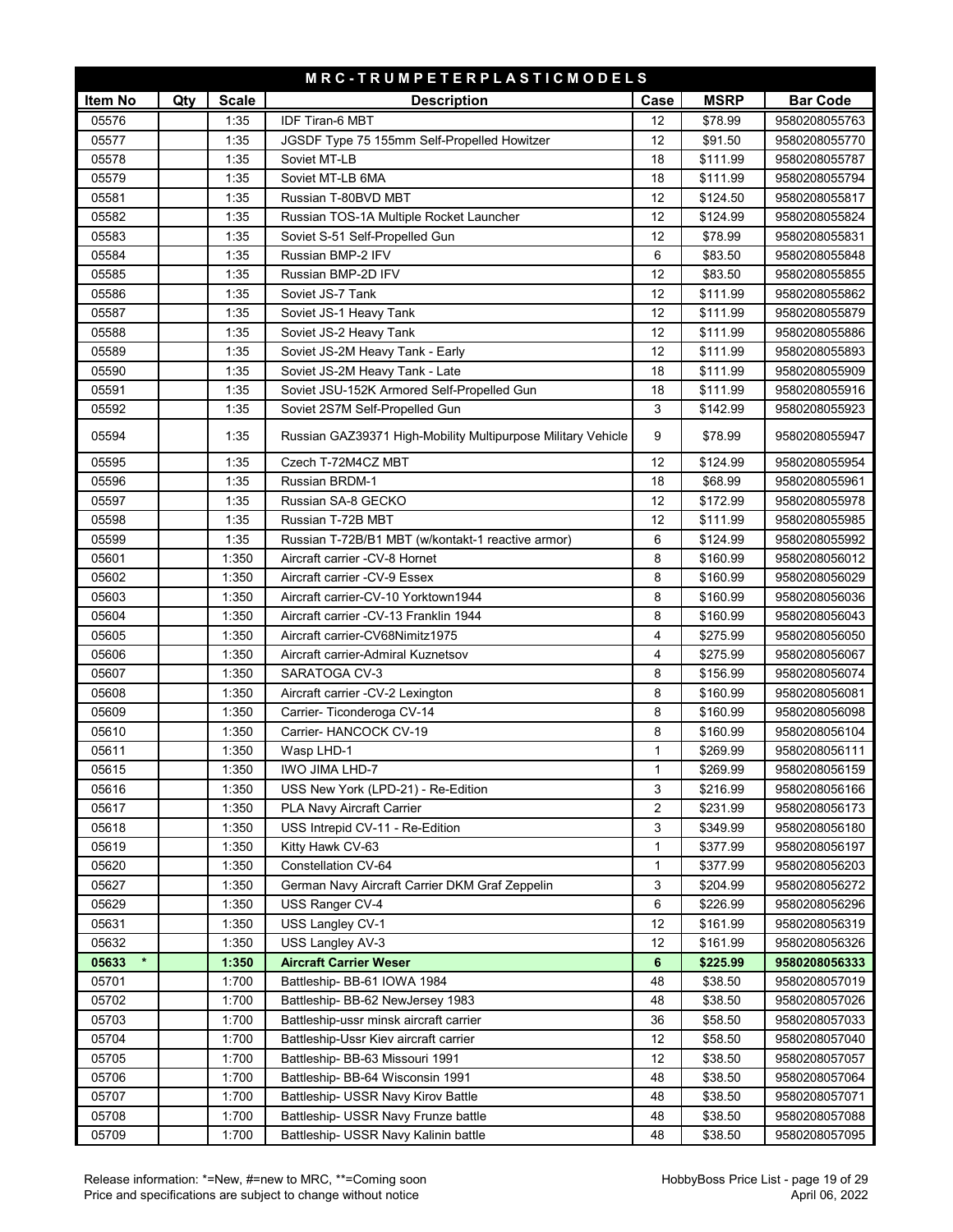| MRC-TRUMPETERPLASTICMODELS |     |              |                                             |      |             |                 |  |
|----------------------------|-----|--------------|---------------------------------------------|------|-------------|-----------------|--|
| Item No                    | Qty | <b>Scale</b> | <b>Description</b>                          | Case | <b>MSRP</b> | <b>Bar Code</b> |  |
| 05710                      |     | 1:700        | Battleship-USSR navy Pvelikiy battle        | 48   | \$38.50     | 9580208057101   |  |
| 05711                      |     | 1:700        | Battleship-Germany Bismarck 1941            | 48   | \$38.50     | 9580208057118   |  |
| 05712                      |     | 1:700        | Battleship-Germany Tirpitz 1943             | 48   | \$38.50     | 9580208057125   |  |
| 05713                      |     | 1:700        | RUSSIA NAVY KUZNETSOV                       | 18   | \$93.99     | 9580208057132   |  |
| 05714                      |     | 1:700        | NIMITZ CVN-68                               | 18   | \$67.50     | 9580208057149   |  |
| 05715                      |     | 1:700        | Blue Ridge LCC-19 1997                      | 10   | \$38.50     | 9580208057156   |  |
| 05716                      |     | 1:700        | Lexington CV-2 05/1942                      | 12   | \$44.50     | 9580208057163   |  |
| 05717                      |     | 1:700        | Blue Ridge LCC-19 2004                      | 10   | \$38.50     | 9580208057170   |  |
| 05719                      |     | 1:700        | Mount Whitney LCC-20 1997                   | 10   | \$38.50     | 9580208057194   |  |
| 05720                      |     | 1:700        | Russian Slava Class cruiser Moskva          | 60   | \$38.50     | 9580208057200   |  |
| 05721                      |     | 1:700        | Russian Slava Class cruiser Varyag          | 12   | \$38.50     | 9580208057217   |  |
| 05722                      |     | 1:700        | Slava class cruiser Marshal Ustinov         | 12   | \$38.50     | 9580208057224   |  |
| 05724                      |     | 1:700        | BALTIMORE CA-68 1943                        | 12   | \$35.99     | 9580208057248   |  |
| 05725                      |     | 1:700        | BALTIMORE CA-68 1944                        | 60   | \$35.99     | 9580208057255   |  |
| 05726                      |     | 1:700        | PITTSBURGH CA-72 1944                       | 12   | \$35.99     | 9580208057262   |  |
| 05727                      |     | 1:700        | <b>HORNET CV-8</b>                          | 36   | \$48.50     | 9580208057279   |  |
| 05728                      |     | 1:700        | <b>ESSEX CV-9</b>                           | 36   | \$46.50     | 9580208057286   |  |
| 05729                      |     | 1:700        | YORKTOWN CV-10                              | 12   | \$46.50     | 9580208057293   |  |
| 05730                      |     | 1:700        | FRANKLIN CV-13                              | 12   | \$46.50     | 9580208057309   |  |
| 05731                      |     | 1:700        | SULLIVANS DD-537                            | 12   | \$27.99     | 9580208057316   |  |
| 05732                      |     | 1:700        | ABRAHAM LINCOLN CVN-72                      | 18   | \$67.50     | 9580208057323   |  |
| 05733                      |     | 1:700        | JOHN C. STENNIS CVN-74                      | 18   | \$67.50     | 9580208057330   |  |
| 05734                      |     | 1:700        | North Carolina BB-55                        | 48   | \$38.50     | 9580208057347   |  |
| 05735                      |     | 1:700        | <b>WASHINGTON BB-56</b>                     | 48   | \$38.50     | 9580208057354   |  |
| 05736                      |     | 1:700        | TICONDEROGA CV-14                           | 12   | \$44.50     | 9580208057361   |  |
| 05737                      |     | 1:700        | <b>HANCOCK CV-19</b>                        | 36   | \$44.50     | 9580208057378   |  |
| 05738                      |     | 1:700        | SARATOGA CV-3                               | 36   | \$48.50     | 9580208057385   |  |
| 05739                      |     | 1:700        | <b>NIMITZ CVN - 68 2005</b>                 | 18   | \$67.50     | 9580208057392   |  |
| 05740                      |     | 1:700        | HMS HOOD 1941                               | 48   | \$48.50     | 9580208057408   |  |
| 05741                      |     | 1:700        | HMS HOOD 1931                               | 48   | \$48.50     | 9580208057415   |  |
| 05742                      |     | 1:700        | New Orleans CA-32(1942)                     | 48   | \$46.50     | 9580208057422   |  |
| 05743                      |     | 1:700        | Astoria CA-34 1942                          | 48   | \$46.50     | 9580208057439   |  |
| 05744                      |     | 1:700        | Minneapolis CA-36 (1942)                    | 48   | \$46.50     | 9580208057446   |  |
| 05745                      |     | 1:700        | Tuscaloosa CA-37                            | 48   | \$46.50     | 9580208057453   |  |
| 05746                      |     | 1:700        | San Francisco CA-38 (1942)                  | 48   | \$46.50     | 9580208057460   |  |
| 05747                      |     | 1:700        | San Francisco CA-38 1944                    | 48   | \$46.50     | 9580208057477   |  |
| 05748                      |     | 1:700        | Quincy CA-39                                | 48   | \$46.50     | 9580208057484   |  |
| 05750                      |     | 1:700        | French Navy Richelieu 1943                  | 48   | \$48.50     | 9580208057507   |  |
| 05751                      |     | 1:700        | French battleship Richelieu (1946)          | 48   | \$48.50     | 9580208057514   |  |
| 05752                      |     | 1:700        | French Battleship Jean Bart 1950            | 10   | \$48.50     | 9580208057521   |  |
| 05753                      |     | 1:700        | Dwight D.Eisenhower CVN-69 1978             | 18   | \$86.50     | 9580208057538   |  |
| 05754                      |     | 1:700        | ROOSEVELT CVN-71 2006                       | 18   | \$84.99     | 9580208057545   |  |
| 05755                      |     | 1:700        | Jeremiah O'Brien Liberty Ship               | 60   | \$29.99     | 9580208057552   |  |
| 05756<br>#                 |     | 1:700        | <b>John W. Brown Liberty Ship</b>           | 12   | \$29.99     | 9580208057569   |  |
| 05757                      |     | 1:700        | Tribal-class destroyer HMS Eskimo (F75)1941 | 12   | \$27.99     | 9580208057576   |  |
| 05758                      |     | 1:700        | Tribal-class destroyer HMS Zulu (F18)1941   | 12   | \$27.99     | 9580208057583   |  |
| #<br>05759                 |     | 1:700        | Tribal-class destroyer HMCS Huron (G24)1944 | 12   | \$27.99     | 9580208057590   |  |
| 05760                      |     | 1:700        | South Dakota BB-57                          | 48   | \$48.50     | 9580208057606   |  |
| 05761                      |     | 1:700        | Massachusetts (BB-59)                       | 48   | \$48.50     | 9580208057613   |  |
| 05762                      |     | 1:700        | Alabama (BB-60)                             | 10   | \$48.50     | 9580208057620   |  |
| 05764                      |     | 1:700        | HMS Renown 1942                             | 12   | \$41.50     | 9580208057644   |  |
| 05765                      |     | 1:700        | HMS Renown 1945                             | 12   | \$41.50     | 9580208057651   |  |
| 05766                      |     | 1:700        | German cruiser Prinz Eugen 1942             | 12   | \$41.50     | 9580208057668   |  |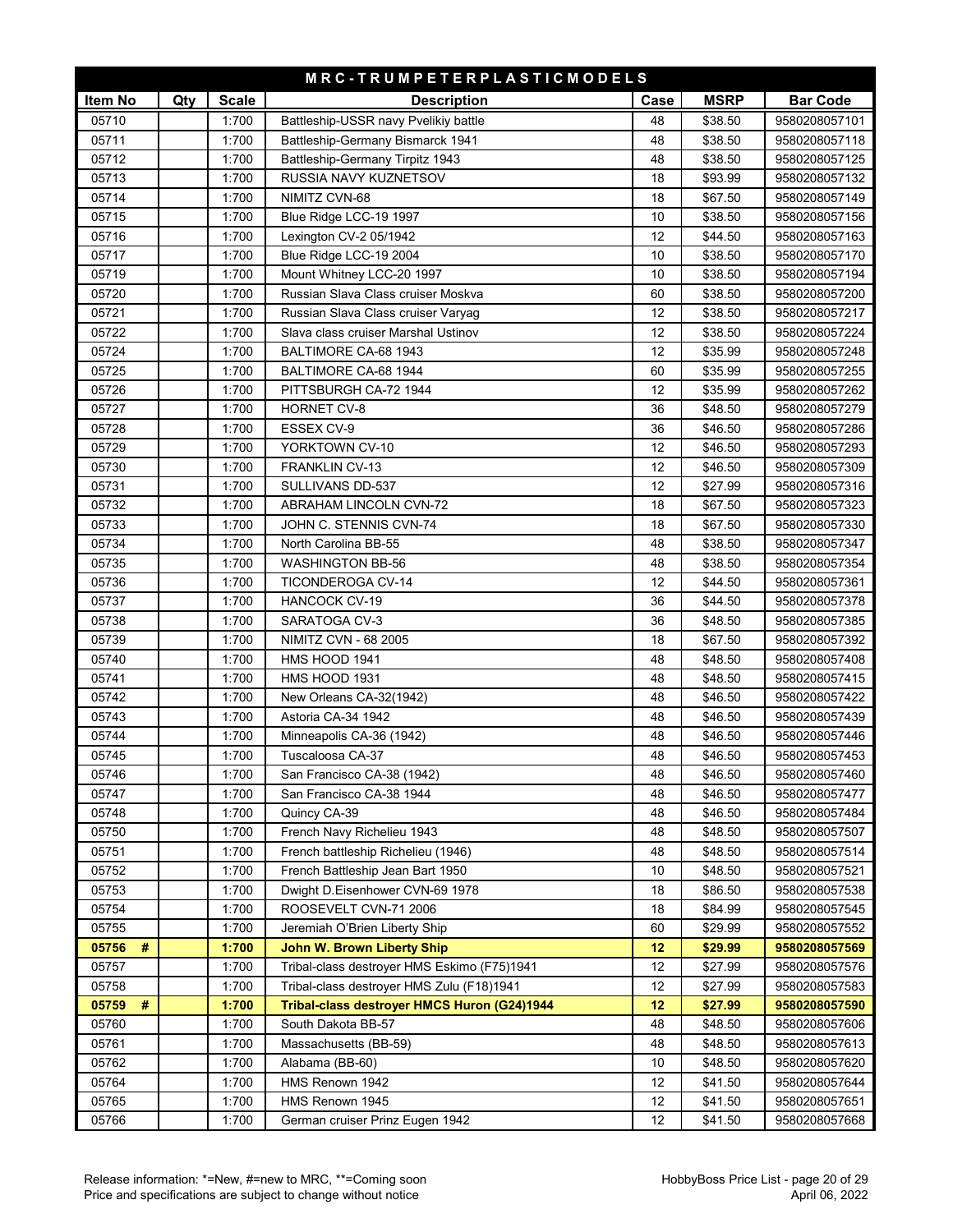|                | MRC-TRUMPETERPLASTICMODELS |              |                                                                   |         |                     |                 |  |  |
|----------------|----------------------------|--------------|-------------------------------------------------------------------|---------|---------------------|-----------------|--|--|
| Item No        | Qty                        | <b>Scale</b> | <b>Description</b>                                                | Case    | <b>MSRP</b>         | <b>Bar Code</b> |  |  |
| 05767          |                            | 1:700        | German cruiser Prinz Eugen 1945                                   | 48      | \$41.50             | 9580208057675   |  |  |
| 05768          |                            | 1:700        | Colorado BB-45 1944                                               | 10      | \$63.99             | 9580208057682   |  |  |
| 05769          |                            | 1:700        | Maryland BB-46 1941                                               | 24      | \$63.99             | 9580208057699   |  |  |
| 05770          |                            | 1:700        | Maryland BB-46 1945                                               | 24      | \$63.99             | 9580208057705   |  |  |
| 05771          |                            | 1:700        | West Virginia BB-48 1941                                          | 24      | \$63.99             | 9580208057712   |  |  |
| 05772          |                            | 1:700        | West Virginia BB-48 1945                                          | 24      | \$63.99             | 9580208057729   |  |  |
| 05773          |                            | 1:700        | German Pocket Battleship(Panzer Schiff) Admiral Graf Spee<br>1937 | 60      | \$48.50             | 9580208057736   |  |  |
| 05774          |                            | 1:700        | German Pocket Battleship(Panzer Schiff) Admiral Graf Spee<br>1939 | 60      | \$48.50             | 9580208057743   |  |  |
| 05775          |                            | 1:700        | German Cruiser Admiral Hipper 1940                                | 60      | \$51.50             | 9580208057750   |  |  |
| 05776          |                            | 1:700        | German Cruiser Admiral Hipper 1941                                | 12      | \$51.50             | 9580208057767   |  |  |
| 05777          |                            | 1:700        | Italian Navy Battleship RN Roma 1943                              | 24      | \$62.99             | 9580208057774   |  |  |
| 05778          |                            | 1:700        | Italian Navy Battleship RN Littorio 1941                          | 24      | \$62.99             | 9580208057781   |  |  |
| 05779          |                            | 1:700        | Italian Navy Battleship RN Vittorio Veneto 1940                   | 24      | \$62.99             | 9580208057798   |  |  |
| 05780          |                            | 1:700        | HMS Warspite 1915                                                 | 36      | \$51.50             | 9580208057804   |  |  |
| 05781          |                            | 1:700        | Tennessee BB-43 1941                                              | 24      | \$63.99             | 9580208057811   |  |  |
| 05782          |                            | 1:700        | Tennessee BB-43 1944                                              | 24      | \$63.99             | 9580208057828   |  |  |
| 05783          |                            | 1:700        | California BB-44 1941                                             | 24      | \$63.99             | 9580208057835   |  |  |
| 05784          |                            | 1:700        | California BB-44 1945                                             | 24      | \$63.99             | 9580208057842   |  |  |
| 05785          |                            | 1:700        | AOE Fast Combat Support Ship Sacramento(AOE-1)                    | 48      | \$51.50             | 9580208057859   |  |  |
| 05786          |                            | 1:700        | AOE Fast Combat Support Ship Detroit(AOE-4)                       | 24      | \$51.50             | 9580208057866   |  |  |
| 05787          |                            | 1:700        | German Zerstorser Z-25, 1944                                      | 60      | \$25.99             | 9580208057873   |  |  |
| 05788          |                            | 1:700        | German Zerstorser Z-30, 1942                                      | 36      | \$25.99             | 9580208057880   |  |  |
| 05789          |                            | 1:700        | German Zerstorser Z-43, 1944                                      | 36      | \$25.99             | 9580208057897   |  |  |
| 05790          |                            | 1:700        | German Zerstorser Z-28, 1945                                      | 36      | \$25.99             | 9580208057903   |  |  |
| 05791          |                            | 1:700        | German Zerstorser Z-37, 1943                                      | 36      | \$25.99             | 9580208057910   |  |  |
| 05792          |                            | 1:700        | German Zerstorser Z-21 1940                                       | 36      | \$25.99             | 9580208057927   |  |  |
| 05793          |                            | 1:700        | German Zerstorser Z-7, 1942                                       | 36      | \$25.99             | 9580208057934   |  |  |
| 05794          |                            | 1:700        | HMS Queen Elizabeth 1941                                          | 24      | \$63.99             | 9580208057941   |  |  |
| 05795          |                            | 1:700        | HMS Warspite 1942                                                 | 36      | \$58.99             | 9580208057958   |  |  |
| 05796          |                            | 1:700        | HMS Valiant 1939                                                  | 24      | \$63.99             | 9580208057965   |  |  |
| 05797          |                            | 1:700        | HMS Queen Elizabeth 1918                                          | 36      | \$51.50             | 9580208057972   |  |  |
| 05798          |                            | 1:700        | HMS Barham 1941                                                   | 36      | \$58.99             | 9580208057989   |  |  |
| 05799          |                            | 1:700        | HMS Malaya 1943                                                   | 12      | \$58.99             | 9580208057996   |  |  |
| 05801          |                            | 1:48         | Mig-23BN Flogger H                                                | 12      | \$86.50             | 9580208058016   |  |  |
| 05802          |                            | 1:48         | Mig-27 Flogger D                                                  | 12      | \$86.50             | 9580208058023   |  |  |
| 05803          |                            | 1:48         | Mig-27M Flogger J                                                 | 12      | \$86.50             | 9580208058030   |  |  |
| 05804          |                            | 1:48         | L-39C Albatro                                                     | 18      | \$70.50             | 9580208058047   |  |  |
| 05805          |                            | 1:48         | L-39ZA Albatro                                                    | 18      |                     | 9580208058054   |  |  |
| 05806          |                            | 1:48         | Aero L-39MS/L-59 Super Albatros                                   | 18      | \$70.50<br>\$70.50  | 9580208058061   |  |  |
| 05807          |                            | 1:48         | H-81A-2(AVG)                                                      | 24      | \$48.99             | 9580208058078   |  |  |
| 05808          |                            | 1:48         | de Havilland DH.110 Sea Vixen Faw.2                               | 12      |                     | 9580208058085   |  |  |
| 05809          |                            | 1:48         | T-38A Talon - Thunderbird                                         | 24      | \$105.99<br>\$42.50 | 9580208058092   |  |  |
| 05810          |                            | 1:48         | Fairey Firefly Mk.1                                               | 24      | \$77.50             |                 |  |  |
|                |                            |              |                                                                   |         |                     | 9580208058108   |  |  |
| 05811<br>05812 |                            | 1:48<br>1:48 | Chinese J-20 Mighty Dragon<br>Mi-24D Hind-D                       | 6<br>12 | \$144.99            | 9580208058115   |  |  |
|                |                            |              |                                                                   | 8       | \$137.99            | 9580208058122   |  |  |
| 05813          |                            | 1:48         | DC-3 CNAC                                                         |         | \$127.99            | 9580208058139   |  |  |
| 05901          |                            | 1:144        | Chinese Type 33 Submarine                                         | 18      | \$35.99             | 9580208059013   |  |  |
| 05902          |                            | 1:144        | Chinese Type 033G Submarine                                       | 18      | \$35.99             | 9580208059020   |  |  |
| 05903          |                            | 1:144        | Sub.-Russian kilo class attack Sub                                | 18      | \$38.50             | 9580208059037   |  |  |
| 05904          |                            | 1:144        | Sub.-SSN-21 Sea wolf Attack                                       | 12      | \$48.50             | 9580208059044   |  |  |
| 05905          |                            | 1:144        | Sub.-GATO SS-212 1941                                             | 12      | \$58.50             | 9580208059051   |  |  |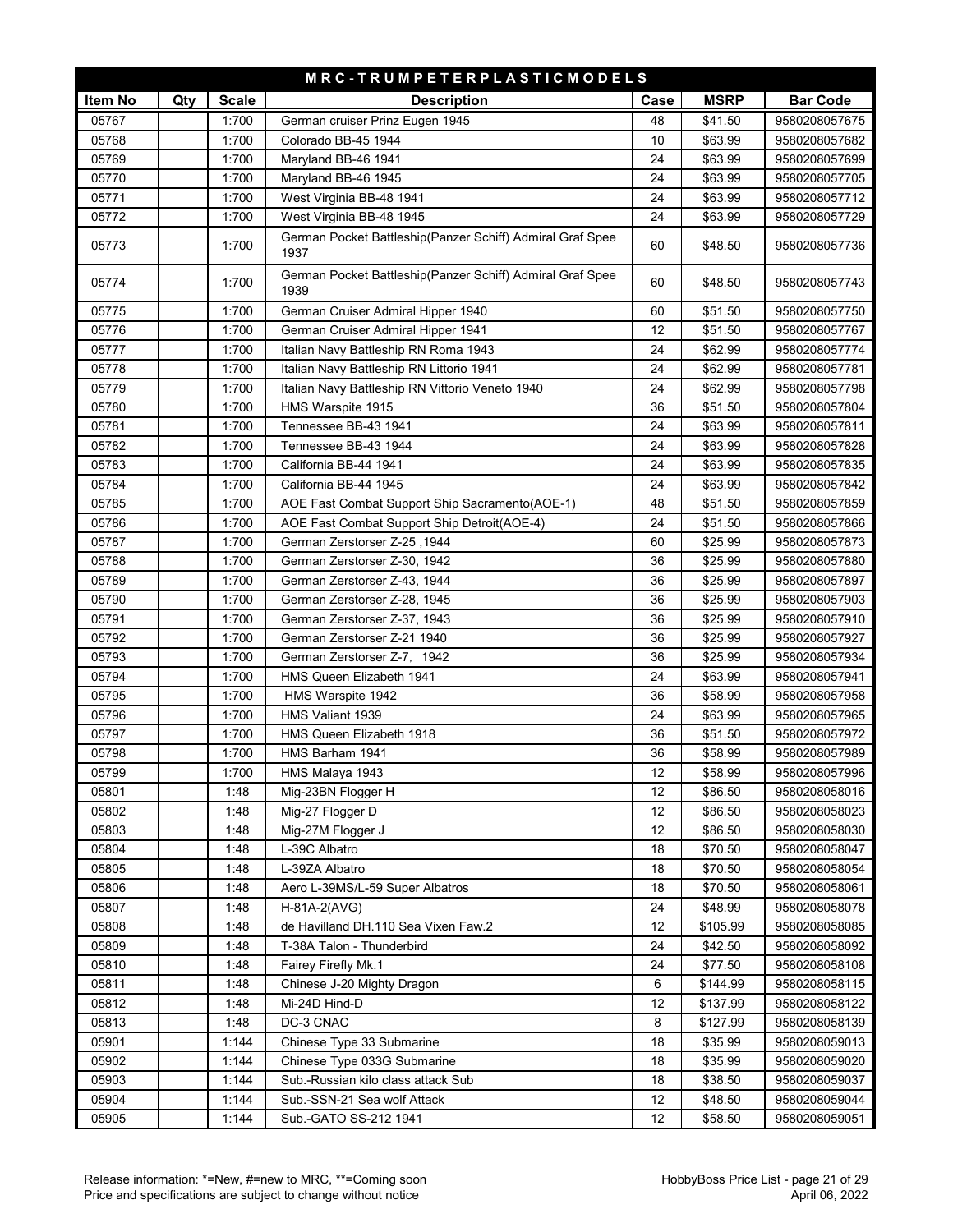| MRC-TRUMPETERPLASTICMODELS |     |              |                                       |      |             |                 |  |  |
|----------------------------|-----|--------------|---------------------------------------|------|-------------|-----------------|--|--|
| Item No                    | Qty | <b>Scale</b> | <b>Description</b>                    | Case | <b>MSRP</b> | <b>Bar Code</b> |  |  |
| 05906                      |     | 1:144        | Sub.-GATO SS-212 1944                 | 12   | \$58.50     | 9580208059068   |  |  |
| 05907                      |     | 1:144        | German Type XXIII U-Boat Project type | 48   | \$27.99     | 9580208059075   |  |  |
| 05908                      |     | 1:144        | German Type XXIII U-Boat              | 48   | \$27.99     | 9580208059082   |  |  |
| 05909                      |     | 1:144        | <b>HMS Astute</b>                     | 10   | \$86.99     | 9580208059099   |  |  |
| 05910                      |     | 1:144        | PLAN Type 092 Xia Class SSBN          | 5    | \$106.99    | 9580208059105   |  |  |
| 05911                      |     | 1:144        | Japanese Soryu Class Attack Submarine | 12   | \$86.99     | 9580208059112   |  |  |
| 05912                      |     | 1:144        | DKM Navy Type VII-C U-Boat            | 24   | \$68.99     | 9580208059129   |  |  |
| 06201                      |     | 1:350        | Aircraft-B25B Mitchell *10pcs/box     | 48   | \$21.50     | 9580208062013   |  |  |
| 06202                      |     | 1:350        | Aircraft-F4F-4 Wildcat *10pcs/box     | 48   | \$21.50     | 9580208062020   |  |  |
| 06203                      |     | 1:350        | Aircraft-TBD1 Devastator*10pcs/box    | 48   | \$21.50     | 9580208062037   |  |  |
| 06204                      |     | 1:350        | Aircraft-SBD3 Dauntless *10pcs/box    | 48   | \$21.50     | 9580208062044   |  |  |
| 06205                      |     | 1:350        | SOC-3 Seagull scout plane             | 60   | \$12.99     | 9580208062051   |  |  |
| 06206                      |     | 1:350        | Arado Ar 196                          | 60   | \$12.99     | 9580208062068   |  |  |
| 06207                      |     | 1:350        | Reggiane Re.2000                      | 60   | \$12.99     | 9580208062075   |  |  |
| 06208                      |     | 1:350        | <b>IMAM Ro.43</b>                     | 60   | \$12.99     | 9580208062082   |  |  |
| 06209                      |     | 1:350        | Aircraft-F4U Corsair *6pcs/box        | 60   | \$12.99     | 9580208062099   |  |  |
| 06210                      |     | 1:350        | Aircraft-F6F Hellcat *6pcs/box        | 60   | \$12.99     | 9580208062105   |  |  |
| 06211                      |     | 1:350        | Aircraft-SB2C Helldiver *6pcs/box     | 60   | \$12.99     | 9580208062112   |  |  |
| 06212                      |     | 1:350        | Aircraft-Tbf/Tbm Avenger *6pcs/box    | 60   | \$12.99     | 9580208062129   |  |  |
| 06213                      |     | 1:350        | Aircraft-Ka-27 helix A *6pcs/box      | 48   | \$12.99     | 9580208062136   |  |  |
| 06214                      |     | 1:350        | Aircraft-SH-3H sea King helicopter    | 48   | \$12.99     | 9580208062143   |  |  |
| 06215                      |     | 1:350        | Aircraft-Su-27K Flanker D             | 48   | \$12.99     | 9580208062150   |  |  |
| 06216                      |     | 1:350        | Aircraft-MiG-29K Fulcrum D            | 48   | \$12.99     | 9580208062167   |  |  |
| 06217                      |     | 1:350        | Aircraft-Yak-141 Freestyle            | 48   | \$12.99     | 9580208062174   |  |  |
| 06219                      |     | 1:350        | Aircraft--F-4J Phantoms II            | 48   | \$12.99     | 9580208062198   |  |  |
| 06220                      |     | 1:350        | Aircraft--F-14D Tomcat                | 48   | \$12.99     | 9580208062204   |  |  |
| 06221                      |     | 1:350        | Aircraft--F/A-18E Super Hornet        | 48   | \$12.99     | 9580208062211   |  |  |
| 06222                      |     | 1:350        | Aircraft-E-2C Hawkeye Warning         | 48   | \$12.99     | 9580208062228   |  |  |
| 06223                      |     | 1:350        | Aircraft-A-3D Sky Warrior             | 48   | \$12.99     | 9580208062235   |  |  |
| 06224<br>#                 |     | 1:350        | Aircraft-A-6E Intruder                | 48   | \$12.99     | 9580208062242   |  |  |
| 06225                      |     | 1:350        | Aircraft-A-7E Corsair II              | 48   | \$12.99     | 9580208062259   |  |  |
| 06227                      |     | 1:350        | Aircraft- Ka-29 HELIX                 | 48   | \$12.99     | 9580208062273   |  |  |
| 06228                      |     | 1:350        | Aircraft- Ka-31 HELIX                 | 48   | \$12.99     | 9580208062280   |  |  |
| 06230                      |     | 1:350        | Aircraft- Su-33 FLANKER               | 48   | \$12.99     | 9580208062303   |  |  |
| 06231                      |     | 1:350        | MH-60S KNIGHTHAWK                     | 48   | \$12.99     | 9580208062310   |  |  |
| 06232                      |     | 1:350        | HH-60H RESCUE HAWK                    | 48   | \$12.99     | 9580208062327   |  |  |
| 06233                      |     | 1:350        | F/A - 18C Hornet *6pacs/box           | 48   | \$12.99     | 9580208062334   |  |  |
| 06235                      |     | 1:350        | F/A-18F SUPER Hornet * 6pcs/box       | 48   | \$12.99     | 9580208062358   |  |  |
| 06236                      |     | 1:350        | F-14B/D SUPER Tomcat*6pcs/box         | 48   | \$12.99     | 9580208062365   |  |  |
| 06237                      |     | 1:350        | EA-6B [RPW;ER *6pcs/box               | 48   | \$12.99     | 9580208062372   |  |  |
| 06238                      |     | 1:350        | C-2 GREYHOUND * 6pcs/box              | 48   | \$12.99     | 9580208062389   |  |  |
| 06239                      |     | 1:350        | SH-60F OCEANHAWK                      | 48   | \$12.99     | 9580208062396   |  |  |
| 06240                      |     | 1:350        | SH-60B SEAHAWK                        | 48   | \$12.99     | 9580208062402   |  |  |
| 06241                      |     | 1:350        | Aircraft- F2F FIGHTER                 | 60   | \$12.99     | 9580208062419   |  |  |
| 06242                      |     | 1:350        | Aircraft- F2A FIGHTER                 | 60   | \$12.99     | 9580208062426   |  |  |
| 06243                      |     | 1:350        | Aircraft- SBC SCOUT BOMBER            | 60   | \$12.99     | 9580208062433   |  |  |
| 06244                      |     | 1:350        | Aircraft- SB2U SCOUT BOMBER           | 60   | \$12.99     | 9580208062440   |  |  |
| 06245                      |     | 1:350        | Aircraft- F3F FIGHTER                 | 60   | \$12.99     | 9580208062457   |  |  |
| 06246                      |     | 1:350        | Aircraft- BFC BOMBER-FIGHTER          | 60   | \$12.99     | 9580208062464   |  |  |
| 06247                      |     | 1:350        | Aircraft- SBU SCOUT BOMBER            | 60   | \$12.99     | 9580208062471   |  |  |
| 06248                      |     | 1:350        | Aircraft- TG-2 TORPEDO BOMBER         | 60   | \$12.99     | 9580208062488   |  |  |
| 06249                      |     | 1:350        | OS2U *6 spures/box                    | 60   | \$12.99     | 9580208062495   |  |  |
| 06250                      |     | 1:350        | SC-1 SEAHAWK *6 spures/box            | 60   | \$12.99     | 9580208062501   |  |  |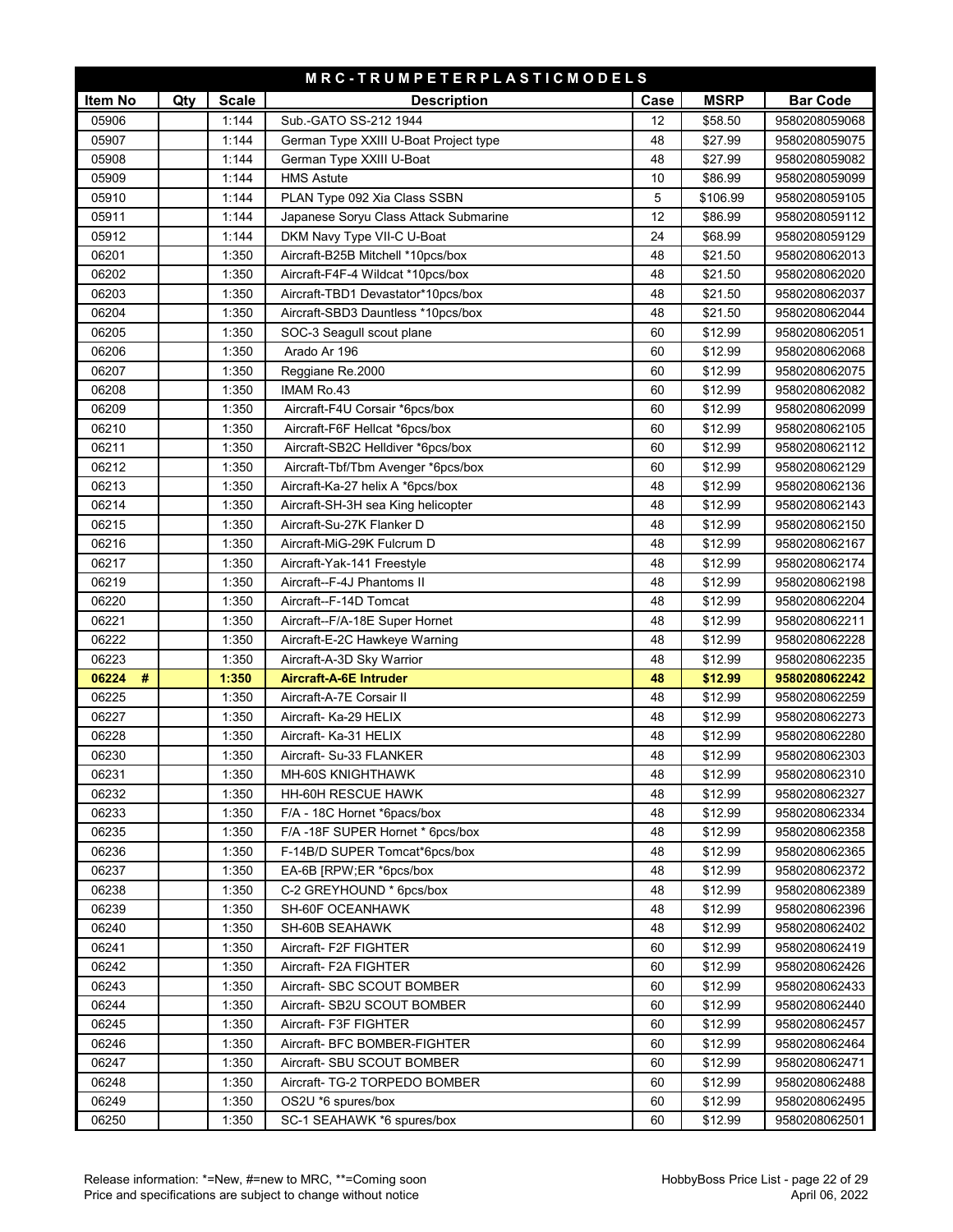| MRC-TRUMPETERPLASTICMODELS |     |              |                                                                                         |      |             |                 |
|----------------------------|-----|--------------|-----------------------------------------------------------------------------------------|------|-------------|-----------------|
| Item No                    | Qty | <b>Scale</b> | <b>Description</b>                                                                      | Case | <b>MSRP</b> | <b>Bar Code</b> |
| 06251                      |     | 1:350        | HMS WALRUS *6 spures/box                                                                | 60   | \$12.99     | 9580208062518   |
| 06252                      |     | 1:350        | HMS FAIREY III F *6 spures/box                                                          | 60   | \$12.99     | 9580208062525   |
| 06253                      |     | 1:350        | SH-60J SEAHAWK                                                                          | 48   | \$12.99     | 9580208062532   |
| 06254                      |     | 1:350        | SH-60K Sea Hawk                                                                         | 48   | \$12.99     | 9580208062549   |
| 06255                      |     | 1:350        | AH-1W SuperCobra                                                                        | 48   | \$12.99     | 9580208062556   |
| 06256                      |     | 1:350        | CH-46 Sea Knight                                                                        | 48   | \$12.99     | 9580208062563   |
| 06257<br>#                 |     | 1:350        | <b>CH-53E Super Stallion</b>                                                            | 48   | \$12.99     | 9580208062570   |
| 06258                      |     | 1:350        | MV-22 Osprey                                                                            | 48   | \$12.99     | 9580208062587   |
| 06259                      |     | 1:350        | <b>AV-8B Harrier</b>                                                                    | 48   | \$12.99     | 9580208062594   |
| 06260                      |     | 1:350        | $Z-9$                                                                                   | 48   | \$12.99     | 9580208062600   |
| 06261                      |     | 1:350        | $Z-9C$                                                                                  | 48   | \$12.99     | 9580208062617   |
| 06262                      |     | 1:350        | WZ-9C                                                                                   | 48   | \$12.99     | 9580208062624   |
| 06263                      |     | 1:350        | PLA Navy SH-5                                                                           | 48   | \$12.99     | 9580208062631   |
| 06264                      |     | 1:350        | MB411                                                                                   | 60   | \$12.99     | 9580208062648   |
| 06265                      |     | 1:350        | EH-101                                                                                  | 48   | \$12.99     | 9580208062655   |
| 06268                      |     | 1:350        | UH-1N Huey                                                                              | 48   | \$12.99     | 9580208062686   |
| 06274                      |     | 1:350        | Fairey Swordfish                                                                        | 60   | \$13.50     | 9580208062747   |
| 06275                      |     | 1:350        | Fulmar MK.1                                                                             | 60   | \$13.50     | 9580208062754   |
| 06276                      |     | 1:350        | Blackburn skua                                                                          | 60   | \$13.50     | 9580208062761   |
| 06277                      |     | 1:350        | Loire Observation Aircraft                                                              | 60   | \$13.50     | 9580208062778   |
| 06278                      |     | 1:350        | Ar195                                                                                   | 60   | \$10.99     | 9580208062785   |
| 06279                      |     | 1:350        | <b>BF109T</b>                                                                           | 60   | \$10.99     | 9580208062792   |
| 06280                      |     | 1:350        | Ju-87C-1                                                                                | 60   | \$10.99     | 9580208062808   |
| 06281                      |     | 1:350        | Fi-167A-0                                                                               | 60   | \$10.99     | 9580208062815   |
| 06282                      |     | 1:350        | <b>BM-2</b>                                                                             | 48   | \$13.50     | 9580208062822   |
| 06283                      |     | 1:350        | F <sub>4</sub> B                                                                        | 48   | \$13.50     | 9580208062839   |
| 06284                      |     | 1:350        | T4M                                                                                     | 48   | \$13.50     | 9580208062846   |
| 06285                      |     | 1:350        | P <sub>2</sub> Y                                                                        | 48   | \$13.50     | 9580208062853   |
| 06401                      |     | 1:350        | B-25(Pre-painted)                                                                       | 40   | \$30.99     | 9580208064017   |
| 06402                      |     | 1:350        | F4F-4 WILDCAT(Pre-painted)                                                              | 60   | \$27.99     | 9580208064024   |
| 06403                      |     | 1:350        | TBD-1 DEVASTATOR(Pre-painted)                                                           | 60   | \$27.99     | 9580208064031   |
| 06404                      |     | 1:350        | SBD-3 DAUNTLESS(Pre-painted)                                                            | 60   | \$27.99     | 9580208064048   |
| 06405                      |     | 1:350        | F4U-4 CORSAIR(Pre-painted)                                                              | 60   | \$27.99     | 9580208064055   |
| 06406                      |     | 1:350        | F6F HELLCAT (Pre-painted)                                                               | 60   | \$27.99     | 9580208064062   |
| 06407                      |     | 1:350        | SB2C HELLDIVER(Pre-painted)                                                             | 60   | \$27.99     | 9580208064079   |
| 06408                      |     | 1:350        | TBF AVENGER (Pre-painted)                                                               | 60   | \$27.99     | 9580208064086   |
| 06601                      |     | 1:350        | <b>HMS Hood Upgrade Sets</b>                                                            | 96   | \$55.50     | 9580208066011   |
| 06607                      |     | 1:35         | LAV seriers 8X8 tires 325/85/ R16 XML                                                   | 96   | \$21.50     | 9580208066073   |
| 06615                      |     | 1:350        | German S-100 class Schnellboot                                                          | 96   | \$15.50     | 9580208066158   |
| 06622                      |     | 1:35         | Russian tank 1946 580mm for *Russian T-54/55/62/ZSU-57-2<br>*Chinese T-59/69/79/80/85II | 48   | \$20.99     | 9580208066226   |
| 06625<br>#                 |     | 1:350        | <b>Italian Navy Battleship RN Roma Upgrade Sets</b>                                     | 48   | \$39.99     | 9580208066257   |
| 06627                      |     | 1:200        | German Bismarck Battleship Upgrade Sets                                                 | 24   | \$55.50     | 9580208066271   |
| 06632                      |     | 1:200        | WWII Accepted Surrender Ceremony Supporting Characters                                  | 48   | \$20.99     | 9580208066325   |
| 06633                      |     | 1:200        | WWII US Navy Figures Set                                                                | 48   | \$16.99     | 9580208066332   |
| 06634                      |     | 1:700        | Handrails & Ladders for 1/700 model ship                                                | 100  | \$10.50     | 9580208066349   |
| 06635                      |     | 1:700        | Handrails & Safety net for 1/700 model ship                                             | 100  | \$10.50     | 9580208066356   |
| 06636                      |     | 1:350        | Handrails & Ladders for 1/350 model ship                                                | 100  | \$25.50     | 9580208066363   |
| 06639<br>#                 |     | 1:350        | <b>U.S. Marines Air Group</b>                                                           | 24   | \$15.99     | 9580208066394   |
| 06640                      |     | 1:350        | U.S. Marines Armor Accessories                                                          | 24   | \$11.99     | 9580208066400   |
| 06641                      |     | 1:200        | 1/200 HMS Hood Battle Cruiser Upgrade Sets                                              | 24   | \$50.50     | 9580208066417   |
| 06645                      |     | 1:350        | USN Carrier Deck Equipment                                                              | 24   | \$9.99      | 9580208066455   |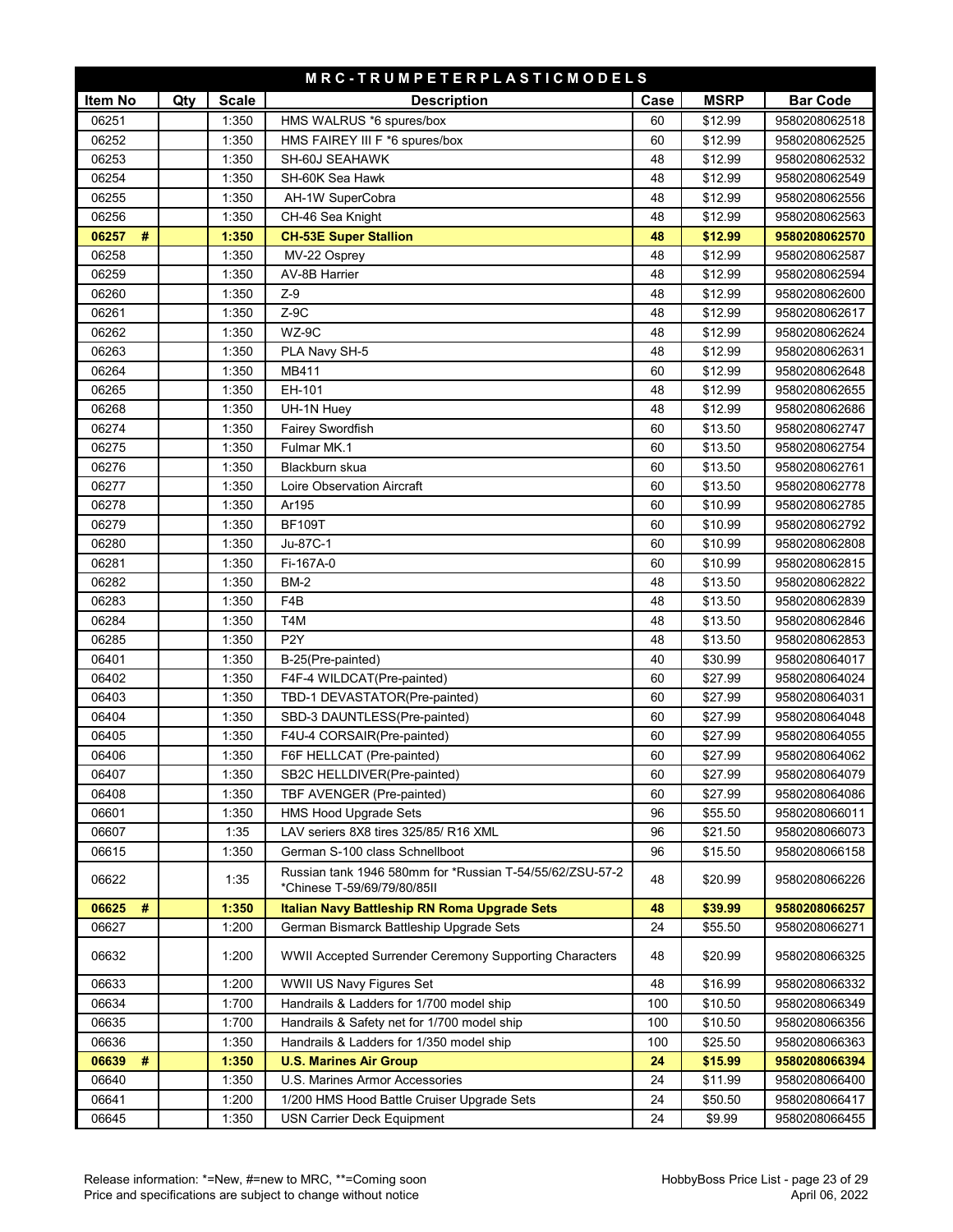| MRC-TRUMPETERPLASTICMODELS |     |              |                                                 |      |             |                 |  |
|----------------------------|-----|--------------|-------------------------------------------------|------|-------------|-----------------|--|
| Item No                    | Qty | <b>Scale</b> | <b>Description</b>                              | Case | <b>MSRP</b> | <b>Bar Code</b> |  |
| $\#$<br>06646              |     | 1:350        | <b>USS Langley CV-1 upgrade sets</b>            | 50   | \$114.99    | 9580208066462   |  |
| 06703                      |     | 1:700        | PLA Navy Aircraft Carrier                       | 18   | \$93.99     | 9580208067032   |  |
| 06704                      |     | 1:700        | HMS Dreadnought 1907                            | 36   | \$58.99     | 9580208067049   |  |
| 06705                      |     | 1:700        | HMS Dreadnought 1915                            | 36   | \$58.99     | 9580208067056   |  |
| 06706                      |     | 1:700        | HMS Dreadnought 1918                            | 36   | \$58.99     | 9580208067063   |  |
| 06707                      |     | 1:700        | USS Yorktown CV-5                               | 24   | \$63.99     | 9580208067070   |  |
| 06708                      |     | 1:700        | USS Enterprise CV-6                             | 24   | \$63.99     | 9580208067087   |  |
| 06709                      |     | 1:700        | German Navy Aircraft Carrier DKM Graf Zeppelin  | 24   | \$76.50     | 9580208067094   |  |
| 06710                      |     | 1:700        | German Navy Aircraft Carrier DKM Peter Strasser | 24   | \$76.50     | 9580208067100   |  |
| 06711                      |     | 1:700        | USS New York BB-34                              | 36   | \$71.50     | 9580208067117   |  |
| 06712                      |     | 1:700        | USS Texas BB-35                                 | 36   | \$71.50     | 9580208067124   |  |
| 06713                      |     | 1:700        | HMS Ark Royal 1939                              | 24   | \$71.50     | 9580208067131   |  |
| 06714                      |     | 1:700        | USS Kitty Hawk CV-63                            | 18   | \$126.99    | 9580208067148   |  |
| 06715                      |     | 1:700        | USS Constellation CV-64                         | 18   | \$126.99    | 9580208067155   |  |
| 06716                      |     | 1:700        | USS John F. Kennedy CV-67                       | 18   | \$126.99    | 9580208067162   |  |
| 06717                      |     | 1:700        | HMS Nelson 1944                                 | 24   | \$73.99     | 9580208067179   |  |
| 06718                      |     | 1:700        | <b>HMS Rodney</b>                               | 24   | \$73.99     | 9580208067186   |  |
| 06719                      |     | 1:700        | HMS TYPE 23 Frigate - Kent(F78)                 | 36   | \$49.99     | 9580208067193   |  |
| 06720                      |     | 1:700        | HMS TYPE 23 Frigate - Montrose(F236)            | 36   | \$49.99     | 9580208067209   |  |
| 06721                      |     | 1:700        | HMS TYPE 23 Frigate - Westminster(F237)         | 36   | \$49.99     | 9580208067216   |  |
| $\star$<br>06722           |     | 1:700        | HMS TYPE 23 Frigate Monmouth (F235)             | 36   | \$49.99     | 9580208067223   |  |
| 06725                      |     | 1:700        | PLA Navy type 002 Aircraft Carrier              | 12   | \$93.99     | 9580208067254   |  |
| 06726                      |     | 1:700        | PLA Navy Type 071 Amphibious Transport Dock     | 24   | \$69.99     | 9580208067261   |  |
| 06727                      |     | 1:700        | PLA Navy Type 054A Frigate                      | 36   | \$43.99     | 9580208067278   |  |
| 06728                      |     | 1:700        | PLA Navy Type 072A LST                          | 36   | \$43.99     | 9580208067285   |  |
| 06729                      |     | 1:700        | PLA Navy Type 055 Destroyer                     | 36   | \$57.50     | 9580208067292   |  |
| 06730                      |     | 1:700        | PLA Navy Type 052C Destroyer                    | 36   | \$56.50     | 9580208067308   |  |
| 06731                      |     | 1:700        | PLA Navy Type 051C Destroyer                    | 36   | \$57.50     | 9580208067315   |  |
| 06732                      |     | 1:700        | PLA Navy Type 052D Destroyer                    | 36   | \$56.50     | 9580208067322   |  |
| 06734                      |     | 1:700        | <b>HMS Cornwall</b>                             | 36   | \$73.99     | 9580208067346   |  |
| 06737                      |     | 1:700        | German Scharnhorst Battleship                   | 24   | \$116.99    | 9580208067377   |  |
| 06738                      |     | 1:700        | USS Alaska CB-1                                 | 24   | \$66.50     | 9580208067384   |  |
| 06739                      |     | 1:700        | <b>USS Guam CB-2</b>                            | 24   | \$66.50     | 9580208067391   |  |
| $\star$<br>06743           |     | 1:700        | <b>USS Intrepid CVS-11</b>                      | 18   | \$122.99    | 9580208067438   |  |
| 06801                      |     | 1:48         | DKM U-Boat Type VIIC U-552                      | 1    | \$718.99    | 9580208068015   |  |
| 07103                      |     | 1:72         | Israel Merkava Mk.III                           | 24   | \$26.50     | 9580208071039   |  |
| 07104                      |     | 1:72         | Israel Merkava Mk. III Baz MBT                  | 24   | \$26.50     | 9580208071046   |  |
| 07105                      |     | 1:72         | British Challenger 1MBT(Desert Version)         | 24   | \$26.50     | 9580208071053   |  |
| 07106                      |     | 1:72         | British Challenger I MBT(NATO Version)          | 24   | \$26.50     | 9580208071060   |  |
| 07108                      |     | 1:72         | German Pz.Sfl.Iva Dicker Max                    | 24   | \$30.50     | 9580208071084   |  |
| 07109                      |     | 1:72         | Russian SAM-6 antiaircraft missile              | 36   | \$28.50     | 9580208071091   |  |
| 07110                      |     | 1:72         | Soviet Voroshilovets Tractor                    | 36   | \$26.50     | 9580208071107   |  |
| 07111                      |     | 1:72         | Russian ChTZ S-65 Tractor with Cab              | 36   | \$23.50     | 9580208071114   |  |
| 07112                      |     | 1:72         | Russian ChTZ S-65 Tractor                       | 36   | \$23.50     | 9580208071121   |  |
| 07120                      |     | 1:72         | Soviet Komintern Artillery Tractor              | 36   | \$20.99     | 9580208071206   |  |
| 07121                      |     | 1:72         | German E-100 Super Heavy Tank                   | 36   | \$28.50     | 9580208071213   |  |
| 07122                      |     | 1:72         | German Jagdpanzer E-100                         | 36   | \$28.50     | 9580208071220   |  |
| 07123                      |     | 1:72         | German E-50 (50-75 tons)/Standardpanzer         | 36   | \$26.50     | 9580208071237   |  |
| 07124                      |     | 1:72         | German E-50 Flakpanzer                          | 36   | \$26.50     | 9580208071244   |  |
| 07125                      |     | 1:72         | German E-75 (75-100 tons)/Standardpanzer        | 36   | \$26.50     | 9580208071251   |  |
| 07126                      |     | 1:72         | German E-75 Flakpanzer                          | 36   | \$26.50     | 9580208071268   |  |
| 07127                      |     | 1:72         | Soviet KV-85 Heavy Tank                         | 36   | \$26.50     | 9580208071275   |  |
| 07128                      |     | 1:72         | Soviet KV-122 Heavy Tank                        | 36   | \$26.50     | 9580208071282   |  |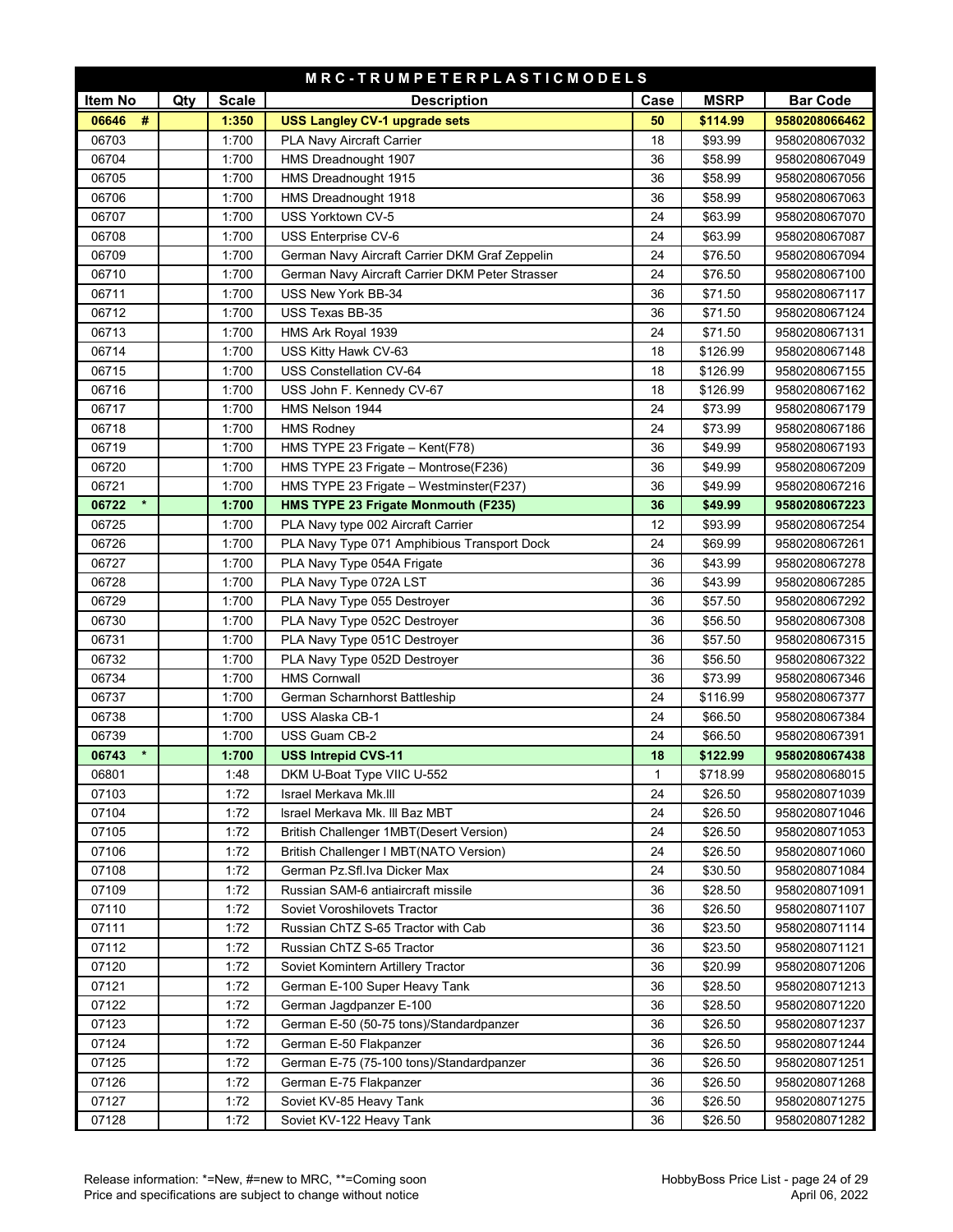| <b>Scale</b><br><b>MSRP</b><br>Item No<br>Qty<br><b>Description</b><br>Case<br><b>Bar Code</b><br>07129<br>1:72<br>Soviet SU-152 Self-propelled Heavy Howitzer - Early<br>\$26.50<br>9580208071299<br>36<br>07130<br>1:72<br>Soviet SU-152 Self-propelled Heavy Howitzer - Late<br>36<br>\$26.50<br>9580208071305<br>07131<br>M1117 Guardian Armored Security Vehicle (ASV)<br>1:72<br>36<br>\$26.50<br>9580208071312<br>07136<br>1:72<br>Soviet JS-7 Tank<br>36<br>\$26.50<br>9580208071367<br>07137<br>1:72<br>Russian BTR-70 APC early version<br>36<br>\$26.50<br>9580208071374<br>07138<br>1:72<br>Russian BTR-70 APC late version<br>36<br>\$26.50<br>9580208071381<br>07143<br>1:72<br>36<br>\$26.50<br>9580208071435<br>Soviet JS-4 Heavy Tank<br>07144<br>1:72<br>Russian T-80B MBT<br>36<br>\$26.50<br>9580208071442<br>07145<br>1:72<br>Russian T-80BV MBT<br>36<br>\$26.50<br>9580208071459<br>07146<br>1:72<br>Russian T-62 Main Battle Tank Mod.1962<br>36<br>\$26.50<br>9580208071466<br>07147<br>1:72<br>Russian T-62 Main Battle Tank Mod.1972<br>36<br>\$26.50<br>9580208071473<br>07148<br>1:72<br>Russian T-62 BDD Mod.1984 (Mod.1972 modification)<br>36<br>\$26.50<br>9580208071480<br>07149<br>1:72<br>Russian T-62 ERA (Mod.1972)<br>36<br>9580208071497<br>\$26.50<br>07150<br>1:72<br>36<br>\$26.50<br>Soviet T-28 Medium Tank (Welded)<br>9580208071503<br>07151<br>1:72<br>Soviet T-28 Medium Tank (Riveted)<br>36<br>\$26.50<br>9580208071510<br>07152<br>1:72<br>Soviet T-10 Heavy Tank<br>36<br>\$26.50<br>9580208071527<br>07153<br>1:72<br>Soviet T-10A Heavy Tank<br>36<br>\$26.50<br>9580208071534<br>07154<br>1:72<br>Soviet T-10M Heavy Tank<br>36<br>\$26.50<br>9580208071541<br>M983 HEMTT & M901 Launching Station of MIM-104F Patriot<br>07157<br>1:72<br>18<br>\$76.50<br>9580208071572<br>SAM System (PAC-3)<br>M983 HEMTT & M901 Launching Station w/MIM-104 Patriot<br>07158<br>$\star$<br>1:72<br>18<br>\$75.99<br>9580208071589<br><b>SAM System (PAC-2)</b><br>07160<br>1:72<br>German King Tiger (Henschel turret) with 105mm kwk L/65<br>36<br>\$26.50<br>9580208071602<br>07161<br>1:72<br>36<br>\$26.50<br>9580208071619<br>German King Tiger (Porsche turret) with 105mm kwk L/68<br>07162<br>1:72<br>Russian KV-2 with 107mm zis-6<br>36<br>\$26.50<br>9580208071626<br>07163<br>1:72<br>Russian JS-3 with 122mm BL-9<br>36<br>\$26.50<br>9580208071633<br>07164<br>1:72<br>German Tiger with 88mm kwk L/71<br>36<br>\$26.50<br>9580208071640<br>07165<br>1:72<br>German JagdTiger with 128mm pak 44L-61<br>36<br>\$26.50<br>9580208071657<br>1:72<br>07166<br>German JagdTiger with 88mm /L71<br>36<br>\$26.50<br>9580208071664<br>07167<br>1:72<br>T-34/85<br>36<br>\$26.50<br>9580208071671<br>07168<br>1:72<br>US M4A3E8 with 105mm M4<br>36<br>\$26.50<br>9580208071688<br>07169<br>1:72<br>French M4<br>36<br>\$26.50<br>9580208071695<br>07170<br>1:72<br>US M26 with 90mm T15E2M2<br>36<br>\$26.50<br>9580208071701<br>07171<br>1:72<br>PLA ZTZ-99A MBT<br>36<br>\$28.50<br>9580208071718<br>07175<br>M1120 HEMTT Load Handing System (LHS)<br>24<br>\$69.99<br>1:72<br>9580208071756<br>07176<br>1:72<br>Terminal High Altitude Area Defence (THAAD)<br>24<br>\$69.99<br>9580208071763<br>07178<br>1:72<br>Soviet 2K11A TEL w/9M8M Missile "Krug-a"(SA-4 Ganef)<br>36<br>\$64.50<br>9580208071787<br>07201<br>1:72<br>German Sd.Kfz. 182 King Tiger (Henschel turret)<br>9580208072012<br>60<br>\$25.50<br>1:72<br>07202<br>German Sd.Kfz. 182 King Tiger (Porsche turret)<br>60<br>\$25.50<br>9580208072029<br>Famo Sd.Kfz.9/18 ton halftrack<br>07203<br>1:72<br>60<br>\$33.99<br>9580208072036<br>07204<br>1:72<br>Panzerjager tiger(p) sd.kfz.184<br>60<br>\$20.99<br>9580208072043<br>07205<br>1:72<br>Panzerjager tiger(p) sd.kfz.184<br>9580208072050<br>60<br>\$20.99<br>07206<br>1:72<br>Soviet T-34/76 MOD.1942<br>\$23.50<br>60<br>9580208072067<br>07207<br>1:72<br>60<br>\$23.50<br>Soviet T-34/85 MOD.1944<br>9580208072074<br>07208<br>1:72<br>Soviet T-34/76 MOD.1944<br>60<br>\$23.50<br>9580208072081<br>07209<br>1:72<br>Soviet T-34/85 MOD.1944<br>60<br>\$23.50<br>9580208072098<br>07210<br>1:72<br>128mm Sf.L/61Pz.Sf.V "Sturer Emil<br>60<br>\$23.50<br>9580208072104<br>07211<br>1:72<br><b>GERMANY Brummbar Mid production</b><br>60<br>\$23.50<br>9580208072111<br>07212<br>1:72<br><b>GERMANY Brummbar Late production</b><br>60<br>\$23.50<br>9580208072128<br>07213<br>1:72<br>WW2 LCM-3 Landing Craft<br>48<br>\$34.99<br>9580208072135<br>07214<br>1:72<br>Challenger II MBT<br>60<br>\$23.50<br>9580208072142<br>07215<br>1:72<br>Challenger II MBT (Iraq War)<br>60<br>\$23.50<br>9580208072159<br>07216<br>1:72<br>Challenger II MBT (KFOR)<br>60<br>\$23.50<br>9580208072166 | MRC-TRUMPETERPLASTICMODELS |  |      |             |    |         |               |
|---------------------------------------------------------------------------------------------------------------------------------------------------------------------------------------------------------------------------------------------------------------------------------------------------------------------------------------------------------------------------------------------------------------------------------------------------------------------------------------------------------------------------------------------------------------------------------------------------------------------------------------------------------------------------------------------------------------------------------------------------------------------------------------------------------------------------------------------------------------------------------------------------------------------------------------------------------------------------------------------------------------------------------------------------------------------------------------------------------------------------------------------------------------------------------------------------------------------------------------------------------------------------------------------------------------------------------------------------------------------------------------------------------------------------------------------------------------------------------------------------------------------------------------------------------------------------------------------------------------------------------------------------------------------------------------------------------------------------------------------------------------------------------------------------------------------------------------------------------------------------------------------------------------------------------------------------------------------------------------------------------------------------------------------------------------------------------------------------------------------------------------------------------------------------------------------------------------------------------------------------------------------------------------------------------------------------------------------------------------------------------------------------------------------------------------------------------------------------------------------------------------------------------------------------------------------------------------------------------------------------------------------------------------------------------------------------------------------------------------------------------------------------------------------------------------------------------------------------------------------------------------------------------------------------------------------------------------------------------------------------------------------------------------------------------------------------------------------------------------------------------------------------------------------------------------------------------------------------------------------------------------------------------------------------------------------------------------------------------------------------------------------------------------------------------------------------------------------------------------------------------------------------------------------------------------------------------------------------------------------------------------------------------------------------------------------------------------------------------------------------------------------------------------------------------------------------------------------------------------------------------------------------------------------------------------------------------------------------------------------------------------------------------------------------------------------------------------------------------------------------------------------------------------------------------------------------------------------------------------------------------------------------------------------------------------------------------------------------------------------------------------------------------------------------------------------------------------------------------------------------------------------------------------------------------------------------------------------------------------------------------------------------------------------------------------------------------------------------------------------------------------------------------|----------------------------|--|------|-------------|----|---------|---------------|
|                                                                                                                                                                                                                                                                                                                                                                                                                                                                                                                                                                                                                                                                                                                                                                                                                                                                                                                                                                                                                                                                                                                                                                                                                                                                                                                                                                                                                                                                                                                                                                                                                                                                                                                                                                                                                                                                                                                                                                                                                                                                                                                                                                                                                                                                                                                                                                                                                                                                                                                                                                                                                                                                                                                                                                                                                                                                                                                                                                                                                                                                                                                                                                                                                                                                                                                                                                                                                                                                                                                                                                                                                                                                                                                                                                                                                                                                                                                                                                                                                                                                                                                                                                                                                                                                                                                                                                                                                                                                                                                                                                                                                                                                                                                                                                                 |                            |  |      |             |    |         |               |
|                                                                                                                                                                                                                                                                                                                                                                                                                                                                                                                                                                                                                                                                                                                                                                                                                                                                                                                                                                                                                                                                                                                                                                                                                                                                                                                                                                                                                                                                                                                                                                                                                                                                                                                                                                                                                                                                                                                                                                                                                                                                                                                                                                                                                                                                                                                                                                                                                                                                                                                                                                                                                                                                                                                                                                                                                                                                                                                                                                                                                                                                                                                                                                                                                                                                                                                                                                                                                                                                                                                                                                                                                                                                                                                                                                                                                                                                                                                                                                                                                                                                                                                                                                                                                                                                                                                                                                                                                                                                                                                                                                                                                                                                                                                                                                                 |                            |  |      |             |    |         |               |
|                                                                                                                                                                                                                                                                                                                                                                                                                                                                                                                                                                                                                                                                                                                                                                                                                                                                                                                                                                                                                                                                                                                                                                                                                                                                                                                                                                                                                                                                                                                                                                                                                                                                                                                                                                                                                                                                                                                                                                                                                                                                                                                                                                                                                                                                                                                                                                                                                                                                                                                                                                                                                                                                                                                                                                                                                                                                                                                                                                                                                                                                                                                                                                                                                                                                                                                                                                                                                                                                                                                                                                                                                                                                                                                                                                                                                                                                                                                                                                                                                                                                                                                                                                                                                                                                                                                                                                                                                                                                                                                                                                                                                                                                                                                                                                                 |                            |  |      |             |    |         |               |
|                                                                                                                                                                                                                                                                                                                                                                                                                                                                                                                                                                                                                                                                                                                                                                                                                                                                                                                                                                                                                                                                                                                                                                                                                                                                                                                                                                                                                                                                                                                                                                                                                                                                                                                                                                                                                                                                                                                                                                                                                                                                                                                                                                                                                                                                                                                                                                                                                                                                                                                                                                                                                                                                                                                                                                                                                                                                                                                                                                                                                                                                                                                                                                                                                                                                                                                                                                                                                                                                                                                                                                                                                                                                                                                                                                                                                                                                                                                                                                                                                                                                                                                                                                                                                                                                                                                                                                                                                                                                                                                                                                                                                                                                                                                                                                                 |                            |  |      |             |    |         |               |
|                                                                                                                                                                                                                                                                                                                                                                                                                                                                                                                                                                                                                                                                                                                                                                                                                                                                                                                                                                                                                                                                                                                                                                                                                                                                                                                                                                                                                                                                                                                                                                                                                                                                                                                                                                                                                                                                                                                                                                                                                                                                                                                                                                                                                                                                                                                                                                                                                                                                                                                                                                                                                                                                                                                                                                                                                                                                                                                                                                                                                                                                                                                                                                                                                                                                                                                                                                                                                                                                                                                                                                                                                                                                                                                                                                                                                                                                                                                                                                                                                                                                                                                                                                                                                                                                                                                                                                                                                                                                                                                                                                                                                                                                                                                                                                                 |                            |  |      |             |    |         |               |
|                                                                                                                                                                                                                                                                                                                                                                                                                                                                                                                                                                                                                                                                                                                                                                                                                                                                                                                                                                                                                                                                                                                                                                                                                                                                                                                                                                                                                                                                                                                                                                                                                                                                                                                                                                                                                                                                                                                                                                                                                                                                                                                                                                                                                                                                                                                                                                                                                                                                                                                                                                                                                                                                                                                                                                                                                                                                                                                                                                                                                                                                                                                                                                                                                                                                                                                                                                                                                                                                                                                                                                                                                                                                                                                                                                                                                                                                                                                                                                                                                                                                                                                                                                                                                                                                                                                                                                                                                                                                                                                                                                                                                                                                                                                                                                                 |                            |  |      |             |    |         |               |
|                                                                                                                                                                                                                                                                                                                                                                                                                                                                                                                                                                                                                                                                                                                                                                                                                                                                                                                                                                                                                                                                                                                                                                                                                                                                                                                                                                                                                                                                                                                                                                                                                                                                                                                                                                                                                                                                                                                                                                                                                                                                                                                                                                                                                                                                                                                                                                                                                                                                                                                                                                                                                                                                                                                                                                                                                                                                                                                                                                                                                                                                                                                                                                                                                                                                                                                                                                                                                                                                                                                                                                                                                                                                                                                                                                                                                                                                                                                                                                                                                                                                                                                                                                                                                                                                                                                                                                                                                                                                                                                                                                                                                                                                                                                                                                                 |                            |  |      |             |    |         |               |
|                                                                                                                                                                                                                                                                                                                                                                                                                                                                                                                                                                                                                                                                                                                                                                                                                                                                                                                                                                                                                                                                                                                                                                                                                                                                                                                                                                                                                                                                                                                                                                                                                                                                                                                                                                                                                                                                                                                                                                                                                                                                                                                                                                                                                                                                                                                                                                                                                                                                                                                                                                                                                                                                                                                                                                                                                                                                                                                                                                                                                                                                                                                                                                                                                                                                                                                                                                                                                                                                                                                                                                                                                                                                                                                                                                                                                                                                                                                                                                                                                                                                                                                                                                                                                                                                                                                                                                                                                                                                                                                                                                                                                                                                                                                                                                                 |                            |  |      |             |    |         |               |
|                                                                                                                                                                                                                                                                                                                                                                                                                                                                                                                                                                                                                                                                                                                                                                                                                                                                                                                                                                                                                                                                                                                                                                                                                                                                                                                                                                                                                                                                                                                                                                                                                                                                                                                                                                                                                                                                                                                                                                                                                                                                                                                                                                                                                                                                                                                                                                                                                                                                                                                                                                                                                                                                                                                                                                                                                                                                                                                                                                                                                                                                                                                                                                                                                                                                                                                                                                                                                                                                                                                                                                                                                                                                                                                                                                                                                                                                                                                                                                                                                                                                                                                                                                                                                                                                                                                                                                                                                                                                                                                                                                                                                                                                                                                                                                                 |                            |  |      |             |    |         |               |
|                                                                                                                                                                                                                                                                                                                                                                                                                                                                                                                                                                                                                                                                                                                                                                                                                                                                                                                                                                                                                                                                                                                                                                                                                                                                                                                                                                                                                                                                                                                                                                                                                                                                                                                                                                                                                                                                                                                                                                                                                                                                                                                                                                                                                                                                                                                                                                                                                                                                                                                                                                                                                                                                                                                                                                                                                                                                                                                                                                                                                                                                                                                                                                                                                                                                                                                                                                                                                                                                                                                                                                                                                                                                                                                                                                                                                                                                                                                                                                                                                                                                                                                                                                                                                                                                                                                                                                                                                                                                                                                                                                                                                                                                                                                                                                                 |                            |  |      |             |    |         |               |
|                                                                                                                                                                                                                                                                                                                                                                                                                                                                                                                                                                                                                                                                                                                                                                                                                                                                                                                                                                                                                                                                                                                                                                                                                                                                                                                                                                                                                                                                                                                                                                                                                                                                                                                                                                                                                                                                                                                                                                                                                                                                                                                                                                                                                                                                                                                                                                                                                                                                                                                                                                                                                                                                                                                                                                                                                                                                                                                                                                                                                                                                                                                                                                                                                                                                                                                                                                                                                                                                                                                                                                                                                                                                                                                                                                                                                                                                                                                                                                                                                                                                                                                                                                                                                                                                                                                                                                                                                                                                                                                                                                                                                                                                                                                                                                                 |                            |  |      |             |    |         |               |
|                                                                                                                                                                                                                                                                                                                                                                                                                                                                                                                                                                                                                                                                                                                                                                                                                                                                                                                                                                                                                                                                                                                                                                                                                                                                                                                                                                                                                                                                                                                                                                                                                                                                                                                                                                                                                                                                                                                                                                                                                                                                                                                                                                                                                                                                                                                                                                                                                                                                                                                                                                                                                                                                                                                                                                                                                                                                                                                                                                                                                                                                                                                                                                                                                                                                                                                                                                                                                                                                                                                                                                                                                                                                                                                                                                                                                                                                                                                                                                                                                                                                                                                                                                                                                                                                                                                                                                                                                                                                                                                                                                                                                                                                                                                                                                                 |                            |  |      |             |    |         |               |
|                                                                                                                                                                                                                                                                                                                                                                                                                                                                                                                                                                                                                                                                                                                                                                                                                                                                                                                                                                                                                                                                                                                                                                                                                                                                                                                                                                                                                                                                                                                                                                                                                                                                                                                                                                                                                                                                                                                                                                                                                                                                                                                                                                                                                                                                                                                                                                                                                                                                                                                                                                                                                                                                                                                                                                                                                                                                                                                                                                                                                                                                                                                                                                                                                                                                                                                                                                                                                                                                                                                                                                                                                                                                                                                                                                                                                                                                                                                                                                                                                                                                                                                                                                                                                                                                                                                                                                                                                                                                                                                                                                                                                                                                                                                                                                                 |                            |  |      |             |    |         |               |
|                                                                                                                                                                                                                                                                                                                                                                                                                                                                                                                                                                                                                                                                                                                                                                                                                                                                                                                                                                                                                                                                                                                                                                                                                                                                                                                                                                                                                                                                                                                                                                                                                                                                                                                                                                                                                                                                                                                                                                                                                                                                                                                                                                                                                                                                                                                                                                                                                                                                                                                                                                                                                                                                                                                                                                                                                                                                                                                                                                                                                                                                                                                                                                                                                                                                                                                                                                                                                                                                                                                                                                                                                                                                                                                                                                                                                                                                                                                                                                                                                                                                                                                                                                                                                                                                                                                                                                                                                                                                                                                                                                                                                                                                                                                                                                                 |                            |  |      |             |    |         |               |
|                                                                                                                                                                                                                                                                                                                                                                                                                                                                                                                                                                                                                                                                                                                                                                                                                                                                                                                                                                                                                                                                                                                                                                                                                                                                                                                                                                                                                                                                                                                                                                                                                                                                                                                                                                                                                                                                                                                                                                                                                                                                                                                                                                                                                                                                                                                                                                                                                                                                                                                                                                                                                                                                                                                                                                                                                                                                                                                                                                                                                                                                                                                                                                                                                                                                                                                                                                                                                                                                                                                                                                                                                                                                                                                                                                                                                                                                                                                                                                                                                                                                                                                                                                                                                                                                                                                                                                                                                                                                                                                                                                                                                                                                                                                                                                                 |                            |  |      |             |    |         |               |
|                                                                                                                                                                                                                                                                                                                                                                                                                                                                                                                                                                                                                                                                                                                                                                                                                                                                                                                                                                                                                                                                                                                                                                                                                                                                                                                                                                                                                                                                                                                                                                                                                                                                                                                                                                                                                                                                                                                                                                                                                                                                                                                                                                                                                                                                                                                                                                                                                                                                                                                                                                                                                                                                                                                                                                                                                                                                                                                                                                                                                                                                                                                                                                                                                                                                                                                                                                                                                                                                                                                                                                                                                                                                                                                                                                                                                                                                                                                                                                                                                                                                                                                                                                                                                                                                                                                                                                                                                                                                                                                                                                                                                                                                                                                                                                                 |                            |  |      |             |    |         |               |
|                                                                                                                                                                                                                                                                                                                                                                                                                                                                                                                                                                                                                                                                                                                                                                                                                                                                                                                                                                                                                                                                                                                                                                                                                                                                                                                                                                                                                                                                                                                                                                                                                                                                                                                                                                                                                                                                                                                                                                                                                                                                                                                                                                                                                                                                                                                                                                                                                                                                                                                                                                                                                                                                                                                                                                                                                                                                                                                                                                                                                                                                                                                                                                                                                                                                                                                                                                                                                                                                                                                                                                                                                                                                                                                                                                                                                                                                                                                                                                                                                                                                                                                                                                                                                                                                                                                                                                                                                                                                                                                                                                                                                                                                                                                                                                                 |                            |  |      |             |    |         |               |
|                                                                                                                                                                                                                                                                                                                                                                                                                                                                                                                                                                                                                                                                                                                                                                                                                                                                                                                                                                                                                                                                                                                                                                                                                                                                                                                                                                                                                                                                                                                                                                                                                                                                                                                                                                                                                                                                                                                                                                                                                                                                                                                                                                                                                                                                                                                                                                                                                                                                                                                                                                                                                                                                                                                                                                                                                                                                                                                                                                                                                                                                                                                                                                                                                                                                                                                                                                                                                                                                                                                                                                                                                                                                                                                                                                                                                                                                                                                                                                                                                                                                                                                                                                                                                                                                                                                                                                                                                                                                                                                                                                                                                                                                                                                                                                                 |                            |  |      |             |    |         |               |
|                                                                                                                                                                                                                                                                                                                                                                                                                                                                                                                                                                                                                                                                                                                                                                                                                                                                                                                                                                                                                                                                                                                                                                                                                                                                                                                                                                                                                                                                                                                                                                                                                                                                                                                                                                                                                                                                                                                                                                                                                                                                                                                                                                                                                                                                                                                                                                                                                                                                                                                                                                                                                                                                                                                                                                                                                                                                                                                                                                                                                                                                                                                                                                                                                                                                                                                                                                                                                                                                                                                                                                                                                                                                                                                                                                                                                                                                                                                                                                                                                                                                                                                                                                                                                                                                                                                                                                                                                                                                                                                                                                                                                                                                                                                                                                                 |                            |  |      |             |    |         |               |
|                                                                                                                                                                                                                                                                                                                                                                                                                                                                                                                                                                                                                                                                                                                                                                                                                                                                                                                                                                                                                                                                                                                                                                                                                                                                                                                                                                                                                                                                                                                                                                                                                                                                                                                                                                                                                                                                                                                                                                                                                                                                                                                                                                                                                                                                                                                                                                                                                                                                                                                                                                                                                                                                                                                                                                                                                                                                                                                                                                                                                                                                                                                                                                                                                                                                                                                                                                                                                                                                                                                                                                                                                                                                                                                                                                                                                                                                                                                                                                                                                                                                                                                                                                                                                                                                                                                                                                                                                                                                                                                                                                                                                                                                                                                                                                                 |                            |  |      |             |    |         |               |
|                                                                                                                                                                                                                                                                                                                                                                                                                                                                                                                                                                                                                                                                                                                                                                                                                                                                                                                                                                                                                                                                                                                                                                                                                                                                                                                                                                                                                                                                                                                                                                                                                                                                                                                                                                                                                                                                                                                                                                                                                                                                                                                                                                                                                                                                                                                                                                                                                                                                                                                                                                                                                                                                                                                                                                                                                                                                                                                                                                                                                                                                                                                                                                                                                                                                                                                                                                                                                                                                                                                                                                                                                                                                                                                                                                                                                                                                                                                                                                                                                                                                                                                                                                                                                                                                                                                                                                                                                                                                                                                                                                                                                                                                                                                                                                                 |                            |  |      |             |    |         |               |
|                                                                                                                                                                                                                                                                                                                                                                                                                                                                                                                                                                                                                                                                                                                                                                                                                                                                                                                                                                                                                                                                                                                                                                                                                                                                                                                                                                                                                                                                                                                                                                                                                                                                                                                                                                                                                                                                                                                                                                                                                                                                                                                                                                                                                                                                                                                                                                                                                                                                                                                                                                                                                                                                                                                                                                                                                                                                                                                                                                                                                                                                                                                                                                                                                                                                                                                                                                                                                                                                                                                                                                                                                                                                                                                                                                                                                                                                                                                                                                                                                                                                                                                                                                                                                                                                                                                                                                                                                                                                                                                                                                                                                                                                                                                                                                                 |                            |  |      |             |    |         |               |
|                                                                                                                                                                                                                                                                                                                                                                                                                                                                                                                                                                                                                                                                                                                                                                                                                                                                                                                                                                                                                                                                                                                                                                                                                                                                                                                                                                                                                                                                                                                                                                                                                                                                                                                                                                                                                                                                                                                                                                                                                                                                                                                                                                                                                                                                                                                                                                                                                                                                                                                                                                                                                                                                                                                                                                                                                                                                                                                                                                                                                                                                                                                                                                                                                                                                                                                                                                                                                                                                                                                                                                                                                                                                                                                                                                                                                                                                                                                                                                                                                                                                                                                                                                                                                                                                                                                                                                                                                                                                                                                                                                                                                                                                                                                                                                                 |                            |  |      |             |    |         |               |
|                                                                                                                                                                                                                                                                                                                                                                                                                                                                                                                                                                                                                                                                                                                                                                                                                                                                                                                                                                                                                                                                                                                                                                                                                                                                                                                                                                                                                                                                                                                                                                                                                                                                                                                                                                                                                                                                                                                                                                                                                                                                                                                                                                                                                                                                                                                                                                                                                                                                                                                                                                                                                                                                                                                                                                                                                                                                                                                                                                                                                                                                                                                                                                                                                                                                                                                                                                                                                                                                                                                                                                                                                                                                                                                                                                                                                                                                                                                                                                                                                                                                                                                                                                                                                                                                                                                                                                                                                                                                                                                                                                                                                                                                                                                                                                                 |                            |  |      |             |    |         |               |
|                                                                                                                                                                                                                                                                                                                                                                                                                                                                                                                                                                                                                                                                                                                                                                                                                                                                                                                                                                                                                                                                                                                                                                                                                                                                                                                                                                                                                                                                                                                                                                                                                                                                                                                                                                                                                                                                                                                                                                                                                                                                                                                                                                                                                                                                                                                                                                                                                                                                                                                                                                                                                                                                                                                                                                                                                                                                                                                                                                                                                                                                                                                                                                                                                                                                                                                                                                                                                                                                                                                                                                                                                                                                                                                                                                                                                                                                                                                                                                                                                                                                                                                                                                                                                                                                                                                                                                                                                                                                                                                                                                                                                                                                                                                                                                                 |                            |  |      |             |    |         |               |
|                                                                                                                                                                                                                                                                                                                                                                                                                                                                                                                                                                                                                                                                                                                                                                                                                                                                                                                                                                                                                                                                                                                                                                                                                                                                                                                                                                                                                                                                                                                                                                                                                                                                                                                                                                                                                                                                                                                                                                                                                                                                                                                                                                                                                                                                                                                                                                                                                                                                                                                                                                                                                                                                                                                                                                                                                                                                                                                                                                                                                                                                                                                                                                                                                                                                                                                                                                                                                                                                                                                                                                                                                                                                                                                                                                                                                                                                                                                                                                                                                                                                                                                                                                                                                                                                                                                                                                                                                                                                                                                                                                                                                                                                                                                                                                                 |                            |  |      |             |    |         |               |
|                                                                                                                                                                                                                                                                                                                                                                                                                                                                                                                                                                                                                                                                                                                                                                                                                                                                                                                                                                                                                                                                                                                                                                                                                                                                                                                                                                                                                                                                                                                                                                                                                                                                                                                                                                                                                                                                                                                                                                                                                                                                                                                                                                                                                                                                                                                                                                                                                                                                                                                                                                                                                                                                                                                                                                                                                                                                                                                                                                                                                                                                                                                                                                                                                                                                                                                                                                                                                                                                                                                                                                                                                                                                                                                                                                                                                                                                                                                                                                                                                                                                                                                                                                                                                                                                                                                                                                                                                                                                                                                                                                                                                                                                                                                                                                                 |                            |  |      |             |    |         |               |
|                                                                                                                                                                                                                                                                                                                                                                                                                                                                                                                                                                                                                                                                                                                                                                                                                                                                                                                                                                                                                                                                                                                                                                                                                                                                                                                                                                                                                                                                                                                                                                                                                                                                                                                                                                                                                                                                                                                                                                                                                                                                                                                                                                                                                                                                                                                                                                                                                                                                                                                                                                                                                                                                                                                                                                                                                                                                                                                                                                                                                                                                                                                                                                                                                                                                                                                                                                                                                                                                                                                                                                                                                                                                                                                                                                                                                                                                                                                                                                                                                                                                                                                                                                                                                                                                                                                                                                                                                                                                                                                                                                                                                                                                                                                                                                                 |                            |  |      |             |    |         |               |
|                                                                                                                                                                                                                                                                                                                                                                                                                                                                                                                                                                                                                                                                                                                                                                                                                                                                                                                                                                                                                                                                                                                                                                                                                                                                                                                                                                                                                                                                                                                                                                                                                                                                                                                                                                                                                                                                                                                                                                                                                                                                                                                                                                                                                                                                                                                                                                                                                                                                                                                                                                                                                                                                                                                                                                                                                                                                                                                                                                                                                                                                                                                                                                                                                                                                                                                                                                                                                                                                                                                                                                                                                                                                                                                                                                                                                                                                                                                                                                                                                                                                                                                                                                                                                                                                                                                                                                                                                                                                                                                                                                                                                                                                                                                                                                                 |                            |  |      |             |    |         |               |
|                                                                                                                                                                                                                                                                                                                                                                                                                                                                                                                                                                                                                                                                                                                                                                                                                                                                                                                                                                                                                                                                                                                                                                                                                                                                                                                                                                                                                                                                                                                                                                                                                                                                                                                                                                                                                                                                                                                                                                                                                                                                                                                                                                                                                                                                                                                                                                                                                                                                                                                                                                                                                                                                                                                                                                                                                                                                                                                                                                                                                                                                                                                                                                                                                                                                                                                                                                                                                                                                                                                                                                                                                                                                                                                                                                                                                                                                                                                                                                                                                                                                                                                                                                                                                                                                                                                                                                                                                                                                                                                                                                                                                                                                                                                                                                                 |                            |  |      |             |    |         |               |
|                                                                                                                                                                                                                                                                                                                                                                                                                                                                                                                                                                                                                                                                                                                                                                                                                                                                                                                                                                                                                                                                                                                                                                                                                                                                                                                                                                                                                                                                                                                                                                                                                                                                                                                                                                                                                                                                                                                                                                                                                                                                                                                                                                                                                                                                                                                                                                                                                                                                                                                                                                                                                                                                                                                                                                                                                                                                                                                                                                                                                                                                                                                                                                                                                                                                                                                                                                                                                                                                                                                                                                                                                                                                                                                                                                                                                                                                                                                                                                                                                                                                                                                                                                                                                                                                                                                                                                                                                                                                                                                                                                                                                                                                                                                                                                                 |                            |  |      |             |    |         |               |
|                                                                                                                                                                                                                                                                                                                                                                                                                                                                                                                                                                                                                                                                                                                                                                                                                                                                                                                                                                                                                                                                                                                                                                                                                                                                                                                                                                                                                                                                                                                                                                                                                                                                                                                                                                                                                                                                                                                                                                                                                                                                                                                                                                                                                                                                                                                                                                                                                                                                                                                                                                                                                                                                                                                                                                                                                                                                                                                                                                                                                                                                                                                                                                                                                                                                                                                                                                                                                                                                                                                                                                                                                                                                                                                                                                                                                                                                                                                                                                                                                                                                                                                                                                                                                                                                                                                                                                                                                                                                                                                                                                                                                                                                                                                                                                                 |                            |  |      |             |    |         |               |
|                                                                                                                                                                                                                                                                                                                                                                                                                                                                                                                                                                                                                                                                                                                                                                                                                                                                                                                                                                                                                                                                                                                                                                                                                                                                                                                                                                                                                                                                                                                                                                                                                                                                                                                                                                                                                                                                                                                                                                                                                                                                                                                                                                                                                                                                                                                                                                                                                                                                                                                                                                                                                                                                                                                                                                                                                                                                                                                                                                                                                                                                                                                                                                                                                                                                                                                                                                                                                                                                                                                                                                                                                                                                                                                                                                                                                                                                                                                                                                                                                                                                                                                                                                                                                                                                                                                                                                                                                                                                                                                                                                                                                                                                                                                                                                                 |                            |  |      |             |    |         |               |
|                                                                                                                                                                                                                                                                                                                                                                                                                                                                                                                                                                                                                                                                                                                                                                                                                                                                                                                                                                                                                                                                                                                                                                                                                                                                                                                                                                                                                                                                                                                                                                                                                                                                                                                                                                                                                                                                                                                                                                                                                                                                                                                                                                                                                                                                                                                                                                                                                                                                                                                                                                                                                                                                                                                                                                                                                                                                                                                                                                                                                                                                                                                                                                                                                                                                                                                                                                                                                                                                                                                                                                                                                                                                                                                                                                                                                                                                                                                                                                                                                                                                                                                                                                                                                                                                                                                                                                                                                                                                                                                                                                                                                                                                                                                                                                                 |                            |  |      |             |    |         |               |
|                                                                                                                                                                                                                                                                                                                                                                                                                                                                                                                                                                                                                                                                                                                                                                                                                                                                                                                                                                                                                                                                                                                                                                                                                                                                                                                                                                                                                                                                                                                                                                                                                                                                                                                                                                                                                                                                                                                                                                                                                                                                                                                                                                                                                                                                                                                                                                                                                                                                                                                                                                                                                                                                                                                                                                                                                                                                                                                                                                                                                                                                                                                                                                                                                                                                                                                                                                                                                                                                                                                                                                                                                                                                                                                                                                                                                                                                                                                                                                                                                                                                                                                                                                                                                                                                                                                                                                                                                                                                                                                                                                                                                                                                                                                                                                                 |                            |  |      |             |    |         |               |
|                                                                                                                                                                                                                                                                                                                                                                                                                                                                                                                                                                                                                                                                                                                                                                                                                                                                                                                                                                                                                                                                                                                                                                                                                                                                                                                                                                                                                                                                                                                                                                                                                                                                                                                                                                                                                                                                                                                                                                                                                                                                                                                                                                                                                                                                                                                                                                                                                                                                                                                                                                                                                                                                                                                                                                                                                                                                                                                                                                                                                                                                                                                                                                                                                                                                                                                                                                                                                                                                                                                                                                                                                                                                                                                                                                                                                                                                                                                                                                                                                                                                                                                                                                                                                                                                                                                                                                                                                                                                                                                                                                                                                                                                                                                                                                                 |                            |  |      |             |    |         |               |
|                                                                                                                                                                                                                                                                                                                                                                                                                                                                                                                                                                                                                                                                                                                                                                                                                                                                                                                                                                                                                                                                                                                                                                                                                                                                                                                                                                                                                                                                                                                                                                                                                                                                                                                                                                                                                                                                                                                                                                                                                                                                                                                                                                                                                                                                                                                                                                                                                                                                                                                                                                                                                                                                                                                                                                                                                                                                                                                                                                                                                                                                                                                                                                                                                                                                                                                                                                                                                                                                                                                                                                                                                                                                                                                                                                                                                                                                                                                                                                                                                                                                                                                                                                                                                                                                                                                                                                                                                                                                                                                                                                                                                                                                                                                                                                                 |                            |  |      |             |    |         |               |
|                                                                                                                                                                                                                                                                                                                                                                                                                                                                                                                                                                                                                                                                                                                                                                                                                                                                                                                                                                                                                                                                                                                                                                                                                                                                                                                                                                                                                                                                                                                                                                                                                                                                                                                                                                                                                                                                                                                                                                                                                                                                                                                                                                                                                                                                                                                                                                                                                                                                                                                                                                                                                                                                                                                                                                                                                                                                                                                                                                                                                                                                                                                                                                                                                                                                                                                                                                                                                                                                                                                                                                                                                                                                                                                                                                                                                                                                                                                                                                                                                                                                                                                                                                                                                                                                                                                                                                                                                                                                                                                                                                                                                                                                                                                                                                                 |                            |  |      |             |    |         |               |
|                                                                                                                                                                                                                                                                                                                                                                                                                                                                                                                                                                                                                                                                                                                                                                                                                                                                                                                                                                                                                                                                                                                                                                                                                                                                                                                                                                                                                                                                                                                                                                                                                                                                                                                                                                                                                                                                                                                                                                                                                                                                                                                                                                                                                                                                                                                                                                                                                                                                                                                                                                                                                                                                                                                                                                                                                                                                                                                                                                                                                                                                                                                                                                                                                                                                                                                                                                                                                                                                                                                                                                                                                                                                                                                                                                                                                                                                                                                                                                                                                                                                                                                                                                                                                                                                                                                                                                                                                                                                                                                                                                                                                                                                                                                                                                                 |                            |  |      |             |    |         |               |
|                                                                                                                                                                                                                                                                                                                                                                                                                                                                                                                                                                                                                                                                                                                                                                                                                                                                                                                                                                                                                                                                                                                                                                                                                                                                                                                                                                                                                                                                                                                                                                                                                                                                                                                                                                                                                                                                                                                                                                                                                                                                                                                                                                                                                                                                                                                                                                                                                                                                                                                                                                                                                                                                                                                                                                                                                                                                                                                                                                                                                                                                                                                                                                                                                                                                                                                                                                                                                                                                                                                                                                                                                                                                                                                                                                                                                                                                                                                                                                                                                                                                                                                                                                                                                                                                                                                                                                                                                                                                                                                                                                                                                                                                                                                                                                                 |                            |  |      |             |    |         |               |
|                                                                                                                                                                                                                                                                                                                                                                                                                                                                                                                                                                                                                                                                                                                                                                                                                                                                                                                                                                                                                                                                                                                                                                                                                                                                                                                                                                                                                                                                                                                                                                                                                                                                                                                                                                                                                                                                                                                                                                                                                                                                                                                                                                                                                                                                                                                                                                                                                                                                                                                                                                                                                                                                                                                                                                                                                                                                                                                                                                                                                                                                                                                                                                                                                                                                                                                                                                                                                                                                                                                                                                                                                                                                                                                                                                                                                                                                                                                                                                                                                                                                                                                                                                                                                                                                                                                                                                                                                                                                                                                                                                                                                                                                                                                                                                                 |                            |  |      |             |    |         |               |
|                                                                                                                                                                                                                                                                                                                                                                                                                                                                                                                                                                                                                                                                                                                                                                                                                                                                                                                                                                                                                                                                                                                                                                                                                                                                                                                                                                                                                                                                                                                                                                                                                                                                                                                                                                                                                                                                                                                                                                                                                                                                                                                                                                                                                                                                                                                                                                                                                                                                                                                                                                                                                                                                                                                                                                                                                                                                                                                                                                                                                                                                                                                                                                                                                                                                                                                                                                                                                                                                                                                                                                                                                                                                                                                                                                                                                                                                                                                                                                                                                                                                                                                                                                                                                                                                                                                                                                                                                                                                                                                                                                                                                                                                                                                                                                                 |                            |  |      |             |    |         |               |
|                                                                                                                                                                                                                                                                                                                                                                                                                                                                                                                                                                                                                                                                                                                                                                                                                                                                                                                                                                                                                                                                                                                                                                                                                                                                                                                                                                                                                                                                                                                                                                                                                                                                                                                                                                                                                                                                                                                                                                                                                                                                                                                                                                                                                                                                                                                                                                                                                                                                                                                                                                                                                                                                                                                                                                                                                                                                                                                                                                                                                                                                                                                                                                                                                                                                                                                                                                                                                                                                                                                                                                                                                                                                                                                                                                                                                                                                                                                                                                                                                                                                                                                                                                                                                                                                                                                                                                                                                                                                                                                                                                                                                                                                                                                                                                                 |                            |  |      |             |    |         |               |
|                                                                                                                                                                                                                                                                                                                                                                                                                                                                                                                                                                                                                                                                                                                                                                                                                                                                                                                                                                                                                                                                                                                                                                                                                                                                                                                                                                                                                                                                                                                                                                                                                                                                                                                                                                                                                                                                                                                                                                                                                                                                                                                                                                                                                                                                                                                                                                                                                                                                                                                                                                                                                                                                                                                                                                                                                                                                                                                                                                                                                                                                                                                                                                                                                                                                                                                                                                                                                                                                                                                                                                                                                                                                                                                                                                                                                                                                                                                                                                                                                                                                                                                                                                                                                                                                                                                                                                                                                                                                                                                                                                                                                                                                                                                                                                                 |                            |  |      |             |    |         |               |
|                                                                                                                                                                                                                                                                                                                                                                                                                                                                                                                                                                                                                                                                                                                                                                                                                                                                                                                                                                                                                                                                                                                                                                                                                                                                                                                                                                                                                                                                                                                                                                                                                                                                                                                                                                                                                                                                                                                                                                                                                                                                                                                                                                                                                                                                                                                                                                                                                                                                                                                                                                                                                                                                                                                                                                                                                                                                                                                                                                                                                                                                                                                                                                                                                                                                                                                                                                                                                                                                                                                                                                                                                                                                                                                                                                                                                                                                                                                                                                                                                                                                                                                                                                                                                                                                                                                                                                                                                                                                                                                                                                                                                                                                                                                                                                                 |                            |  |      |             |    |         |               |
|                                                                                                                                                                                                                                                                                                                                                                                                                                                                                                                                                                                                                                                                                                                                                                                                                                                                                                                                                                                                                                                                                                                                                                                                                                                                                                                                                                                                                                                                                                                                                                                                                                                                                                                                                                                                                                                                                                                                                                                                                                                                                                                                                                                                                                                                                                                                                                                                                                                                                                                                                                                                                                                                                                                                                                                                                                                                                                                                                                                                                                                                                                                                                                                                                                                                                                                                                                                                                                                                                                                                                                                                                                                                                                                                                                                                                                                                                                                                                                                                                                                                                                                                                                                                                                                                                                                                                                                                                                                                                                                                                                                                                                                                                                                                                                                 |                            |  |      |             |    |         |               |
|                                                                                                                                                                                                                                                                                                                                                                                                                                                                                                                                                                                                                                                                                                                                                                                                                                                                                                                                                                                                                                                                                                                                                                                                                                                                                                                                                                                                                                                                                                                                                                                                                                                                                                                                                                                                                                                                                                                                                                                                                                                                                                                                                                                                                                                                                                                                                                                                                                                                                                                                                                                                                                                                                                                                                                                                                                                                                                                                                                                                                                                                                                                                                                                                                                                                                                                                                                                                                                                                                                                                                                                                                                                                                                                                                                                                                                                                                                                                                                                                                                                                                                                                                                                                                                                                                                                                                                                                                                                                                                                                                                                                                                                                                                                                                                                 |                            |  |      |             |    |         |               |
|                                                                                                                                                                                                                                                                                                                                                                                                                                                                                                                                                                                                                                                                                                                                                                                                                                                                                                                                                                                                                                                                                                                                                                                                                                                                                                                                                                                                                                                                                                                                                                                                                                                                                                                                                                                                                                                                                                                                                                                                                                                                                                                                                                                                                                                                                                                                                                                                                                                                                                                                                                                                                                                                                                                                                                                                                                                                                                                                                                                                                                                                                                                                                                                                                                                                                                                                                                                                                                                                                                                                                                                                                                                                                                                                                                                                                                                                                                                                                                                                                                                                                                                                                                                                                                                                                                                                                                                                                                                                                                                                                                                                                                                                                                                                                                                 |                            |  |      |             |    |         |               |
|                                                                                                                                                                                                                                                                                                                                                                                                                                                                                                                                                                                                                                                                                                                                                                                                                                                                                                                                                                                                                                                                                                                                                                                                                                                                                                                                                                                                                                                                                                                                                                                                                                                                                                                                                                                                                                                                                                                                                                                                                                                                                                                                                                                                                                                                                                                                                                                                                                                                                                                                                                                                                                                                                                                                                                                                                                                                                                                                                                                                                                                                                                                                                                                                                                                                                                                                                                                                                                                                                                                                                                                                                                                                                                                                                                                                                                                                                                                                                                                                                                                                                                                                                                                                                                                                                                                                                                                                                                                                                                                                                                                                                                                                                                                                                                                 |                            |  |      |             |    |         |               |
|                                                                                                                                                                                                                                                                                                                                                                                                                                                                                                                                                                                                                                                                                                                                                                                                                                                                                                                                                                                                                                                                                                                                                                                                                                                                                                                                                                                                                                                                                                                                                                                                                                                                                                                                                                                                                                                                                                                                                                                                                                                                                                                                                                                                                                                                                                                                                                                                                                                                                                                                                                                                                                                                                                                                                                                                                                                                                                                                                                                                                                                                                                                                                                                                                                                                                                                                                                                                                                                                                                                                                                                                                                                                                                                                                                                                                                                                                                                                                                                                                                                                                                                                                                                                                                                                                                                                                                                                                                                                                                                                                                                                                                                                                                                                                                                 |                            |  |      |             |    |         |               |
|                                                                                                                                                                                                                                                                                                                                                                                                                                                                                                                                                                                                                                                                                                                                                                                                                                                                                                                                                                                                                                                                                                                                                                                                                                                                                                                                                                                                                                                                                                                                                                                                                                                                                                                                                                                                                                                                                                                                                                                                                                                                                                                                                                                                                                                                                                                                                                                                                                                                                                                                                                                                                                                                                                                                                                                                                                                                                                                                                                                                                                                                                                                                                                                                                                                                                                                                                                                                                                                                                                                                                                                                                                                                                                                                                                                                                                                                                                                                                                                                                                                                                                                                                                                                                                                                                                                                                                                                                                                                                                                                                                                                                                                                                                                                                                                 |                            |  |      |             |    |         |               |
|                                                                                                                                                                                                                                                                                                                                                                                                                                                                                                                                                                                                                                                                                                                                                                                                                                                                                                                                                                                                                                                                                                                                                                                                                                                                                                                                                                                                                                                                                                                                                                                                                                                                                                                                                                                                                                                                                                                                                                                                                                                                                                                                                                                                                                                                                                                                                                                                                                                                                                                                                                                                                                                                                                                                                                                                                                                                                                                                                                                                                                                                                                                                                                                                                                                                                                                                                                                                                                                                                                                                                                                                                                                                                                                                                                                                                                                                                                                                                                                                                                                                                                                                                                                                                                                                                                                                                                                                                                                                                                                                                                                                                                                                                                                                                                                 | 07218                      |  | 1:72 | TYPE74 TANK | 60 | \$20.99 | 9580208072180 |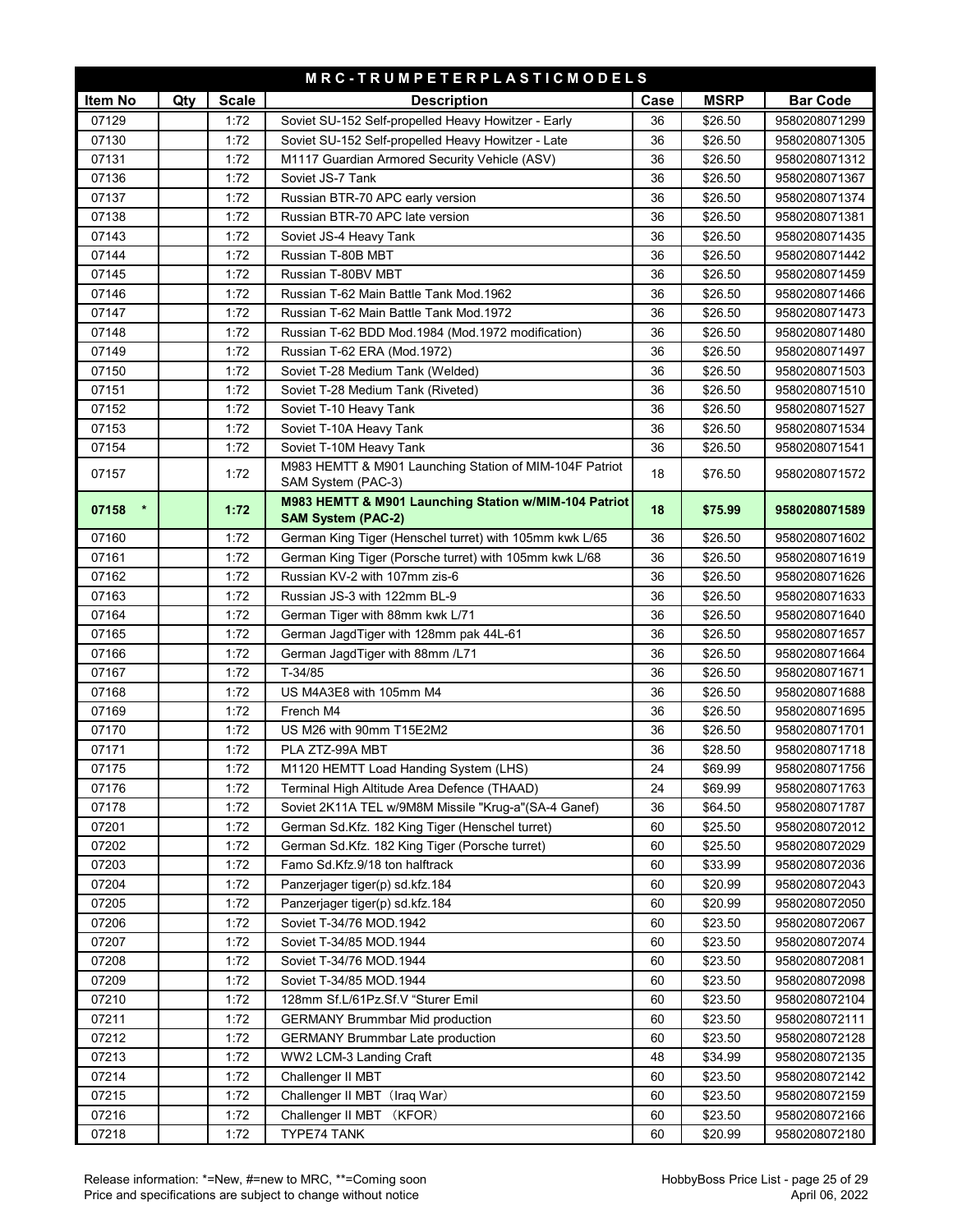| MRC-TRUMPETERPLASTICMODELS |     |              |                                                              |      |             |                 |
|----------------------------|-----|--------------|--------------------------------------------------------------|------|-------------|-----------------|
| Item No                    | Qty | <b>Scale</b> | <b>Description</b>                                           | Case | <b>MSRP</b> | <b>Bar Code</b> |
| 07219                      |     | 1:72         | TYPE90 TANK                                                  | 60   | \$20.99     | 9580208072197   |
| 07220                      |     | 1:72         | Strv103 c MBT                                                | 60   | \$20.99     | 9580208072203   |
| 07221                      |     | 1:72         | <b>U.K. AS-90 SPG</b>                                        | 60   | \$23.50     | 9580208072210   |
| 07222                      |     | 1:72         | M4A1 (76) W TANK                                             | 60   | \$23.50     | 9580208072227   |
| 07223                      |     | 1:72         | M4 (Mid) TANK                                                | 60   | \$23.50     | 9580208072234   |
| 07224                      |     | 1:72         | M4A3 TANK                                                    | 60   | \$23.50     | 9580208072241   |
| 07225                      |     | 1:72         | M4A3E8 TANK (T66 Track)                                      | 60   | \$23.50     | 9580208072258   |
| 07226                      |     | 1:72         | M4A3 76(W) TANK                                              | 60   | \$23.50     | 9580208072265   |
| 07227                      |     | 1:72         | Russia JS-3 TANK                                             | 60   | \$23.50     | 9580208072272   |
| 07228                      |     | 1:72         | Russia JS-3m TANK                                            | 60   | \$23.50     | 9580208072289   |
| 07229                      |     | 1:72         | M4A3E8 TANK (T80 Track)                                      | 60   | \$23.50     | 9580208072296   |
| 07230                      |     | 1:72         | Soviet KV-1S Ehkranami                                       | 60   | \$23.50     | 9580208072302   |
| 07231                      |     | 1:72         | KV-1 1942 Heavy Cast Turret Tank                             | 60   | \$23.50     | 9580208072319   |
| 07232                      |     | 1:72         | KV-1 M1941 "KV Small Turret"                                 | 60   | \$23.50     | 9580208072326   |
| 07233                      |     | 1:72         | KV-1 M1942 Lightweight Cast tank                             | 60   | \$23.50     | 9580208072333   |
| 07235                      |     | 1:72         | Soviet KV-2 M1940 tank                                       | 60   | \$23.50     | 9580208072357   |
| 07236                      |     | 1:72         | Soviet KV "Big turret" tank                                  | 60   | \$23.50     | 9580208072364   |
| 07237                      |     | 1:72         | M113ACAV Armored Car                                         | 60   | \$23.50     | 9580208072371   |
| 07238                      |     | 1:72         | M113A1 Armored Car                                           | 60   | \$23.50     | 9580208072388   |
| 07239                      |     | 1:72         | M113A2 Armored Car                                           | 60   | \$23.50     | 9580208072395   |
| 07240                      |     | 1:72         | M113A3 Armored Car                                           | 60   | \$23.50     | 9580208072401   |
| 07241                      |     | 1:72         | Jagdpanther (Mid Type)                                       | 60   | \$23.50     | 9580208072418   |
| 07242                      |     | 1:72         | "Tiger"1 tank (Early)                                        | 60   | \$23.50     | 9580208072425   |
| 07243                      |     | 1:72         | "Tiger"1 tank (Mid.)                                         | 60   | \$23.50     | 9580208072432   |
| 07244                      |     | 1:72         | "Tiger"1 tank (Late)                                         | 60   | \$23.50     | 9580208072449   |
| 07247                      |     | 1:72         | "Sturmtiger" Assault Mortar(late type)                       | 60   | \$23.50     | 9580208072470   |
| 07248                      |     | 1:72         | Swedish Strv 103B MBT                                        | 60   | \$23.50     | 9580208072487   |
| 07249                      |     | 1:72         | Sd.Ah.116 Trailer                                            | 60   | \$25.50     | 9580208072494   |
| 07250                      |     | 1:72         | Italian C1 Ariete MBT                                        | 60   | \$23.50     | 9580208072500   |
| 07251                      |     | 1:72         | Drehkran 6t auf Zugkraftwagen 18t (Sd.kfz.9/1)               | 60   | \$33.99     | 9580208072517   |
| 07252                      |     | 1:72         | German Sd.Kfz.9 Schwere Zugkraftwagen 18t Type F3            | 60   | \$33.99     | 9580208072524   |
| 07253                      |     | 1:72         | Drehkran 6t auf Zugkraftwagen 18t (Sd.kfz.9/1 Early Version) | 60   | \$33.99     | 9580208072531   |
| 07254                      |     | 1:72         | German Sd.kfz.186 Jagdtiger (Henschel production)            | 60   | \$25.50     | 9580208072548   |
| 07255                      |     | 1:72         | "Stryker" Light Armored Vehicle (ICV)                        | 60   | \$23.50     | 9580208072555   |
| 07256                      |     | 1:72         | Germany Sturmgeschutz III Ausf.B                             | 60   | \$23.50     | 9580208072562   |
| 07257                      |     | 1:72         | German Sturmgeschütz III Ausf. C/D                           | 60   | \$23.50     | 9580208072579   |
| 07258                      |     | 1:72         | German Sturmgeschütz III Ausf. E                             | 60   | \$23.50     | 9580208072586   |
| 07259                      |     | 1:72         | German Sturmgeschütz III Ausf. F                             | 60   | \$23.50     | 9580208072593   |
| 07260                      |     | 1:72         | German Sturmgeschütz III Ausf. G                             | 60   | \$23.50     | 9580208072609   |
| 07261                      |     | 1:72         | German Sturmgeschütz IV                                      | 60   | \$23.50     | 9580208072616   |
| 07262                      |     | 1:72         | German Jagdpanzer IV                                         | 60   | \$23.50     | 9580208072623   |
| 07263                      |     | 1:72         | French Char B1Heavy Tank                                     | 60   | \$25.50     | 9580208072630   |
| 07264                      |     | 1:72         | M26(T26E3) Pershing Heavy Tank                               | 60   | \$25.50     | 9580208072647   |
| 07265                      |     | 1:72         | German Pz.Kpfw KV-1 756(r) tank                              | 60   | \$23.50     | 9580208072654   |
| 07266                      |     | 1:72         | German Pz.kpfw KV-2 754(r)tank                               | 60   | \$23.50     | 9580208072661   |
| 07267                      |     | 1:72         | Russia BTR-80 APC                                            | 60   | \$23.50     | 9580208072678   |
| 07268                      |     | 1:72         | LAV-25 (8X8) Light Armored Vehicle                           | 60   | \$23.50     | 9580208072685   |
| 07269                      |     | 1:72         | Light Armored Vehicle-Recovery (LAV-R)                       | 60   | \$23.50     | 9580208072692   |
| 07270                      |     | 1:72         | LAV-C2 (Command & Control)                                   | 60   | \$23.50     | 9580208072708   |
| 07271                      |     | 1:72         | LAV-AT (Anti-Tank)                                           | 60   | \$23.50     | 9580208072715   |
| 07272                      |     | 1:72         | Jagdpanther (Late production)                                | 60   | \$23.50     | 9580208072722   |
| 07273                      |     | 1:72         | German Sd.Kfz.186 Jagdtiger (Porsche model)                  | 60   | \$23.50     | 9580208072739   |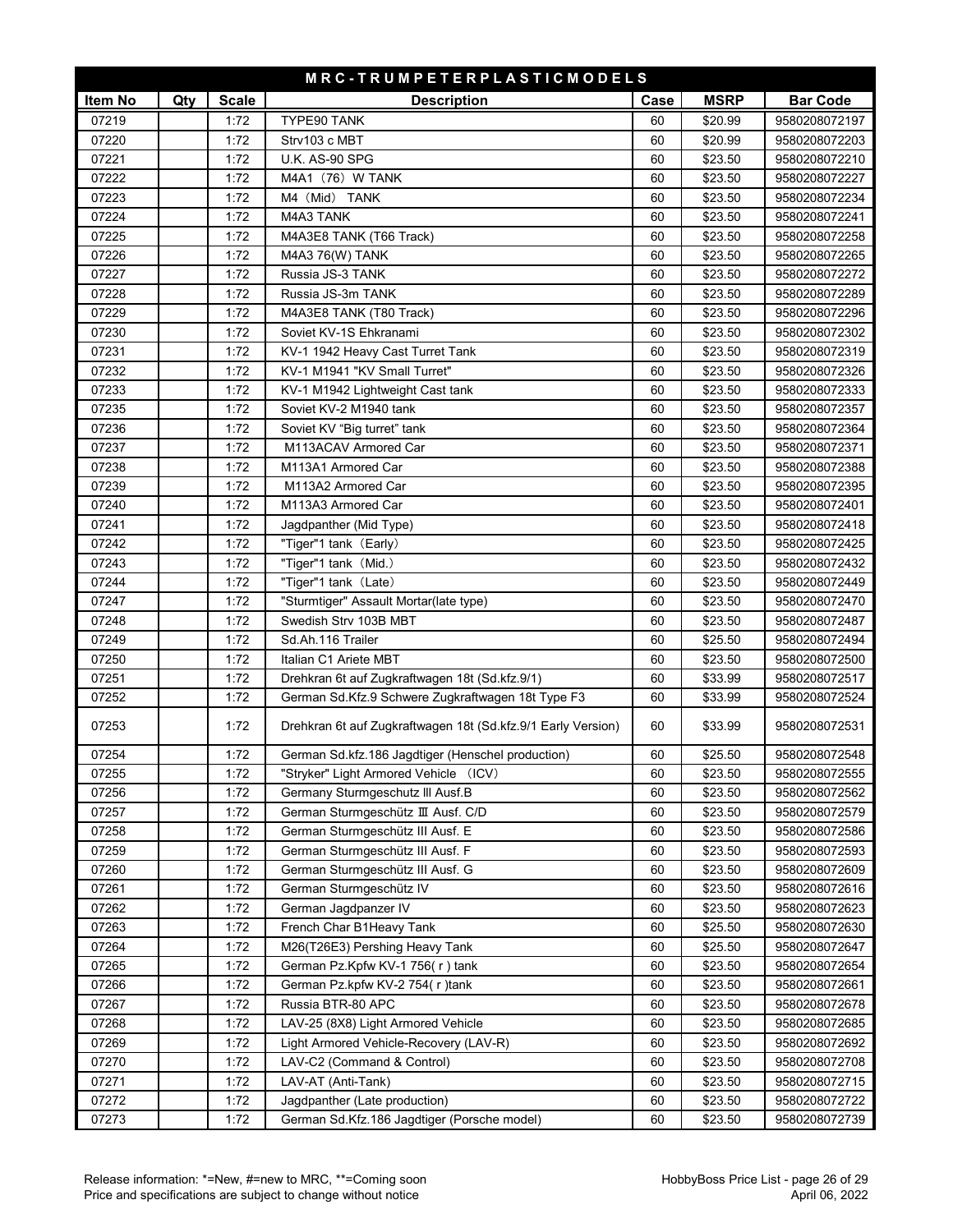| MRC-TRUMPETERPLASTICMODELS |     |              |                                                      |        |                      |                                |
|----------------------------|-----|--------------|------------------------------------------------------|--------|----------------------|--------------------------------|
| Item No                    | Qty | <b>Scale</b> | <b>Description</b>                                   | Case   | <b>MSRP</b>          | <b>Bar Code</b>                |
| 07274                      |     | 1:72         | "Sturmtiger" Assault Mortar (early type)             | 60     | \$23.50              | 9580208072746                  |
| 07276                      |     | 1:72         | M1A1 Abrams MBT                                      | 60     | \$25.50              | 9580208072760                  |
| 07277                      |     | 1:72         | M1A1 with Mine Clearing Blade System                 | 60     | \$25.50              | 9580208072777                  |
| 07278                      |     | 1:72         | M1A1 with Mine Roller Set                            | 60     | \$25.50              | 9580208072784                  |
| 07279                      |     | 1:72         | M1A2 Abrams MBT                                      | 60     | \$25.50              | 9580208072791                  |
| 07280                      |     | 1:72         | M1 Panther II Mine clearing Tank                     | 60     | \$25.50              | 9580208072807                  |
| 07281                      |     | 1:72         | Russian T-54B Medium Tank                            | 60     | \$25.50              | 9580208072814                  |
| 07282                      |     | 1:72         | Russian T-55 Medium Tank M1958                       | 60     | \$25.50              | 9580208072821                  |
| 07283                      |     | 1:72         | T-55 with KMT-5                                      | 60     | \$25.50              | 9580208072838                  |
| 07284                      |     | 1:72         | T-55 with BTU-55                                     | 60     | \$25.50              | 9580208072845                  |
| 07286                      |     | 1:72         | M26A1 Pershing Heavy Tank                            | 60     | \$25.50              | 9580208072869                  |
| 07287                      |     | 1:72         | T26E4 Pershing Heavy Tank                            | 60     | \$25.50              | 9580208072876                  |
| 07288                      |     | 1:72         | M46 Patton Medium Tank                               | 60     | \$25.50              | 9580208072883                  |
| 07291                      |     | 1:72         | King Tiger Henschel Turret w/Zimmerit                | 60     | \$23.50              | 9580208072913                  |
| 07292                      |     | 1:72         | King Tiger Porsche Turret w/Zimmerit                 | 60     | \$25.50              | 9580208072920                  |
| 07293                      |     | 1:72         | German Sd.Kfz 186 Jagdtiger w Zimmerit               | 60     | \$25.50              | 9580208072937                  |
| 07295                      |     | 1:72         | M2A0 Bradley Fighting Vehicle                        | 60     | \$25.50              | 9580208072951                  |
| 07296                      |     | 1:72         | M2A2 Bradley Fighting Vehicle                        | 60     | \$25.50              | 9580208072968                  |
| 07297                      |     | 1:72         | M2A2 ODS/ODS-E Bradley Fighting Vehicle              | 60     | \$25.50              | 9580208072975                  |
| 07298                      |     | 1:72         | Swedish Strv 103C MBT                                | 60     | \$23.50              | 9580208072982                  |
| 07299                      |     | 1:72         | M26E2 Pershing Heavy Tank                            | 60     | \$25.50              | 9580208072999                  |
| 07301                      |     | 1:72         | JMSDF LCAC landing craft                             | 6      | \$121.99             | 9580208073019                  |
| 07302                      |     | 1:72         | Landing Craft Air Cushion (LCAC)                     | 6      | \$121.99             | 9580208073026                  |
| 07303                      |     | 1:72         | Chinese Jiaolong Manned Submersible                  | 24     | \$25.99              | 9580208073033                  |
| 07305                      |     | 1:12         | NIU E-SCOOTER N1S - Pre-Painted (white version)      | 24     | \$46.50              | 9580208073057                  |
| 07313                      |     | 1:1000       | PLA Navy Aircraft Carrier LiaoNing CV-16             | 24     | \$58.99              | 9580208073132                  |
| 07446                      |     | 1:72         | Pz.Kpfw.VIII Maus                                    | 36     | \$25.50              | 9580208074467                  |
| 09501                      |     | 1:35         | <b>AT-T Artillery Prime Mover</b>                    | 18     | \$84.99              | 9580208095011                  |
| 09502                      |     | 1:35         | BTM-3 High-Speed Trench Digging Vehicle              | 12     | \$132.50             | 9580208095028                  |
| 09503                      |     | 1:35         | Soviet KV-7 Mod 1941                                 | 12     | \$59.99              | 9580208095035                  |
| 09504                      |     | 1:35         | Soviet KV-7 (Object 227)                             | 12     | \$59.99              | 9580208095042                  |
| 09505                      |     | 1:35         | Soviet SU-101 SPA                                    | 24     | \$78.99              | 9580208095059                  |
| 09506                      |     | 1:35         | BMPT(Kazakhstan Army)                                | 12     | \$101.99             | 9580208095066                  |
| 09507                      |     | 1:35         | Russian T-72B2 MBT (ROGATKA)                         | 12     | \$111.99             | 9580208095073                  |
| 09508                      |     | 1:35         | Russian T-72B3 MBT                                   | 12     | \$111.99             | 9580208095080                  |
| 09509                      |     | 1:35         | Soviet AT-P artillery tractor                        | 18     | \$78.99              | 9580208095097                  |
| 09510                      |     | 1:35         | Russian T-72B3M MBT                                  | 12     | \$111.99             | 9580208095103                  |
| 09511                      |     | 1:35         | Ukrainian T-84 MBT                                   | 12     | \$111.99             | 9580208095110                  |
| 09512                      |     | 1:35         | Ukrainian T-84BM Oplot MBT                           | 12     | \$111.99             | 9580208095127                  |
| 09513                      |     | 1:35         | German 5cm FLAK 41 auf Selbstfahrlafette(Sd.Kfz.7/2) | 12     | \$118.99             | 9580208095134                  |
| 09514                      |     | 1:35         | Russian AT-S Tractor                                 | 18     | \$129.99             | 9580208095141                  |
| 09515                      |     | 1:35         | Russian BMPT-72 "Terminator"                         | 6      | \$98.99              | 9580208095158                  |
| 09516<br>09518             |     | 1:35         | South African Rooikat AFV<br>Russian S-300V 9A82 SAM | 18     | \$98.99              | 9580208095165                  |
| 09519                      |     | 1:35<br>1:35 | Russian S-300V 9A83 SAM                              | 8<br>3 | \$211.99<br>\$211.99 | 9580208095189<br>9580208095196 |
| 09520                      |     | 1:35         | Russian S-300V 9A84 SAM                              | 8      | \$211.99             | 9580208095202                  |
| 09521                      |     | 1:35         | Russian S-300V 9A85 SAM                              | 8      | \$211.99             | 9580208095219                  |
| 09522                      |     | 1:35         | Russian S-300V 9S32 RADAR                            | 8      | \$211.99             | 9580208095226                  |
| 09523                      |     | 1:35         | Soviet 2K11A TEL w/9M8M Missile "Krug-a"(SA-4 Ganef) | 12     | \$173.99             | 9580208095233                  |
| 09524                      |     | 1:35         | Russian T-90S MODERNIZED (Mod2013)                   | 6      | \$98.99              | 9580208095240                  |
| 09525                      |     | 1:35         | Russian T-80U MBT                                    | 12     | \$88.99              | 9580208095257                  |
| 09526                      |     | 1:35         | Russian T-80UM-1 MBT                                 | 12     | \$111.99             | 9580208095264                  |
| 09527                      |     | 1:35         | Russian T-80UD MBT                                   | 12     | \$111.99             | 9580208095271                  |
|                            |     |              |                                                      |        |                      |                                |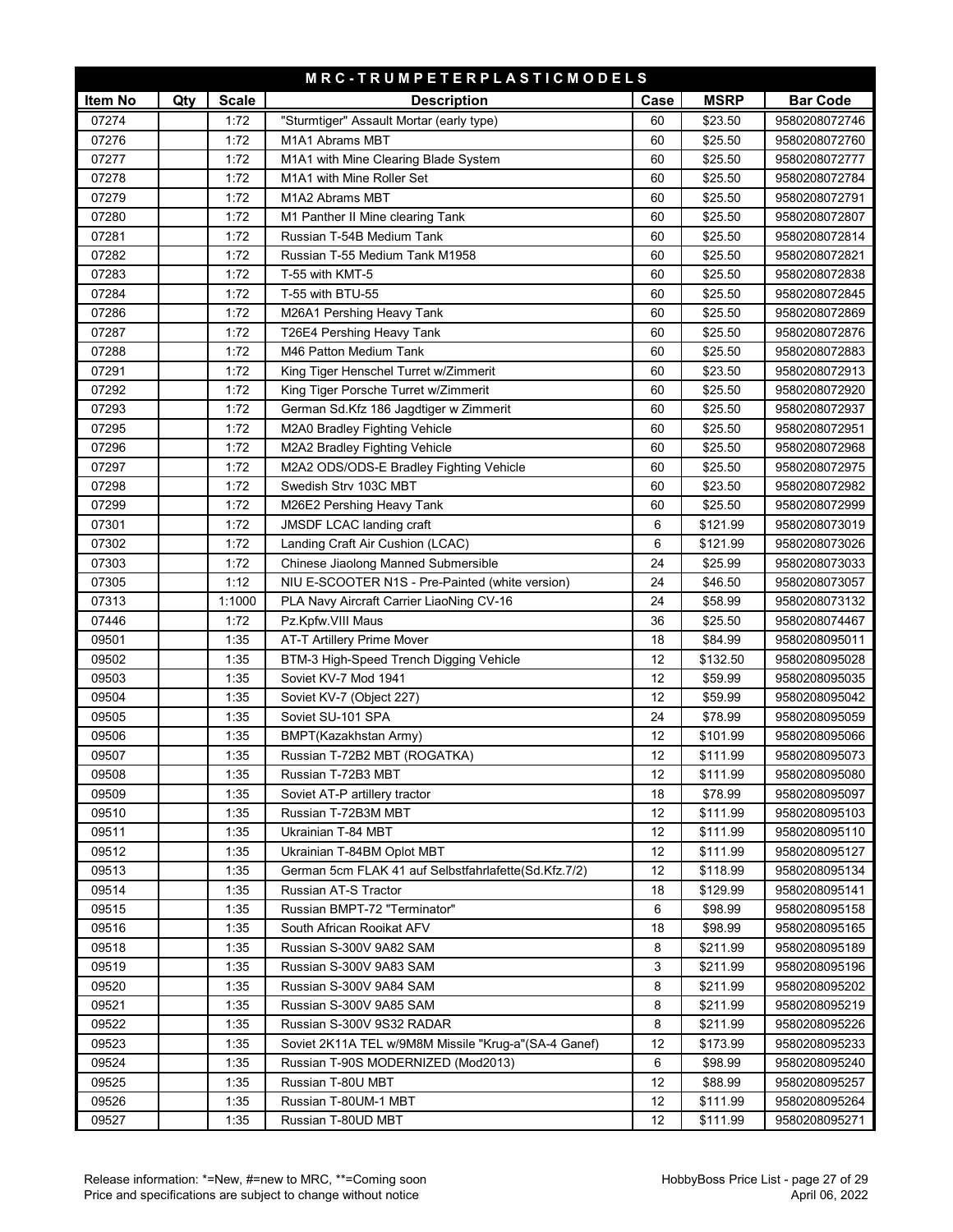| <b>MSRP</b><br><b>Bar Code</b><br>Item No<br>Qty<br><b>Scale</b><br><b>Description</b><br>Case<br>09528<br>Russian T-14 Armata MBT<br>1:35<br>12<br>\$98.99<br>9580208095288<br>09529<br>1:35<br>Soviet 2A3 Kondensator 2P 406mm Self-Propelled Howitzer<br>12<br>\$161.99<br>9580208095295<br>09530<br>1:35<br>Flakpanther w/8.8cm Flak 41<br>8<br>\$124.99<br>9580208095301<br>09531<br>Flakpanther w/8.8cm Flak 36/37<br>1:35<br>10<br>\$124.99<br>9580208095318<br>09532<br>1:35<br>Flakpanther w/8.8cm Flakrakete Rheintochter I<br>10<br>\$61.50<br>9580208095325<br>09534<br>1:35<br>2S19-M2 Self-propelled Howitzer<br>12<br>\$124.99<br>9580208095349<br>09535<br>1:35<br>12<br>Grille30-30.5cm(Grw)L/16 Morser 'BAR' (BEAR)<br>\$68.99<br>9580208095356<br>09536<br>1:35<br>12<br>\$78.99<br>Soviet 2S14 Zhalo-S 85mm anti-tank gun<br>9580208095363<br>09537<br>1:35<br>Sd.Kfz.7/3 Half-Track Artillery Tractor<br>12<br>\$88.99<br>9580208095370<br>09538<br>1:35<br>Sd.Kfz.8 (DB9)Half-Track Artillery Tractor<br>18<br>\$88.99<br>9580208095387<br>Pz.Kpfw.VI Ausf.E Sd.Kfz.181 Tiger I (Medium Production) w/<br>09539<br>1:35<br>12<br>\$68.99<br>9580208095394<br>Zimmerit<br>Pz.Kpfw.VI Ausf.E Sd.Kfz.181 Tiger I (Late Production)<br>09540<br>1:35<br>12<br>\$68.99<br>9580208095400<br>w/Zimmerit<br>6<br>09541<br>1:35<br>Pz.Kpfw.VIII Maus<br>\$226.99<br>9580208095417<br>09542<br>1:35<br>Stug E-100<br>18<br>\$67.50<br>9580208095424<br>09543<br>1:35<br>E-100 Heavy Tank - Krupp Turret<br>18<br>\$67.50<br>9580208095431<br>09544<br>1:35<br>Russian KV-3 Heavy Tank<br>18<br>\$76.50<br>9580208095448<br>09545<br>12<br>1:35<br>2P16 Launcher with Missile of 2k6 Luna (FROG-5)<br>\$157.99<br>9580208095455<br>09546<br>Russian T-72A Mod1979 MBT<br>1:35<br>6<br>\$101.99<br>9580208095462<br>09547<br>1:35<br>Russian T-72A Mod1983 MBT<br>6<br>\$101.99<br>9580208095479<br>09548<br>1:35<br>Russian T-72A Mod1985 MBT<br>12<br>\$101.99<br>9580208095486<br>09549<br>1:35<br>Russian BMO-T specialized heavy armored personnel carrier<br>18<br>\$111.99<br>9580208095493<br>09550<br>1:35<br>Russian 5V28 of 5P72 Launcher SAM-5 "Gammon"<br>18<br>\$131.99<br>9580208095509<br>09551<br>1:35<br>12<br>Russian 9P157-2 Khrizantema-S Anti-tank system<br>\$78.99<br>9580208095516<br>09552<br>1:35<br>Russian Armored Mine-Clearing Vehicle BMR-3<br>12<br>\$111.99<br>9580208095523<br>09553<br>1:35<br>Russian BREM-1 Armoured Recovery Vehicle<br>12<br>\$124.99<br>9580208095530<br>09554<br>1:35<br>Russian BREM-1M Armoured Recovery Vehicle<br>12<br>\$124.99<br>9580208095547<br>09555<br>1:35<br>Russian T-72B1 MBT (w/kontakt-1 reactive armor)<br>\$88.99<br>6<br>9580208095554<br>09556<br>1:35<br>BMD-3 Airborne Infantry Fighting Vehicle<br>18<br>\$82.50<br>9580208095561<br>09557<br>1:35<br>BMD-4 Airborne Infantry Fighting Vehicle<br>18<br>\$82.50<br>9580208095578<br>09559<br>1:35<br>2S23 Nona-SVK 120mm Self-propelled Mortar System<br>12<br>\$78.99<br>9580208095592<br>09560<br>1:35<br>Russian TOS-1 Multiple Rocket Launcher Mod.1989<br>12<br>\$123.99<br>9580208095608<br>12<br>09561<br>1:35<br>Russian T-72B3 MBT Mod.2016<br>\$111.99<br>9580208095615<br>09562<br>1:35<br>12<br>Russian 2S34 Hosta Self-Propelled Howitzer/Mortar<br>\$76.50<br>9580208095622<br>09563<br>1:35<br>Russian KV-9 Heavy Tank<br>18<br>\$61.50<br>9580208095639<br>09565<br>1:35<br>Russian Obj199 BMPT Ramka w ATGM launcher "ATAKA"<br>\$88.99<br>9580208095653<br>6<br>09566<br>1:35<br>Soviet JS-5 Heavy Tank<br>12<br>\$111.99<br>9580208095660<br>09568<br>Light Armored Multipurpose Transport Vehicle GT-MU<br>1:35<br>24<br>\$82.50<br>9580208095684<br>09569<br>1:35<br>P-40/1S12 Long Track S-band acquisition radar<br>6<br>\$219.99<br>9580208095691<br>09570<br>1:35<br>Soviet SU-102 Tank Destroyer<br>18<br>\$78.99<br>9580208095707<br>09571<br>1:35<br>12<br>Russian 1S91 SURN KUB Radar<br>\$159.99<br>9580208095714<br>09572<br>1:35<br><b>BMP-1AM Basurmanin</b><br>18<br>\$59.50<br>9580208095721<br>09573<br>1:35<br>12<br>\$98.99<br>[Soviet BTR-152V1 APC]<br>9580208095738<br>09574<br>1:35<br>\$98.99<br>Soviet BTR-152K1 APC<br>12<br>9580208095745<br>09578<br>1:35<br>Russian T-80UK MBT<br>12<br>\$111.99<br>9580208095783<br>09579<br>1:35<br>Russian T-80UE-1 MBT<br>12<br>\$111.99<br>9580208095790<br>09581<br>1:35<br>Russian T-80UD MBT - Early<br>12<br>\$111.99<br>9580208095813<br>1:35<br>BMD-4M Airborne Infantry Fighting Vehicle<br>09582<br>18<br>\$96.99<br>9580208095820<br>09583<br>1:35<br>12<br>Soviet Object 292 Experienced-Tank<br>\$101.99<br>9580208095837<br>09584<br>1:35<br>18<br>\$111.99<br>Soviet SMK Heavy Tank<br>9580208095844<br>09587<br>1:35<br>Russian T-80BVM MBT<br>10<br>\$101.99<br>9580208095875 | MRC-TRUMPETERPLASTICMODELS |  |  |  |  |  |  |
|-------------------------------------------------------------------------------------------------------------------------------------------------------------------------------------------------------------------------------------------------------------------------------------------------------------------------------------------------------------------------------------------------------------------------------------------------------------------------------------------------------------------------------------------------------------------------------------------------------------------------------------------------------------------------------------------------------------------------------------------------------------------------------------------------------------------------------------------------------------------------------------------------------------------------------------------------------------------------------------------------------------------------------------------------------------------------------------------------------------------------------------------------------------------------------------------------------------------------------------------------------------------------------------------------------------------------------------------------------------------------------------------------------------------------------------------------------------------------------------------------------------------------------------------------------------------------------------------------------------------------------------------------------------------------------------------------------------------------------------------------------------------------------------------------------------------------------------------------------------------------------------------------------------------------------------------------------------------------------------------------------------------------------------------------------------------------------------------------------------------------------------------------------------------------------------------------------------------------------------------------------------------------------------------------------------------------------------------------------------------------------------------------------------------------------------------------------------------------------------------------------------------------------------------------------------------------------------------------------------------------------------------------------------------------------------------------------------------------------------------------------------------------------------------------------------------------------------------------------------------------------------------------------------------------------------------------------------------------------------------------------------------------------------------------------------------------------------------------------------------------------------------------------------------------------------------------------------------------------------------------------------------------------------------------------------------------------------------------------------------------------------------------------------------------------------------------------------------------------------------------------------------------------------------------------------------------------------------------------------------------------------------------------------------------------------------------------------------------------------------------------------------------------------------------------------------------------------------------------------------------------------------------------------------------------------------------------------------------------------------------------------------------------------------------------------------------------------------------------------------------------------------------------------------------------------------------------------------------------------------------------------------------------------------------------------------------------------------------------------------------------------------------------------------------------------------------------------------------------------------------------------------------------------------------------------------------------------------------------------------------------------------------------------------------------------------------------------------------------------------------------------------------------------------------------------------------------|----------------------------|--|--|--|--|--|--|
|                                                                                                                                                                                                                                                                                                                                                                                                                                                                                                                                                                                                                                                                                                                                                                                                                                                                                                                                                                                                                                                                                                                                                                                                                                                                                                                                                                                                                                                                                                                                                                                                                                                                                                                                                                                                                                                                                                                                                                                                                                                                                                                                                                                                                                                                                                                                                                                                                                                                                                                                                                                                                                                                                                                                                                                                                                                                                                                                                                                                                                                                                                                                                                                                                                                                                                                                                                                                                                                                                                                                                                                                                                                                                                                                                                                                                                                                                                                                                                                                                                                                                                                                                                                                                                                                                                                                                                                                                                                                                                                                                                                                                                                                                                                                                                                                                               |                            |  |  |  |  |  |  |
|                                                                                                                                                                                                                                                                                                                                                                                                                                                                                                                                                                                                                                                                                                                                                                                                                                                                                                                                                                                                                                                                                                                                                                                                                                                                                                                                                                                                                                                                                                                                                                                                                                                                                                                                                                                                                                                                                                                                                                                                                                                                                                                                                                                                                                                                                                                                                                                                                                                                                                                                                                                                                                                                                                                                                                                                                                                                                                                                                                                                                                                                                                                                                                                                                                                                                                                                                                                                                                                                                                                                                                                                                                                                                                                                                                                                                                                                                                                                                                                                                                                                                                                                                                                                                                                                                                                                                                                                                                                                                                                                                                                                                                                                                                                                                                                                                               |                            |  |  |  |  |  |  |
|                                                                                                                                                                                                                                                                                                                                                                                                                                                                                                                                                                                                                                                                                                                                                                                                                                                                                                                                                                                                                                                                                                                                                                                                                                                                                                                                                                                                                                                                                                                                                                                                                                                                                                                                                                                                                                                                                                                                                                                                                                                                                                                                                                                                                                                                                                                                                                                                                                                                                                                                                                                                                                                                                                                                                                                                                                                                                                                                                                                                                                                                                                                                                                                                                                                                                                                                                                                                                                                                                                                                                                                                                                                                                                                                                                                                                                                                                                                                                                                                                                                                                                                                                                                                                                                                                                                                                                                                                                                                                                                                                                                                                                                                                                                                                                                                                               |                            |  |  |  |  |  |  |
|                                                                                                                                                                                                                                                                                                                                                                                                                                                                                                                                                                                                                                                                                                                                                                                                                                                                                                                                                                                                                                                                                                                                                                                                                                                                                                                                                                                                                                                                                                                                                                                                                                                                                                                                                                                                                                                                                                                                                                                                                                                                                                                                                                                                                                                                                                                                                                                                                                                                                                                                                                                                                                                                                                                                                                                                                                                                                                                                                                                                                                                                                                                                                                                                                                                                                                                                                                                                                                                                                                                                                                                                                                                                                                                                                                                                                                                                                                                                                                                                                                                                                                                                                                                                                                                                                                                                                                                                                                                                                                                                                                                                                                                                                                                                                                                                                               |                            |  |  |  |  |  |  |
|                                                                                                                                                                                                                                                                                                                                                                                                                                                                                                                                                                                                                                                                                                                                                                                                                                                                                                                                                                                                                                                                                                                                                                                                                                                                                                                                                                                                                                                                                                                                                                                                                                                                                                                                                                                                                                                                                                                                                                                                                                                                                                                                                                                                                                                                                                                                                                                                                                                                                                                                                                                                                                                                                                                                                                                                                                                                                                                                                                                                                                                                                                                                                                                                                                                                                                                                                                                                                                                                                                                                                                                                                                                                                                                                                                                                                                                                                                                                                                                                                                                                                                                                                                                                                                                                                                                                                                                                                                                                                                                                                                                                                                                                                                                                                                                                                               |                            |  |  |  |  |  |  |
|                                                                                                                                                                                                                                                                                                                                                                                                                                                                                                                                                                                                                                                                                                                                                                                                                                                                                                                                                                                                                                                                                                                                                                                                                                                                                                                                                                                                                                                                                                                                                                                                                                                                                                                                                                                                                                                                                                                                                                                                                                                                                                                                                                                                                                                                                                                                                                                                                                                                                                                                                                                                                                                                                                                                                                                                                                                                                                                                                                                                                                                                                                                                                                                                                                                                                                                                                                                                                                                                                                                                                                                                                                                                                                                                                                                                                                                                                                                                                                                                                                                                                                                                                                                                                                                                                                                                                                                                                                                                                                                                                                                                                                                                                                                                                                                                                               |                            |  |  |  |  |  |  |
|                                                                                                                                                                                                                                                                                                                                                                                                                                                                                                                                                                                                                                                                                                                                                                                                                                                                                                                                                                                                                                                                                                                                                                                                                                                                                                                                                                                                                                                                                                                                                                                                                                                                                                                                                                                                                                                                                                                                                                                                                                                                                                                                                                                                                                                                                                                                                                                                                                                                                                                                                                                                                                                                                                                                                                                                                                                                                                                                                                                                                                                                                                                                                                                                                                                                                                                                                                                                                                                                                                                                                                                                                                                                                                                                                                                                                                                                                                                                                                                                                                                                                                                                                                                                                                                                                                                                                                                                                                                                                                                                                                                                                                                                                                                                                                                                                               |                            |  |  |  |  |  |  |
|                                                                                                                                                                                                                                                                                                                                                                                                                                                                                                                                                                                                                                                                                                                                                                                                                                                                                                                                                                                                                                                                                                                                                                                                                                                                                                                                                                                                                                                                                                                                                                                                                                                                                                                                                                                                                                                                                                                                                                                                                                                                                                                                                                                                                                                                                                                                                                                                                                                                                                                                                                                                                                                                                                                                                                                                                                                                                                                                                                                                                                                                                                                                                                                                                                                                                                                                                                                                                                                                                                                                                                                                                                                                                                                                                                                                                                                                                                                                                                                                                                                                                                                                                                                                                                                                                                                                                                                                                                                                                                                                                                                                                                                                                                                                                                                                                               |                            |  |  |  |  |  |  |
|                                                                                                                                                                                                                                                                                                                                                                                                                                                                                                                                                                                                                                                                                                                                                                                                                                                                                                                                                                                                                                                                                                                                                                                                                                                                                                                                                                                                                                                                                                                                                                                                                                                                                                                                                                                                                                                                                                                                                                                                                                                                                                                                                                                                                                                                                                                                                                                                                                                                                                                                                                                                                                                                                                                                                                                                                                                                                                                                                                                                                                                                                                                                                                                                                                                                                                                                                                                                                                                                                                                                                                                                                                                                                                                                                                                                                                                                                                                                                                                                                                                                                                                                                                                                                                                                                                                                                                                                                                                                                                                                                                                                                                                                                                                                                                                                                               |                            |  |  |  |  |  |  |
|                                                                                                                                                                                                                                                                                                                                                                                                                                                                                                                                                                                                                                                                                                                                                                                                                                                                                                                                                                                                                                                                                                                                                                                                                                                                                                                                                                                                                                                                                                                                                                                                                                                                                                                                                                                                                                                                                                                                                                                                                                                                                                                                                                                                                                                                                                                                                                                                                                                                                                                                                                                                                                                                                                                                                                                                                                                                                                                                                                                                                                                                                                                                                                                                                                                                                                                                                                                                                                                                                                                                                                                                                                                                                                                                                                                                                                                                                                                                                                                                                                                                                                                                                                                                                                                                                                                                                                                                                                                                                                                                                                                                                                                                                                                                                                                                                               |                            |  |  |  |  |  |  |
|                                                                                                                                                                                                                                                                                                                                                                                                                                                                                                                                                                                                                                                                                                                                                                                                                                                                                                                                                                                                                                                                                                                                                                                                                                                                                                                                                                                                                                                                                                                                                                                                                                                                                                                                                                                                                                                                                                                                                                                                                                                                                                                                                                                                                                                                                                                                                                                                                                                                                                                                                                                                                                                                                                                                                                                                                                                                                                                                                                                                                                                                                                                                                                                                                                                                                                                                                                                                                                                                                                                                                                                                                                                                                                                                                                                                                                                                                                                                                                                                                                                                                                                                                                                                                                                                                                                                                                                                                                                                                                                                                                                                                                                                                                                                                                                                                               |                            |  |  |  |  |  |  |
|                                                                                                                                                                                                                                                                                                                                                                                                                                                                                                                                                                                                                                                                                                                                                                                                                                                                                                                                                                                                                                                                                                                                                                                                                                                                                                                                                                                                                                                                                                                                                                                                                                                                                                                                                                                                                                                                                                                                                                                                                                                                                                                                                                                                                                                                                                                                                                                                                                                                                                                                                                                                                                                                                                                                                                                                                                                                                                                                                                                                                                                                                                                                                                                                                                                                                                                                                                                                                                                                                                                                                                                                                                                                                                                                                                                                                                                                                                                                                                                                                                                                                                                                                                                                                                                                                                                                                                                                                                                                                                                                                                                                                                                                                                                                                                                                                               |                            |  |  |  |  |  |  |
|                                                                                                                                                                                                                                                                                                                                                                                                                                                                                                                                                                                                                                                                                                                                                                                                                                                                                                                                                                                                                                                                                                                                                                                                                                                                                                                                                                                                                                                                                                                                                                                                                                                                                                                                                                                                                                                                                                                                                                                                                                                                                                                                                                                                                                                                                                                                                                                                                                                                                                                                                                                                                                                                                                                                                                                                                                                                                                                                                                                                                                                                                                                                                                                                                                                                                                                                                                                                                                                                                                                                                                                                                                                                                                                                                                                                                                                                                                                                                                                                                                                                                                                                                                                                                                                                                                                                                                                                                                                                                                                                                                                                                                                                                                                                                                                                                               |                            |  |  |  |  |  |  |
|                                                                                                                                                                                                                                                                                                                                                                                                                                                                                                                                                                                                                                                                                                                                                                                                                                                                                                                                                                                                                                                                                                                                                                                                                                                                                                                                                                                                                                                                                                                                                                                                                                                                                                                                                                                                                                                                                                                                                                                                                                                                                                                                                                                                                                                                                                                                                                                                                                                                                                                                                                                                                                                                                                                                                                                                                                                                                                                                                                                                                                                                                                                                                                                                                                                                                                                                                                                                                                                                                                                                                                                                                                                                                                                                                                                                                                                                                                                                                                                                                                                                                                                                                                                                                                                                                                                                                                                                                                                                                                                                                                                                                                                                                                                                                                                                                               |                            |  |  |  |  |  |  |
|                                                                                                                                                                                                                                                                                                                                                                                                                                                                                                                                                                                                                                                                                                                                                                                                                                                                                                                                                                                                                                                                                                                                                                                                                                                                                                                                                                                                                                                                                                                                                                                                                                                                                                                                                                                                                                                                                                                                                                                                                                                                                                                                                                                                                                                                                                                                                                                                                                                                                                                                                                                                                                                                                                                                                                                                                                                                                                                                                                                                                                                                                                                                                                                                                                                                                                                                                                                                                                                                                                                                                                                                                                                                                                                                                                                                                                                                                                                                                                                                                                                                                                                                                                                                                                                                                                                                                                                                                                                                                                                                                                                                                                                                                                                                                                                                                               |                            |  |  |  |  |  |  |
|                                                                                                                                                                                                                                                                                                                                                                                                                                                                                                                                                                                                                                                                                                                                                                                                                                                                                                                                                                                                                                                                                                                                                                                                                                                                                                                                                                                                                                                                                                                                                                                                                                                                                                                                                                                                                                                                                                                                                                                                                                                                                                                                                                                                                                                                                                                                                                                                                                                                                                                                                                                                                                                                                                                                                                                                                                                                                                                                                                                                                                                                                                                                                                                                                                                                                                                                                                                                                                                                                                                                                                                                                                                                                                                                                                                                                                                                                                                                                                                                                                                                                                                                                                                                                                                                                                                                                                                                                                                                                                                                                                                                                                                                                                                                                                                                                               |                            |  |  |  |  |  |  |
|                                                                                                                                                                                                                                                                                                                                                                                                                                                                                                                                                                                                                                                                                                                                                                                                                                                                                                                                                                                                                                                                                                                                                                                                                                                                                                                                                                                                                                                                                                                                                                                                                                                                                                                                                                                                                                                                                                                                                                                                                                                                                                                                                                                                                                                                                                                                                                                                                                                                                                                                                                                                                                                                                                                                                                                                                                                                                                                                                                                                                                                                                                                                                                                                                                                                                                                                                                                                                                                                                                                                                                                                                                                                                                                                                                                                                                                                                                                                                                                                                                                                                                                                                                                                                                                                                                                                                                                                                                                                                                                                                                                                                                                                                                                                                                                                                               |                            |  |  |  |  |  |  |
|                                                                                                                                                                                                                                                                                                                                                                                                                                                                                                                                                                                                                                                                                                                                                                                                                                                                                                                                                                                                                                                                                                                                                                                                                                                                                                                                                                                                                                                                                                                                                                                                                                                                                                                                                                                                                                                                                                                                                                                                                                                                                                                                                                                                                                                                                                                                                                                                                                                                                                                                                                                                                                                                                                                                                                                                                                                                                                                                                                                                                                                                                                                                                                                                                                                                                                                                                                                                                                                                                                                                                                                                                                                                                                                                                                                                                                                                                                                                                                                                                                                                                                                                                                                                                                                                                                                                                                                                                                                                                                                                                                                                                                                                                                                                                                                                                               |                            |  |  |  |  |  |  |
|                                                                                                                                                                                                                                                                                                                                                                                                                                                                                                                                                                                                                                                                                                                                                                                                                                                                                                                                                                                                                                                                                                                                                                                                                                                                                                                                                                                                                                                                                                                                                                                                                                                                                                                                                                                                                                                                                                                                                                                                                                                                                                                                                                                                                                                                                                                                                                                                                                                                                                                                                                                                                                                                                                                                                                                                                                                                                                                                                                                                                                                                                                                                                                                                                                                                                                                                                                                                                                                                                                                                                                                                                                                                                                                                                                                                                                                                                                                                                                                                                                                                                                                                                                                                                                                                                                                                                                                                                                                                                                                                                                                                                                                                                                                                                                                                                               |                            |  |  |  |  |  |  |
|                                                                                                                                                                                                                                                                                                                                                                                                                                                                                                                                                                                                                                                                                                                                                                                                                                                                                                                                                                                                                                                                                                                                                                                                                                                                                                                                                                                                                                                                                                                                                                                                                                                                                                                                                                                                                                                                                                                                                                                                                                                                                                                                                                                                                                                                                                                                                                                                                                                                                                                                                                                                                                                                                                                                                                                                                                                                                                                                                                                                                                                                                                                                                                                                                                                                                                                                                                                                                                                                                                                                                                                                                                                                                                                                                                                                                                                                                                                                                                                                                                                                                                                                                                                                                                                                                                                                                                                                                                                                                                                                                                                                                                                                                                                                                                                                                               |                            |  |  |  |  |  |  |
|                                                                                                                                                                                                                                                                                                                                                                                                                                                                                                                                                                                                                                                                                                                                                                                                                                                                                                                                                                                                                                                                                                                                                                                                                                                                                                                                                                                                                                                                                                                                                                                                                                                                                                                                                                                                                                                                                                                                                                                                                                                                                                                                                                                                                                                                                                                                                                                                                                                                                                                                                                                                                                                                                                                                                                                                                                                                                                                                                                                                                                                                                                                                                                                                                                                                                                                                                                                                                                                                                                                                                                                                                                                                                                                                                                                                                                                                                                                                                                                                                                                                                                                                                                                                                                                                                                                                                                                                                                                                                                                                                                                                                                                                                                                                                                                                                               |                            |  |  |  |  |  |  |
|                                                                                                                                                                                                                                                                                                                                                                                                                                                                                                                                                                                                                                                                                                                                                                                                                                                                                                                                                                                                                                                                                                                                                                                                                                                                                                                                                                                                                                                                                                                                                                                                                                                                                                                                                                                                                                                                                                                                                                                                                                                                                                                                                                                                                                                                                                                                                                                                                                                                                                                                                                                                                                                                                                                                                                                                                                                                                                                                                                                                                                                                                                                                                                                                                                                                                                                                                                                                                                                                                                                                                                                                                                                                                                                                                                                                                                                                                                                                                                                                                                                                                                                                                                                                                                                                                                                                                                                                                                                                                                                                                                                                                                                                                                                                                                                                                               |                            |  |  |  |  |  |  |
|                                                                                                                                                                                                                                                                                                                                                                                                                                                                                                                                                                                                                                                                                                                                                                                                                                                                                                                                                                                                                                                                                                                                                                                                                                                                                                                                                                                                                                                                                                                                                                                                                                                                                                                                                                                                                                                                                                                                                                                                                                                                                                                                                                                                                                                                                                                                                                                                                                                                                                                                                                                                                                                                                                                                                                                                                                                                                                                                                                                                                                                                                                                                                                                                                                                                                                                                                                                                                                                                                                                                                                                                                                                                                                                                                                                                                                                                                                                                                                                                                                                                                                                                                                                                                                                                                                                                                                                                                                                                                                                                                                                                                                                                                                                                                                                                                               |                            |  |  |  |  |  |  |
|                                                                                                                                                                                                                                                                                                                                                                                                                                                                                                                                                                                                                                                                                                                                                                                                                                                                                                                                                                                                                                                                                                                                                                                                                                                                                                                                                                                                                                                                                                                                                                                                                                                                                                                                                                                                                                                                                                                                                                                                                                                                                                                                                                                                                                                                                                                                                                                                                                                                                                                                                                                                                                                                                                                                                                                                                                                                                                                                                                                                                                                                                                                                                                                                                                                                                                                                                                                                                                                                                                                                                                                                                                                                                                                                                                                                                                                                                                                                                                                                                                                                                                                                                                                                                                                                                                                                                                                                                                                                                                                                                                                                                                                                                                                                                                                                                               |                            |  |  |  |  |  |  |
|                                                                                                                                                                                                                                                                                                                                                                                                                                                                                                                                                                                                                                                                                                                                                                                                                                                                                                                                                                                                                                                                                                                                                                                                                                                                                                                                                                                                                                                                                                                                                                                                                                                                                                                                                                                                                                                                                                                                                                                                                                                                                                                                                                                                                                                                                                                                                                                                                                                                                                                                                                                                                                                                                                                                                                                                                                                                                                                                                                                                                                                                                                                                                                                                                                                                                                                                                                                                                                                                                                                                                                                                                                                                                                                                                                                                                                                                                                                                                                                                                                                                                                                                                                                                                                                                                                                                                                                                                                                                                                                                                                                                                                                                                                                                                                                                                               |                            |  |  |  |  |  |  |
|                                                                                                                                                                                                                                                                                                                                                                                                                                                                                                                                                                                                                                                                                                                                                                                                                                                                                                                                                                                                                                                                                                                                                                                                                                                                                                                                                                                                                                                                                                                                                                                                                                                                                                                                                                                                                                                                                                                                                                                                                                                                                                                                                                                                                                                                                                                                                                                                                                                                                                                                                                                                                                                                                                                                                                                                                                                                                                                                                                                                                                                                                                                                                                                                                                                                                                                                                                                                                                                                                                                                                                                                                                                                                                                                                                                                                                                                                                                                                                                                                                                                                                                                                                                                                                                                                                                                                                                                                                                                                                                                                                                                                                                                                                                                                                                                                               |                            |  |  |  |  |  |  |
|                                                                                                                                                                                                                                                                                                                                                                                                                                                                                                                                                                                                                                                                                                                                                                                                                                                                                                                                                                                                                                                                                                                                                                                                                                                                                                                                                                                                                                                                                                                                                                                                                                                                                                                                                                                                                                                                                                                                                                                                                                                                                                                                                                                                                                                                                                                                                                                                                                                                                                                                                                                                                                                                                                                                                                                                                                                                                                                                                                                                                                                                                                                                                                                                                                                                                                                                                                                                                                                                                                                                                                                                                                                                                                                                                                                                                                                                                                                                                                                                                                                                                                                                                                                                                                                                                                                                                                                                                                                                                                                                                                                                                                                                                                                                                                                                                               |                            |  |  |  |  |  |  |
|                                                                                                                                                                                                                                                                                                                                                                                                                                                                                                                                                                                                                                                                                                                                                                                                                                                                                                                                                                                                                                                                                                                                                                                                                                                                                                                                                                                                                                                                                                                                                                                                                                                                                                                                                                                                                                                                                                                                                                                                                                                                                                                                                                                                                                                                                                                                                                                                                                                                                                                                                                                                                                                                                                                                                                                                                                                                                                                                                                                                                                                                                                                                                                                                                                                                                                                                                                                                                                                                                                                                                                                                                                                                                                                                                                                                                                                                                                                                                                                                                                                                                                                                                                                                                                                                                                                                                                                                                                                                                                                                                                                                                                                                                                                                                                                                                               |                            |  |  |  |  |  |  |
|                                                                                                                                                                                                                                                                                                                                                                                                                                                                                                                                                                                                                                                                                                                                                                                                                                                                                                                                                                                                                                                                                                                                                                                                                                                                                                                                                                                                                                                                                                                                                                                                                                                                                                                                                                                                                                                                                                                                                                                                                                                                                                                                                                                                                                                                                                                                                                                                                                                                                                                                                                                                                                                                                                                                                                                                                                                                                                                                                                                                                                                                                                                                                                                                                                                                                                                                                                                                                                                                                                                                                                                                                                                                                                                                                                                                                                                                                                                                                                                                                                                                                                                                                                                                                                                                                                                                                                                                                                                                                                                                                                                                                                                                                                                                                                                                                               |                            |  |  |  |  |  |  |
|                                                                                                                                                                                                                                                                                                                                                                                                                                                                                                                                                                                                                                                                                                                                                                                                                                                                                                                                                                                                                                                                                                                                                                                                                                                                                                                                                                                                                                                                                                                                                                                                                                                                                                                                                                                                                                                                                                                                                                                                                                                                                                                                                                                                                                                                                                                                                                                                                                                                                                                                                                                                                                                                                                                                                                                                                                                                                                                                                                                                                                                                                                                                                                                                                                                                                                                                                                                                                                                                                                                                                                                                                                                                                                                                                                                                                                                                                                                                                                                                                                                                                                                                                                                                                                                                                                                                                                                                                                                                                                                                                                                                                                                                                                                                                                                                                               |                            |  |  |  |  |  |  |
|                                                                                                                                                                                                                                                                                                                                                                                                                                                                                                                                                                                                                                                                                                                                                                                                                                                                                                                                                                                                                                                                                                                                                                                                                                                                                                                                                                                                                                                                                                                                                                                                                                                                                                                                                                                                                                                                                                                                                                                                                                                                                                                                                                                                                                                                                                                                                                                                                                                                                                                                                                                                                                                                                                                                                                                                                                                                                                                                                                                                                                                                                                                                                                                                                                                                                                                                                                                                                                                                                                                                                                                                                                                                                                                                                                                                                                                                                                                                                                                                                                                                                                                                                                                                                                                                                                                                                                                                                                                                                                                                                                                                                                                                                                                                                                                                                               |                            |  |  |  |  |  |  |
|                                                                                                                                                                                                                                                                                                                                                                                                                                                                                                                                                                                                                                                                                                                                                                                                                                                                                                                                                                                                                                                                                                                                                                                                                                                                                                                                                                                                                                                                                                                                                                                                                                                                                                                                                                                                                                                                                                                                                                                                                                                                                                                                                                                                                                                                                                                                                                                                                                                                                                                                                                                                                                                                                                                                                                                                                                                                                                                                                                                                                                                                                                                                                                                                                                                                                                                                                                                                                                                                                                                                                                                                                                                                                                                                                                                                                                                                                                                                                                                                                                                                                                                                                                                                                                                                                                                                                                                                                                                                                                                                                                                                                                                                                                                                                                                                                               |                            |  |  |  |  |  |  |
|                                                                                                                                                                                                                                                                                                                                                                                                                                                                                                                                                                                                                                                                                                                                                                                                                                                                                                                                                                                                                                                                                                                                                                                                                                                                                                                                                                                                                                                                                                                                                                                                                                                                                                                                                                                                                                                                                                                                                                                                                                                                                                                                                                                                                                                                                                                                                                                                                                                                                                                                                                                                                                                                                                                                                                                                                                                                                                                                                                                                                                                                                                                                                                                                                                                                                                                                                                                                                                                                                                                                                                                                                                                                                                                                                                                                                                                                                                                                                                                                                                                                                                                                                                                                                                                                                                                                                                                                                                                                                                                                                                                                                                                                                                                                                                                                                               |                            |  |  |  |  |  |  |
|                                                                                                                                                                                                                                                                                                                                                                                                                                                                                                                                                                                                                                                                                                                                                                                                                                                                                                                                                                                                                                                                                                                                                                                                                                                                                                                                                                                                                                                                                                                                                                                                                                                                                                                                                                                                                                                                                                                                                                                                                                                                                                                                                                                                                                                                                                                                                                                                                                                                                                                                                                                                                                                                                                                                                                                                                                                                                                                                                                                                                                                                                                                                                                                                                                                                                                                                                                                                                                                                                                                                                                                                                                                                                                                                                                                                                                                                                                                                                                                                                                                                                                                                                                                                                                                                                                                                                                                                                                                                                                                                                                                                                                                                                                                                                                                                                               |                            |  |  |  |  |  |  |
|                                                                                                                                                                                                                                                                                                                                                                                                                                                                                                                                                                                                                                                                                                                                                                                                                                                                                                                                                                                                                                                                                                                                                                                                                                                                                                                                                                                                                                                                                                                                                                                                                                                                                                                                                                                                                                                                                                                                                                                                                                                                                                                                                                                                                                                                                                                                                                                                                                                                                                                                                                                                                                                                                                                                                                                                                                                                                                                                                                                                                                                                                                                                                                                                                                                                                                                                                                                                                                                                                                                                                                                                                                                                                                                                                                                                                                                                                                                                                                                                                                                                                                                                                                                                                                                                                                                                                                                                                                                                                                                                                                                                                                                                                                                                                                                                                               |                            |  |  |  |  |  |  |
|                                                                                                                                                                                                                                                                                                                                                                                                                                                                                                                                                                                                                                                                                                                                                                                                                                                                                                                                                                                                                                                                                                                                                                                                                                                                                                                                                                                                                                                                                                                                                                                                                                                                                                                                                                                                                                                                                                                                                                                                                                                                                                                                                                                                                                                                                                                                                                                                                                                                                                                                                                                                                                                                                                                                                                                                                                                                                                                                                                                                                                                                                                                                                                                                                                                                                                                                                                                                                                                                                                                                                                                                                                                                                                                                                                                                                                                                                                                                                                                                                                                                                                                                                                                                                                                                                                                                                                                                                                                                                                                                                                                                                                                                                                                                                                                                                               |                            |  |  |  |  |  |  |
|                                                                                                                                                                                                                                                                                                                                                                                                                                                                                                                                                                                                                                                                                                                                                                                                                                                                                                                                                                                                                                                                                                                                                                                                                                                                                                                                                                                                                                                                                                                                                                                                                                                                                                                                                                                                                                                                                                                                                                                                                                                                                                                                                                                                                                                                                                                                                                                                                                                                                                                                                                                                                                                                                                                                                                                                                                                                                                                                                                                                                                                                                                                                                                                                                                                                                                                                                                                                                                                                                                                                                                                                                                                                                                                                                                                                                                                                                                                                                                                                                                                                                                                                                                                                                                                                                                                                                                                                                                                                                                                                                                                                                                                                                                                                                                                                                               |                            |  |  |  |  |  |  |
|                                                                                                                                                                                                                                                                                                                                                                                                                                                                                                                                                                                                                                                                                                                                                                                                                                                                                                                                                                                                                                                                                                                                                                                                                                                                                                                                                                                                                                                                                                                                                                                                                                                                                                                                                                                                                                                                                                                                                                                                                                                                                                                                                                                                                                                                                                                                                                                                                                                                                                                                                                                                                                                                                                                                                                                                                                                                                                                                                                                                                                                                                                                                                                                                                                                                                                                                                                                                                                                                                                                                                                                                                                                                                                                                                                                                                                                                                                                                                                                                                                                                                                                                                                                                                                                                                                                                                                                                                                                                                                                                                                                                                                                                                                                                                                                                                               |                            |  |  |  |  |  |  |
|                                                                                                                                                                                                                                                                                                                                                                                                                                                                                                                                                                                                                                                                                                                                                                                                                                                                                                                                                                                                                                                                                                                                                                                                                                                                                                                                                                                                                                                                                                                                                                                                                                                                                                                                                                                                                                                                                                                                                                                                                                                                                                                                                                                                                                                                                                                                                                                                                                                                                                                                                                                                                                                                                                                                                                                                                                                                                                                                                                                                                                                                                                                                                                                                                                                                                                                                                                                                                                                                                                                                                                                                                                                                                                                                                                                                                                                                                                                                                                                                                                                                                                                                                                                                                                                                                                                                                                                                                                                                                                                                                                                                                                                                                                                                                                                                                               |                            |  |  |  |  |  |  |
|                                                                                                                                                                                                                                                                                                                                                                                                                                                                                                                                                                                                                                                                                                                                                                                                                                                                                                                                                                                                                                                                                                                                                                                                                                                                                                                                                                                                                                                                                                                                                                                                                                                                                                                                                                                                                                                                                                                                                                                                                                                                                                                                                                                                                                                                                                                                                                                                                                                                                                                                                                                                                                                                                                                                                                                                                                                                                                                                                                                                                                                                                                                                                                                                                                                                                                                                                                                                                                                                                                                                                                                                                                                                                                                                                                                                                                                                                                                                                                                                                                                                                                                                                                                                                                                                                                                                                                                                                                                                                                                                                                                                                                                                                                                                                                                                                               |                            |  |  |  |  |  |  |
|                                                                                                                                                                                                                                                                                                                                                                                                                                                                                                                                                                                                                                                                                                                                                                                                                                                                                                                                                                                                                                                                                                                                                                                                                                                                                                                                                                                                                                                                                                                                                                                                                                                                                                                                                                                                                                                                                                                                                                                                                                                                                                                                                                                                                                                                                                                                                                                                                                                                                                                                                                                                                                                                                                                                                                                                                                                                                                                                                                                                                                                                                                                                                                                                                                                                                                                                                                                                                                                                                                                                                                                                                                                                                                                                                                                                                                                                                                                                                                                                                                                                                                                                                                                                                                                                                                                                                                                                                                                                                                                                                                                                                                                                                                                                                                                                                               |                            |  |  |  |  |  |  |
|                                                                                                                                                                                                                                                                                                                                                                                                                                                                                                                                                                                                                                                                                                                                                                                                                                                                                                                                                                                                                                                                                                                                                                                                                                                                                                                                                                                                                                                                                                                                                                                                                                                                                                                                                                                                                                                                                                                                                                                                                                                                                                                                                                                                                                                                                                                                                                                                                                                                                                                                                                                                                                                                                                                                                                                                                                                                                                                                                                                                                                                                                                                                                                                                                                                                                                                                                                                                                                                                                                                                                                                                                                                                                                                                                                                                                                                                                                                                                                                                                                                                                                                                                                                                                                                                                                                                                                                                                                                                                                                                                                                                                                                                                                                                                                                                                               |                            |  |  |  |  |  |  |
|                                                                                                                                                                                                                                                                                                                                                                                                                                                                                                                                                                                                                                                                                                                                                                                                                                                                                                                                                                                                                                                                                                                                                                                                                                                                                                                                                                                                                                                                                                                                                                                                                                                                                                                                                                                                                                                                                                                                                                                                                                                                                                                                                                                                                                                                                                                                                                                                                                                                                                                                                                                                                                                                                                                                                                                                                                                                                                                                                                                                                                                                                                                                                                                                                                                                                                                                                                                                                                                                                                                                                                                                                                                                                                                                                                                                                                                                                                                                                                                                                                                                                                                                                                                                                                                                                                                                                                                                                                                                                                                                                                                                                                                                                                                                                                                                                               |                            |  |  |  |  |  |  |
|                                                                                                                                                                                                                                                                                                                                                                                                                                                                                                                                                                                                                                                                                                                                                                                                                                                                                                                                                                                                                                                                                                                                                                                                                                                                                                                                                                                                                                                                                                                                                                                                                                                                                                                                                                                                                                                                                                                                                                                                                                                                                                                                                                                                                                                                                                                                                                                                                                                                                                                                                                                                                                                                                                                                                                                                                                                                                                                                                                                                                                                                                                                                                                                                                                                                                                                                                                                                                                                                                                                                                                                                                                                                                                                                                                                                                                                                                                                                                                                                                                                                                                                                                                                                                                                                                                                                                                                                                                                                                                                                                                                                                                                                                                                                                                                                                               |                            |  |  |  |  |  |  |
|                                                                                                                                                                                                                                                                                                                                                                                                                                                                                                                                                                                                                                                                                                                                                                                                                                                                                                                                                                                                                                                                                                                                                                                                                                                                                                                                                                                                                                                                                                                                                                                                                                                                                                                                                                                                                                                                                                                                                                                                                                                                                                                                                                                                                                                                                                                                                                                                                                                                                                                                                                                                                                                                                                                                                                                                                                                                                                                                                                                                                                                                                                                                                                                                                                                                                                                                                                                                                                                                                                                                                                                                                                                                                                                                                                                                                                                                                                                                                                                                                                                                                                                                                                                                                                                                                                                                                                                                                                                                                                                                                                                                                                                                                                                                                                                                                               |                            |  |  |  |  |  |  |
|                                                                                                                                                                                                                                                                                                                                                                                                                                                                                                                                                                                                                                                                                                                                                                                                                                                                                                                                                                                                                                                                                                                                                                                                                                                                                                                                                                                                                                                                                                                                                                                                                                                                                                                                                                                                                                                                                                                                                                                                                                                                                                                                                                                                                                                                                                                                                                                                                                                                                                                                                                                                                                                                                                                                                                                                                                                                                                                                                                                                                                                                                                                                                                                                                                                                                                                                                                                                                                                                                                                                                                                                                                                                                                                                                                                                                                                                                                                                                                                                                                                                                                                                                                                                                                                                                                                                                                                                                                                                                                                                                                                                                                                                                                                                                                                                                               |                            |  |  |  |  |  |  |
|                                                                                                                                                                                                                                                                                                                                                                                                                                                                                                                                                                                                                                                                                                                                                                                                                                                                                                                                                                                                                                                                                                                                                                                                                                                                                                                                                                                                                                                                                                                                                                                                                                                                                                                                                                                                                                                                                                                                                                                                                                                                                                                                                                                                                                                                                                                                                                                                                                                                                                                                                                                                                                                                                                                                                                                                                                                                                                                                                                                                                                                                                                                                                                                                                                                                                                                                                                                                                                                                                                                                                                                                                                                                                                                                                                                                                                                                                                                                                                                                                                                                                                                                                                                                                                                                                                                                                                                                                                                                                                                                                                                                                                                                                                                                                                                                                               |                            |  |  |  |  |  |  |
|                                                                                                                                                                                                                                                                                                                                                                                                                                                                                                                                                                                                                                                                                                                                                                                                                                                                                                                                                                                                                                                                                                                                                                                                                                                                                                                                                                                                                                                                                                                                                                                                                                                                                                                                                                                                                                                                                                                                                                                                                                                                                                                                                                                                                                                                                                                                                                                                                                                                                                                                                                                                                                                                                                                                                                                                                                                                                                                                                                                                                                                                                                                                                                                                                                                                                                                                                                                                                                                                                                                                                                                                                                                                                                                                                                                                                                                                                                                                                                                                                                                                                                                                                                                                                                                                                                                                                                                                                                                                                                                                                                                                                                                                                                                                                                                                                               |                            |  |  |  |  |  |  |
|                                                                                                                                                                                                                                                                                                                                                                                                                                                                                                                                                                                                                                                                                                                                                                                                                                                                                                                                                                                                                                                                                                                                                                                                                                                                                                                                                                                                                                                                                                                                                                                                                                                                                                                                                                                                                                                                                                                                                                                                                                                                                                                                                                                                                                                                                                                                                                                                                                                                                                                                                                                                                                                                                                                                                                                                                                                                                                                                                                                                                                                                                                                                                                                                                                                                                                                                                                                                                                                                                                                                                                                                                                                                                                                                                                                                                                                                                                                                                                                                                                                                                                                                                                                                                                                                                                                                                                                                                                                                                                                                                                                                                                                                                                                                                                                                                               |                            |  |  |  |  |  |  |
|                                                                                                                                                                                                                                                                                                                                                                                                                                                                                                                                                                                                                                                                                                                                                                                                                                                                                                                                                                                                                                                                                                                                                                                                                                                                                                                                                                                                                                                                                                                                                                                                                                                                                                                                                                                                                                                                                                                                                                                                                                                                                                                                                                                                                                                                                                                                                                                                                                                                                                                                                                                                                                                                                                                                                                                                                                                                                                                                                                                                                                                                                                                                                                                                                                                                                                                                                                                                                                                                                                                                                                                                                                                                                                                                                                                                                                                                                                                                                                                                                                                                                                                                                                                                                                                                                                                                                                                                                                                                                                                                                                                                                                                                                                                                                                                                                               |                            |  |  |  |  |  |  |
|                                                                                                                                                                                                                                                                                                                                                                                                                                                                                                                                                                                                                                                                                                                                                                                                                                                                                                                                                                                                                                                                                                                                                                                                                                                                                                                                                                                                                                                                                                                                                                                                                                                                                                                                                                                                                                                                                                                                                                                                                                                                                                                                                                                                                                                                                                                                                                                                                                                                                                                                                                                                                                                                                                                                                                                                                                                                                                                                                                                                                                                                                                                                                                                                                                                                                                                                                                                                                                                                                                                                                                                                                                                                                                                                                                                                                                                                                                                                                                                                                                                                                                                                                                                                                                                                                                                                                                                                                                                                                                                                                                                                                                                                                                                                                                                                                               |                            |  |  |  |  |  |  |